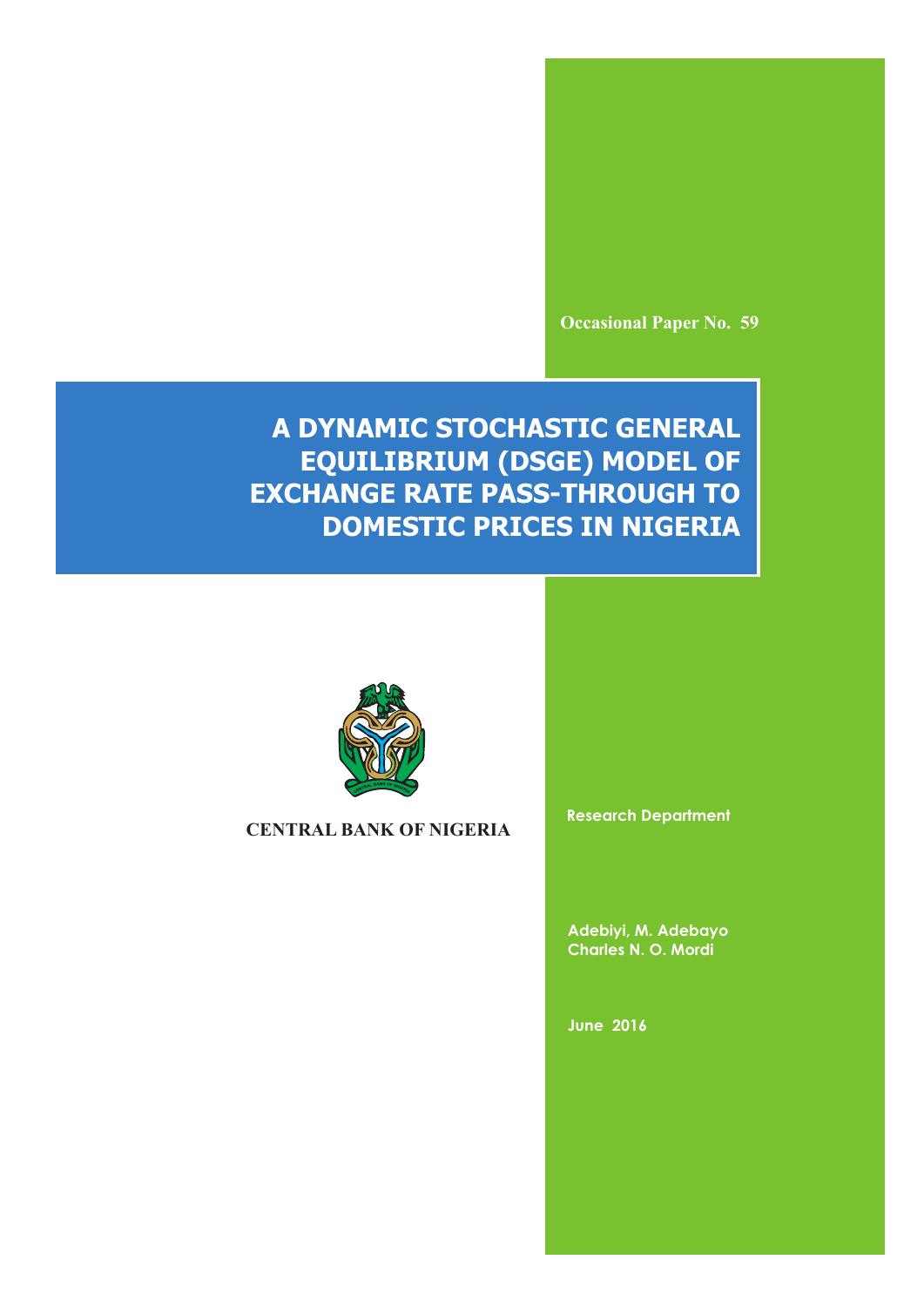Copyright © 2016 Central Bank of Nigeria 33 Tafawa Balewa Way Central Business district P.M.B. 0187, Garki Abuja, Nigeria.

Studies on topical issues affecting the Nigerian economy are published in order to communicate the results of empirical research carried out by the Bank to the public. In this regard, the findings, interpretation, and conclusions expressed in the papers are entirely those of the authors and should not be attributed in any manner to the Central Bank of Nigeria or institutions to which they are affiliated.

The Central Bank of Nigeria encourages dissemination of its work. However, the materials in this publication are copyrighted. Request for permission to reproduce portions of it should be sent to the Director of Research, Research Department, Central Bank of Nigeria, Abuja.

ISSN: 2384-5082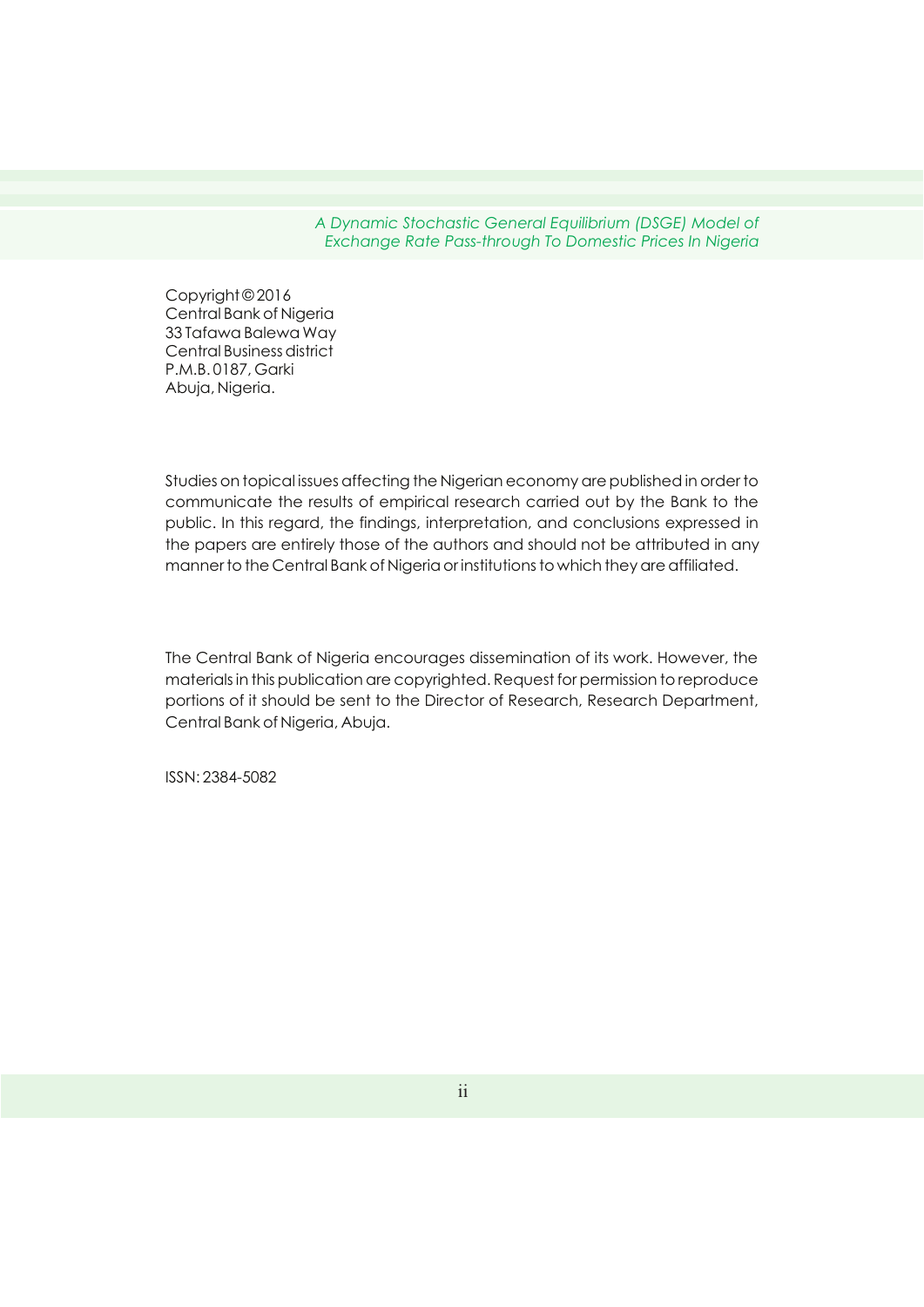|                 |                                |                                                 |                                                                                     |                                                         |                                      |                                                                                                                                                        |                                                           |                                              | Pages                   |
|-----------------|--------------------------------|-------------------------------------------------|-------------------------------------------------------------------------------------|---------------------------------------------------------|--------------------------------------|--------------------------------------------------------------------------------------------------------------------------------------------------------|-----------------------------------------------------------|----------------------------------------------|-------------------------|
| <b>ABSTRACT</b> |                                |                                                 |                                                                                     |                                                         |                                      |                                                                                                                                                        |                                                           |                                              | V                       |
| 1.0             |                                | <b>INTRODUCTION</b>                             |                                                                                     |                                                         |                                      |                                                                                                                                                        |                                                           |                                              | 1                       |
| 2.0             |                                |                                                 |                                                                                     |                                                         |                                      | <b>THEORETICAL UNDERPINNING AND LITERATURE REVIEW</b>                                                                                                  |                                                           |                                              | 3                       |
| 3.0             | 3.1<br>3.1.1<br>3.1.2<br>3.1.3 | <b>FRAMEWORK OF DSGE MODELLING</b><br>Household | $\mathcal{L}(\mathcal{L}(\mathcal{L}))$ and $\mathcal{L}(\mathcal{L}(\mathcal{L}))$ | Firms and the Aggregate Supply Block<br>Monetary Policy | $\ddot{\phantom{a}}$<br>$\mathbf{r}$ | $\ddot{\phantom{a}}$<br>Households and the Aggregate Demand Block                                                                                      | $\ddot{\phantom{a}}$<br>$\ddot{\phantom{a}}$<br>$\ddotsc$ | $\ddot{\phantom{a}}$<br>$\ddot{\phantom{a}}$ | 7<br>7<br>7<br>11<br>15 |
| 4.0             | 4.1                            | <b>METHODOLOGY</b>                              |                                                                                     | Model Set Up and Description                            |                                      | $\mathbf{r} = \mathbf{r} \cdot \mathbf{r}$ and $\mathbf{r} = \mathbf{r} \cdot \mathbf{r}$ and $\mathbf{r} = \mathbf{r} \cdot \mathbf{r}$<br>$\dddotsc$ |                                                           |                                              | 17<br>17                |
| 5.0             | 5.1<br>5.2<br>5.3.             | <b>EMPIRICAL METHODOLOGY </b>                   | <b>Bayesian Estimation</b>                                                          |                                                         | $\sim$ $\sim$<br>$\sim$ $\sim$       | $\sim$ $\sim$<br>Prior Distributions of the Estimated Parameters<br>Posterior Distributions of the Estimated Parameters                                |                                                           | $\ddotsc$<br>$\ddot{\phantom{a}}$            | 21<br>21<br>21<br>24    |
| 6.0             |                                | <b>PROPAGATION OF SHOCKS</b>                    |                                                                                     |                                                         |                                      |                                                                                                                                                        |                                                           |                                              | 29                      |
| 7.0             |                                | <b>CONCLUSION </b>                              | $\ddotsc$                                                                           | $\ddotsc$                                               |                                      | $\ddot{\phantom{a}}$                                                                                                                                   | $\ddot{\phantom{a}}$                                      |                                              | 34                      |
|                 | <b>REFERENCES:</b>             |                                                 |                                                                                     |                                                         | $\ddotsc$                            |                                                                                                                                                        |                                                           |                                              | 35                      |
| <b>APPENDIX</b> |                                |                                                 | .,                                                                                  | $\bullet$                                               | $\bullet$                            |                                                                                                                                                        |                                                           |                                              | 41                      |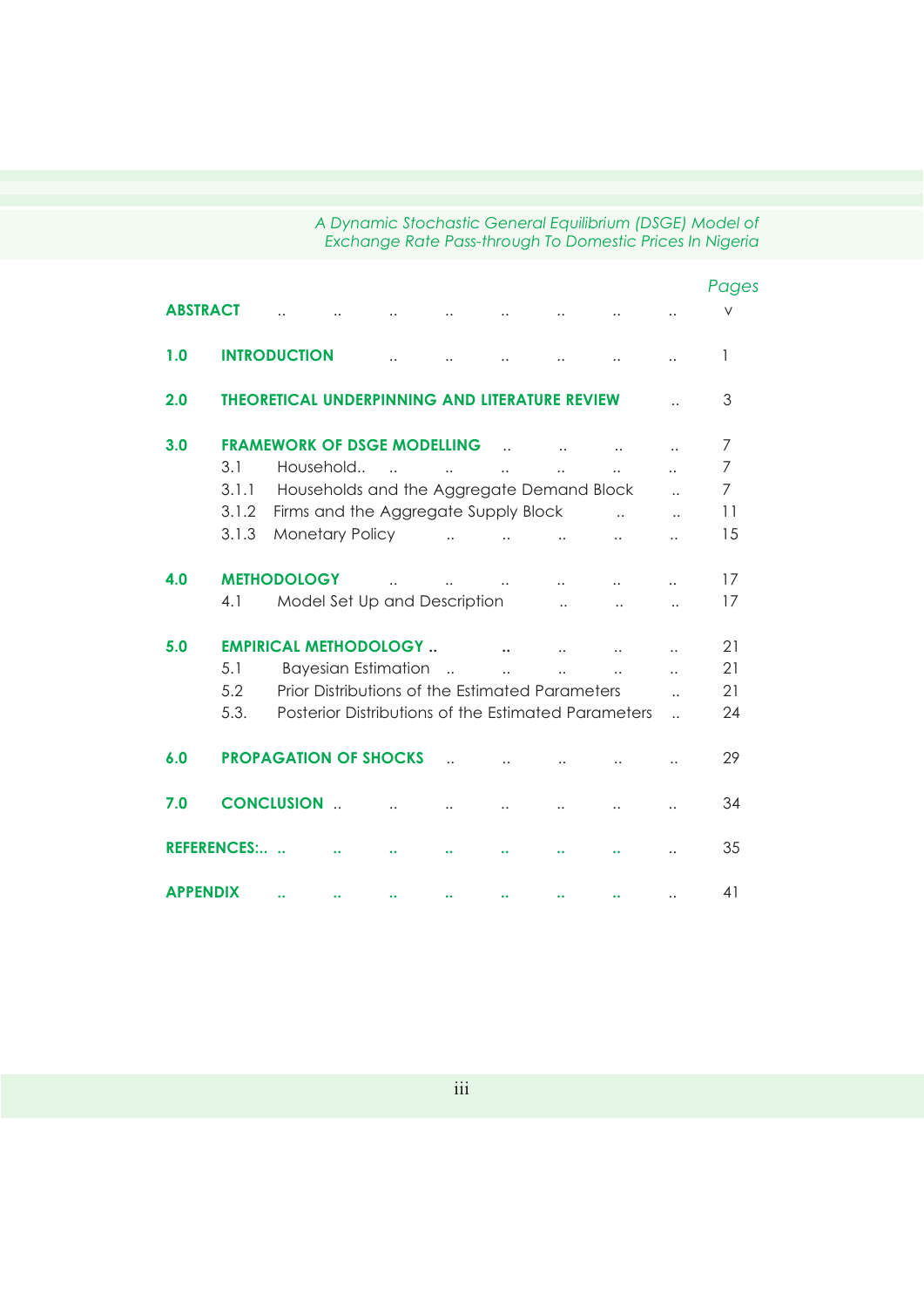# *Pages*

| <b>TABLES</b>  |                                                              |     |
|----------------|--------------------------------------------------------------|-----|
| Table 1:       | The Model Calibration and Parameterisation                   | 19. |
| Table 2:       | Prior and Posterior Distribution of the Estimated Parameters | 25  |
|                |                                                              |     |
| <b>FIGURES</b> |                                                              |     |
| Figure 1:      | Response of Output and Prices to 1% Exchange Rate Shock      | 29  |
| Figure 2:      | Response of Prices and Output to 1% Aggregate                |     |
|                | Supply Shock<br>$\ddot{\phantom{a}}$                         | 30  |
| Figure 3:      | Response of Prices and Output to 1% Oil Price Shock          | 31  |
| Figure 4:      | Response of Prices and Output to 1% Aggregate Demand         |     |
|                | <b>Shock</b>                                                 | 32  |
| Figure 5:      | Response of Price and Output to 1% Positive Interest         |     |
|                | Rate Shock<br>$\ddotsc$<br>$\ddotsc$<br>                     | 33  |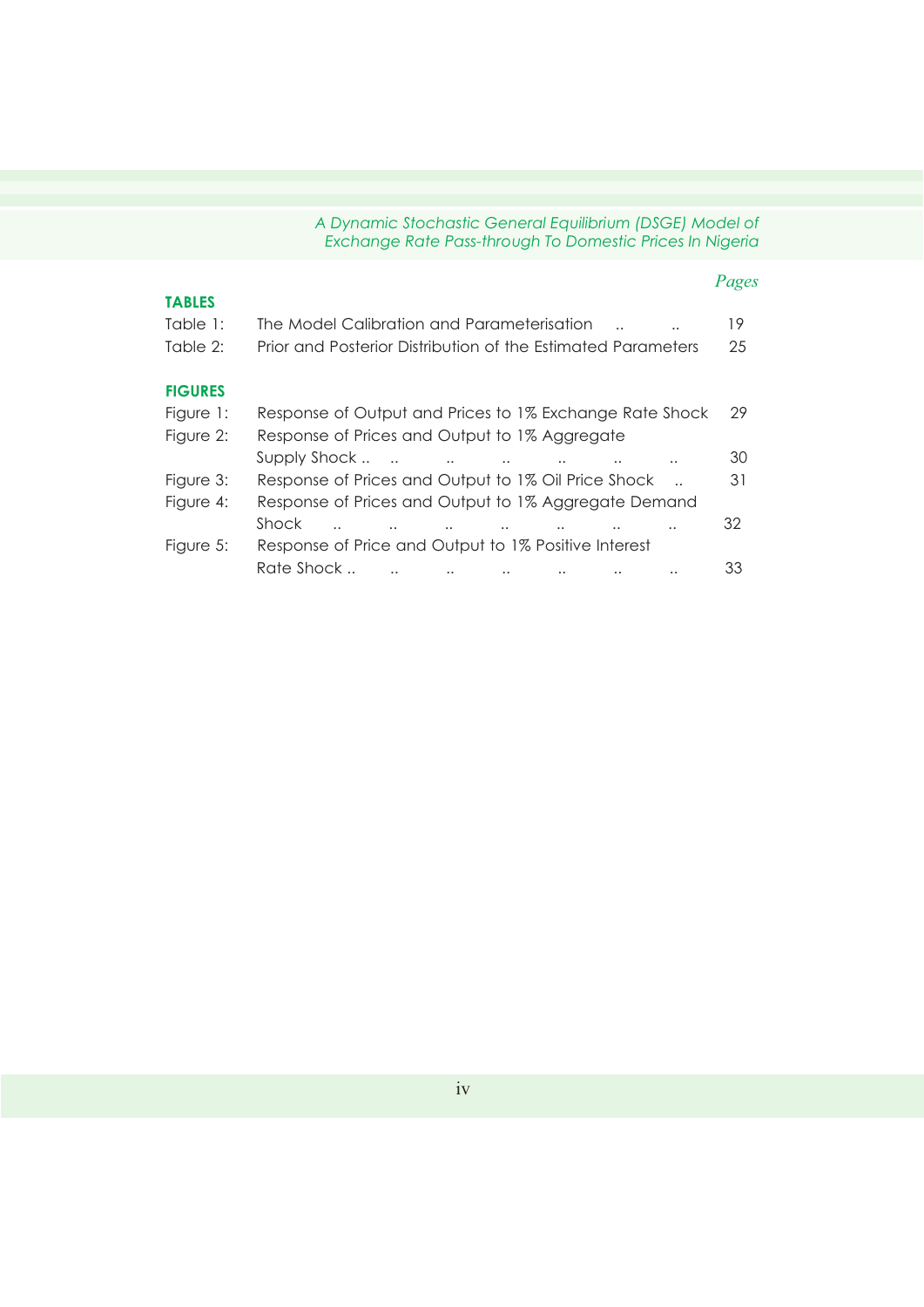#### **ABSTRACT**

This paper employed a Bayesian framework of DSGE model to estimate the passthrough effect of exchange rate to domestic inflation in Nigeria, using quarterly data for the period 1990 to 2011. The response of inflation rate to exchange rate shocks was found to be positive and statistically significant in the short-run. The pass-through was small and incomplete with almost zero in quarter 1 (0.09), rose to 0.18 in quarter 2 and declined to 0.07 and 0.01 in quarters 3 and 4, respectively. These findings were lower than those obtained elsewhere by other authors. The low pass-through reported in this study was attributed, in part, to the low, stable, and predictable inflation rate arising from the improved credibility of monetary policy environment.

**Keywords:** DSGE Model, Exchange Rate Pass-through, Inflation, Nigeria **JEL Classification:** C01, C51, C87,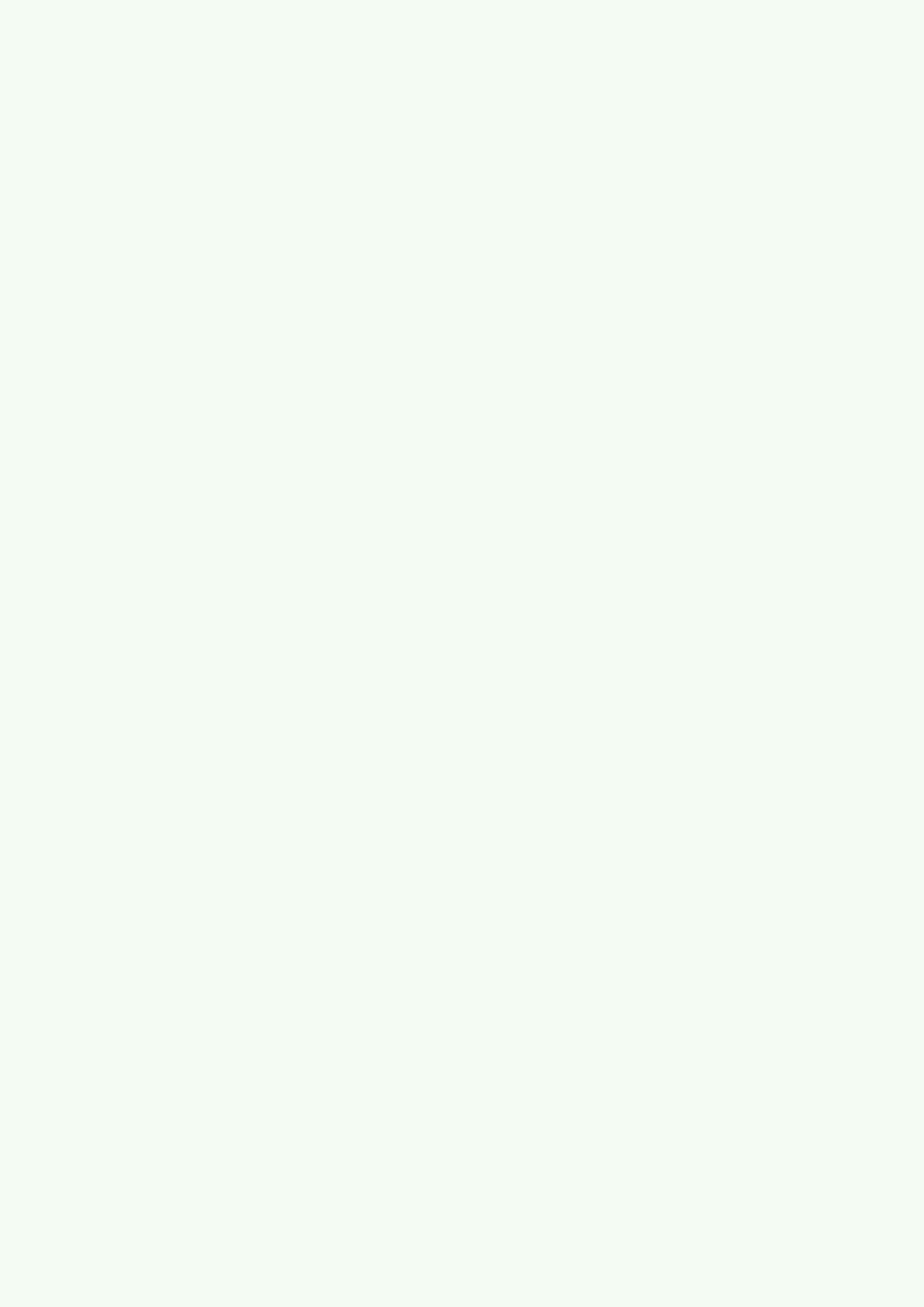## **INTRODUCTION**

Developing economies, like Nigeria, have historically been reluctant to permit more than a moderate degree of exchange rate flexibility due to the passthrough effect of such variations on domestic prices. The potential vulnerability of small and open economies to exchange rate pass-through (ERPT) into domestic prices is high and this arises from the high share of tradable goods, high import content of domestic production and exports, as well as generally high degree of integration with the global trading system.

Policy makers, more often, pay adequate attention to the degree and speed of ERPT into domestic prices. For instance, if pass-through is low, a variation in the exchange rate to improve the trade balance may prove impotent. The implication is that policy makers may not necessarily need to be worried about potential inflationary consequences of exchange rate fluctuations. However, in recent times, there seems to be a growing degree of disconnect between exchange rate changes and domestic consumer prices (Oyinlola, 2011; Oriavwote and Omojimite, 2012; Oladipo, 2012).

The degree and magnitude of ERPT has significant implications for optimal monetary policy transmission mechanism in open economies. It is observed that flexible exchange rate aids relative price adjustment arising from countryspecific real shocks. As relative prices changes, an expenditure-switching effect is produced between domestic and foreign goods that are capable of offsetting the initial impact of the shocks. This argument is premised on the fact that domestic prices of imported goods react to changes in nominal exchange rates. Thus, a low degree of ERPT suggests a minimal expenditureswitching, which is capable of shortening the speed of adjustment of nominal exchange rates and hence limiting its suitability as an adjustment mechanism in the short-run.

In the literature, the "new open economy macroeconomics (NOEM)", with respect to ERPT using the dynamics stochastic general equilibrium (DSGE) models has receive much attention (Bache, 2007; Lane, 2001; Sarno, 2001; and Bowman and Doyle, 2003). Today, DSGE models have become indispensable frameworks for analysing economic policy among academia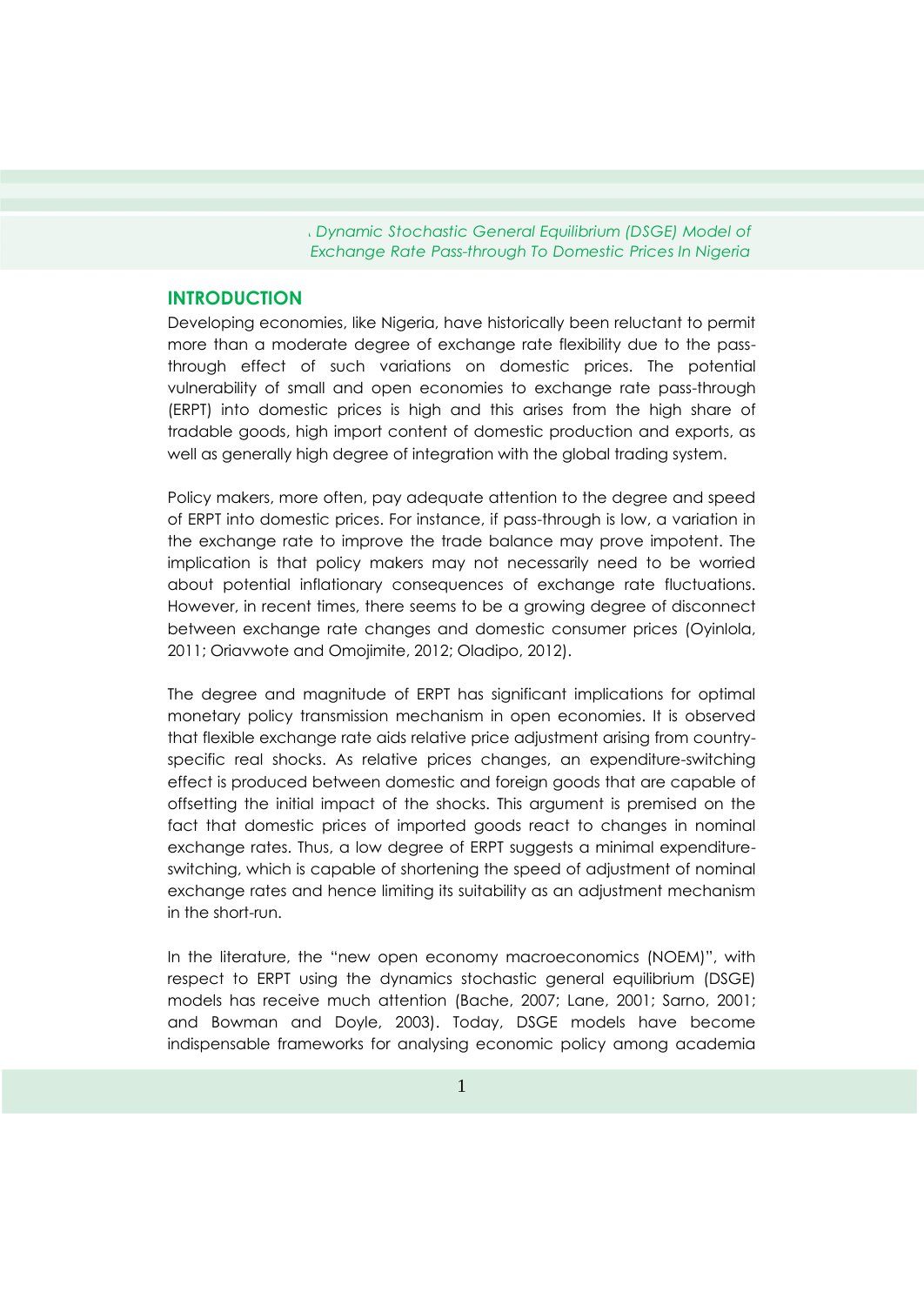and institutions such as central banks with expectations playing a critical role in decision making effort of monetary authorities (Adebiyi and Mordi, 2010, Bache, 2007). The increasing popularity of these models was attributed partly to their ability to address the Lucas (1976) critique1. In response to the Lucas critique, it is argued that policy analysis should be premised on inter-temporal optimising models with explicit micro-foundations (Bache, 2007). DSGE models incorporate economic agents that are forward-looking such that current decisions are not only influenced by expectations of future policies but changes in future expectations also affect current decisions.

Although there are large volumes of work in the literature on DSGE, analysing different areas of economic issues in both developed and emerging economies2, only few studies have been conducted on Nigeria (Alege, 2009; Olekah and Oyaromade, 2007; Olayeni, 2009; Garcia, 2009; and Adebiyi and Mordi, 2010). From available information, there are no studies that applied DSGE models to investigate the extent and speed of ERPT to domestic prices. This paper, therefore, aims at filling this gap by adopting Bayesian technique/framework of DSGE to estimate the extent and speed of ERPT to domestic prices in Nigeria.

The structure of the paper is organised as follows. Following the introduction, section 2 provides the theoretical underpinning and literature review. Framework for DSGE modeling is discussed in Section 3, while methodology, covering the data, models set-up and their description are discussed in section 4. Model estimation, using Bayesian technique and the interpretation of the prior and posterior estimates are covered in Section 5. This is followed with the analysis on impulse response functions in Section 6. Section 7 summarises and concludes the paper.

<u>.</u>

<sup>1</sup> which argued that possibility of parameters stability of coefficients in traditional data-based econometric becomes unlikely due to shift in policy regime

*<sup>2</sup> For examples Benhabib, Rogerson and Wright (1991) conduct the study for USA; Bergoeing and Soto (2002), for Chile; Kose (1999) and Hofmaiser and Roldos (1997), for Asia; Maussner and Spatz (2005), for Germany; and Christodulakis, Dimeli and Kollintzas (1999), for the European countries.*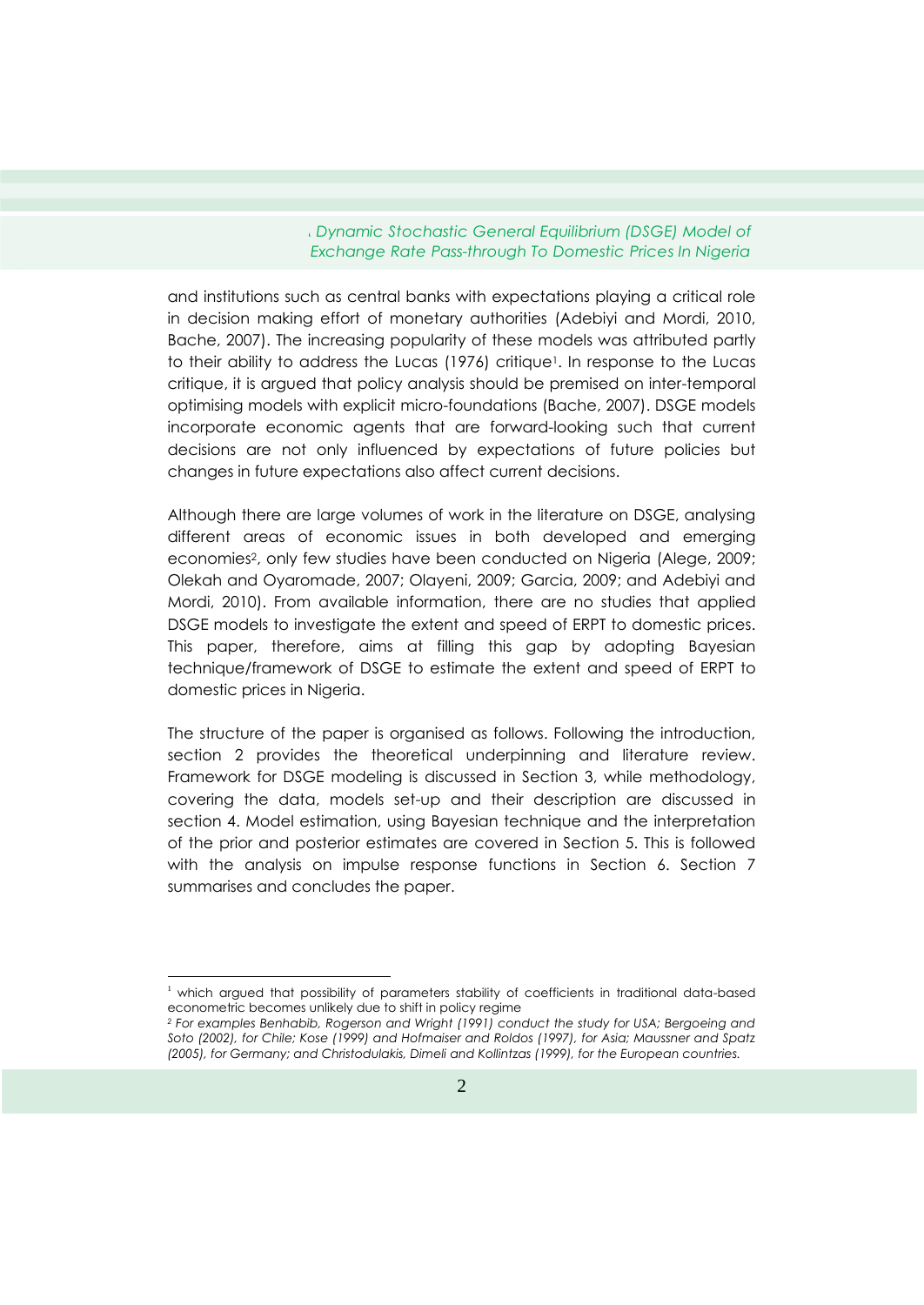## **2.0 THEORETICAL UNDERPINNING AND LITERATURE REVIEW**

Under a perfectly competitive market, marginal cost equals price. However, in an imperfectly competitive market, there is possibility of firm earning abnormal profit depending on the degree of market imperfections. In this situation, what determines the variation in markup is the degree of substitutability between domestic and imported goods and this depends on the ability of a firm to differentiate its product and segregate its market. Market segmentation, however, is made possible when geographical location has no systematic effects on transaction prices for identical products (Oladipo, 2006). Product segmentation is geographically possible if the location of the buyers and sellers influences the terms of the transaction substantially.

A market that is integrated may not be perfectly competitive. A monopoly supplier may charge a price above marginal cost, but not able to practice price discrimination if buyers are well organised or if the products are easily transportable across markets. Market power of the sellers is, therefore, greater, the lower the degree of substitutability between domestic and imported goods and lower, the higher degree of market integration.

There is extensive literature on open-economy macroeconomics. However, there are limited studies in the specific area of full-fledged dynamic modeling on exchange rate pass-through. It is more common for studies to follow Monacelli (2005) and introduce Calvo-type importers in model specifications where agents buy goods that are produced domestically and have them sold to foreign countries, even though they face Calvo type pricing frictions and can occasionally optimally reset their prices (Calvo, 1983). A useful example, Smets and Wouters (2002) incorporated the monopolistically competitive importers into a relatively large scale open economy model. Similarly, Lubik and Schorfheide (2006) estimated an open economy New Keynesian model via Bayesian macroeconometric method, incorporating monopolistically competitive firms in a relatively small scale DSGE model.

The results and interpretation in the literature on the estimation of producer currency pricing (PCP) and local currency pricing (LCP) revealed that, there is a lower pass-through for indices defined in terms of import prices for a limited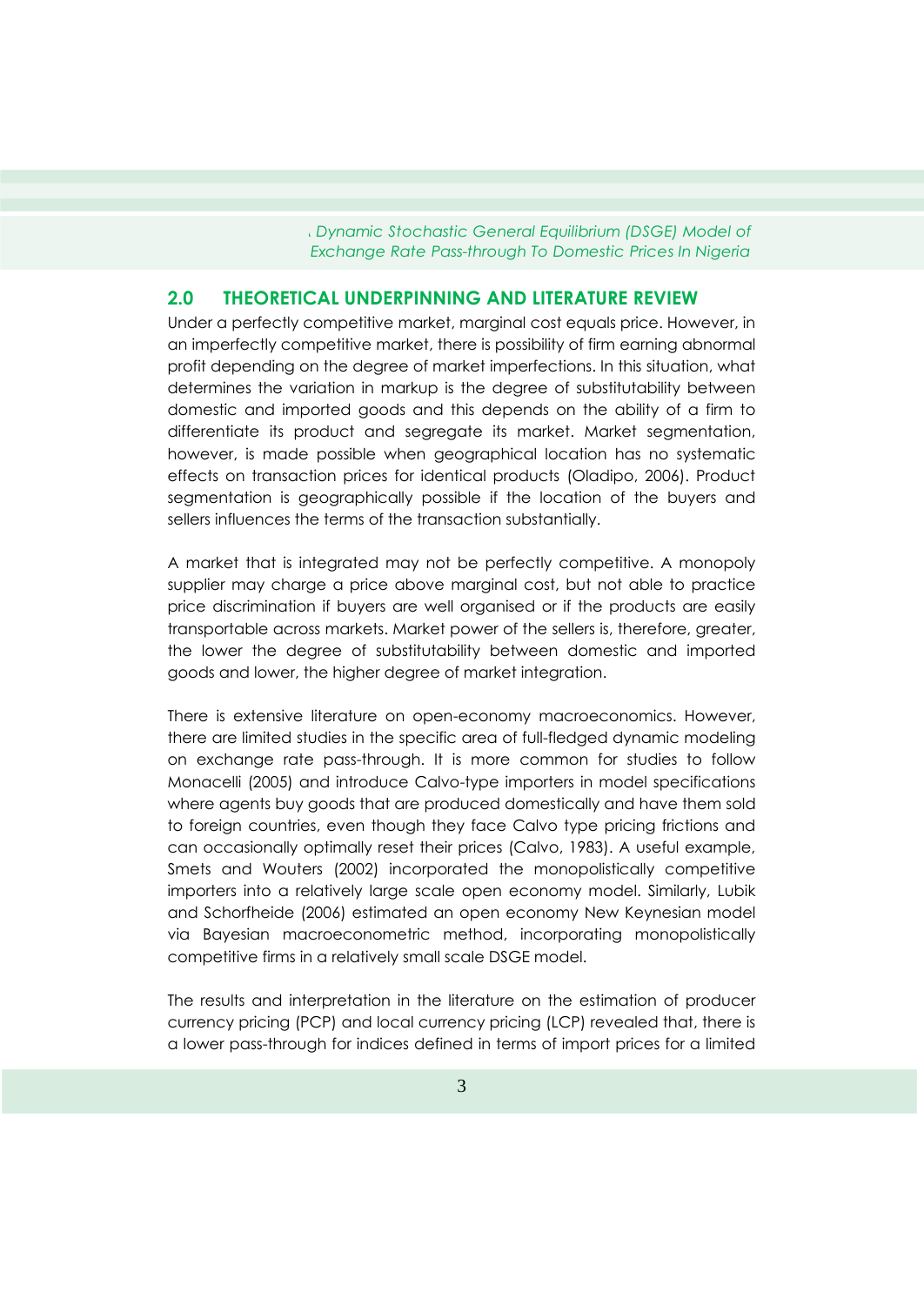set of manufactured goods in comparison to homogeneous ones, particularly primary products. In addition, significantly lower estimates of coefficients were reported for consumer price index (CPI) when it was used as the dependent variable, compared with an import price index that is narrower, because of the associated non-tradable nature and base point retail costs. Furthermore, core-CPI measures, rather than the headline measure, decreased the estimates further, since the volatility in prices of raw materials are typically not included, as they are usually the imports with larger pass-through. The estimated pass-through coefficients also differ considerably across countries. Obstfeld and Rogoff (1995, 1996) are acknowledged as the first to build new open economy macroeconomics models that incorporated preset prices in the currency units of the exporter's country referred to as PCP. The model presented within the framework of a two-country model, evidence that monetary expansion of a country is always profitable to the partner country. On the other hand, Betts and Devereux (2000) developed a model with the assumption of LCP which is the quotation in importer's currency and showed that different price setting led to different welfare outcomes.

Parsons and Sato (2006, 2008) examined pass-through effects on Japanese exports in an application with highly disaggregated data. The findings showed that the Japanese exporters seem to fully pass-through exchange rate movements to Vietnamese importers in the machinery industry. However, in the electronic industry, a low degree of exchange rate pass-through appeared prevalent, probably due to US dollar invoicing in trade between Japan and Vietnam. Ito and Sato (2008) studied pass-through in East and Southeast Asia in the post-Asian crisis period using a VAR methodology. The novelty of this paper is in the application of a model-based estimation approach to the issue of pass-through. Campa and Goldberg (2005) studied exchange rate pass-through into import prices for twenty-three OECD countries and the findings revealed that there was evidence in favour of partial pass-through for both PCP and LCP. The paper revealed an average ERPT coefficient of 0.46 in the short-run, and 0.64 in the long- run for import prices, respectively. Shioji, Vu and Takeuchi (2007) developed a Bayesian estimation technique to analyse the partial pass-through using the Japanese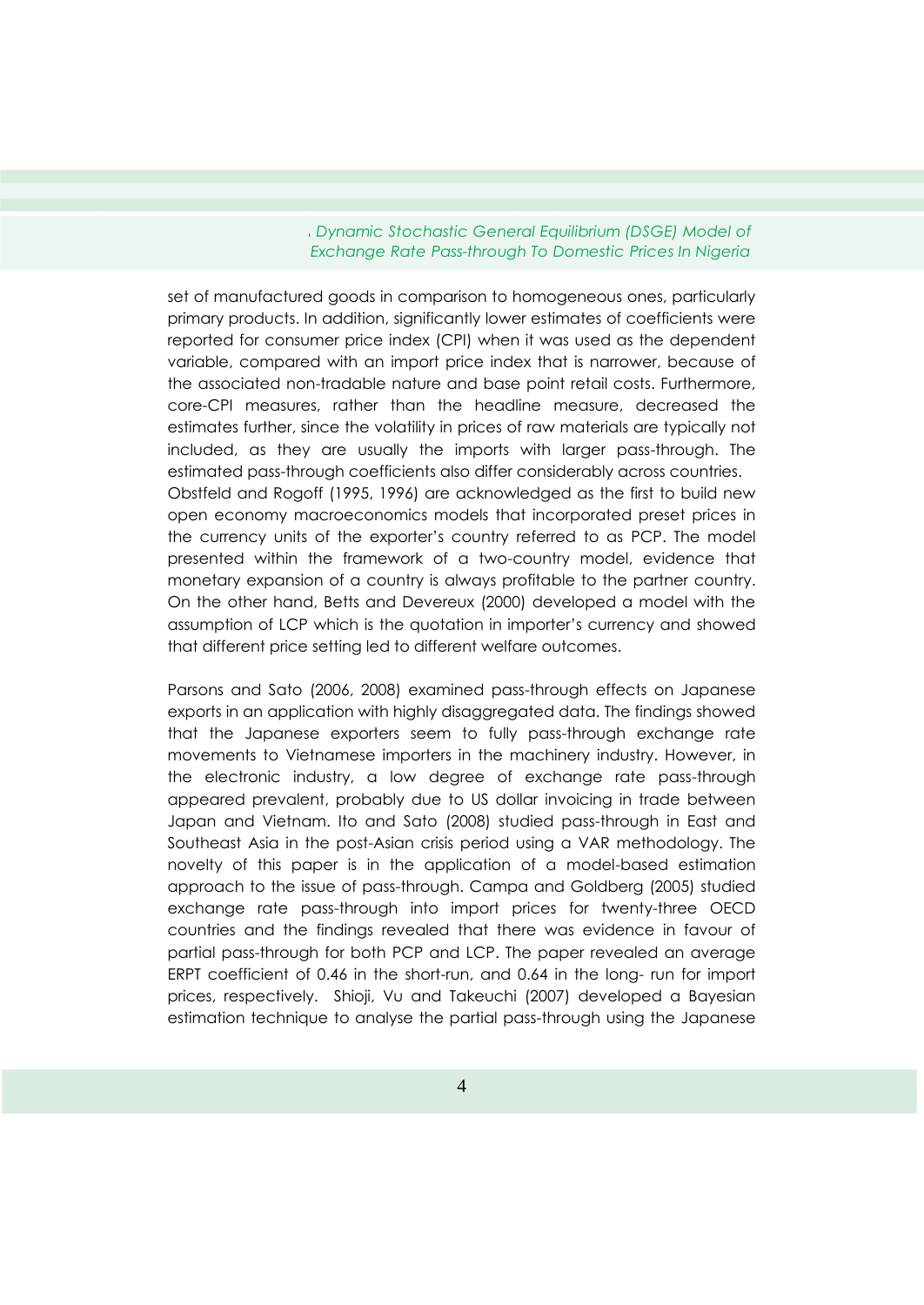aggregate data. It was found that pass-through was incomplete on both the export and import side of the Japanese economy.

Choudhri and Hakura (2006) estimated the exchange rate pass-through to inflation for 71 countries from the period 1979 to 2000. The average passthrough elasticity for the set of countries classified as low inflation countries was 0.04 per cent in the first quarter, 0.14 per cent after four quarters and 0.16 per cent after twenty quarters. On the average, several countries had negative short-run pass-through elasticities. Comparing regimes across countries and across time, the authors found a significant evidence to show a positive relationship between pass-through and average inflation.

Oyinlola and Egwaikhide (2011) studied exchange rate pass-through to different measures of domestic price in Nigeria by applying a Vector Error Correction model. By employing data from 1980 to 2008, the study revealed that long-run relationship existed between exchange rate and domestic price level. In addition, it was shown that short-run variations in exchange rate might be anticipated and, thus, had its impact dampened.

In their study, Oriavwote and Omojimite (2012) examined the relationship between ERPT and domestic prices in Nigeria using the Vector Error Correction Model. Applying annual data from 1970 to 2009, the study showed that exchange rate volatility induced domestic inflation in Nigeria, and, thus, recommended that exchange rate volatility should be incorporated in the formulation of monetary policy in Nigeria.

Oyinlola (2011) investigated the impact of exchange rate movements on prices of disaggregated imports in Nigeria from 1980 to 2006, taking trade policy into consideration. The outcome of the study revealed that exchange rate exhibits positive and more-than-complete pass-through to import prices of consumer and capital product groups, with mixed interpretations for intermediate products. Hence, depreciation of exchange rate outstrips the impact of tariff reduction on prices of some products.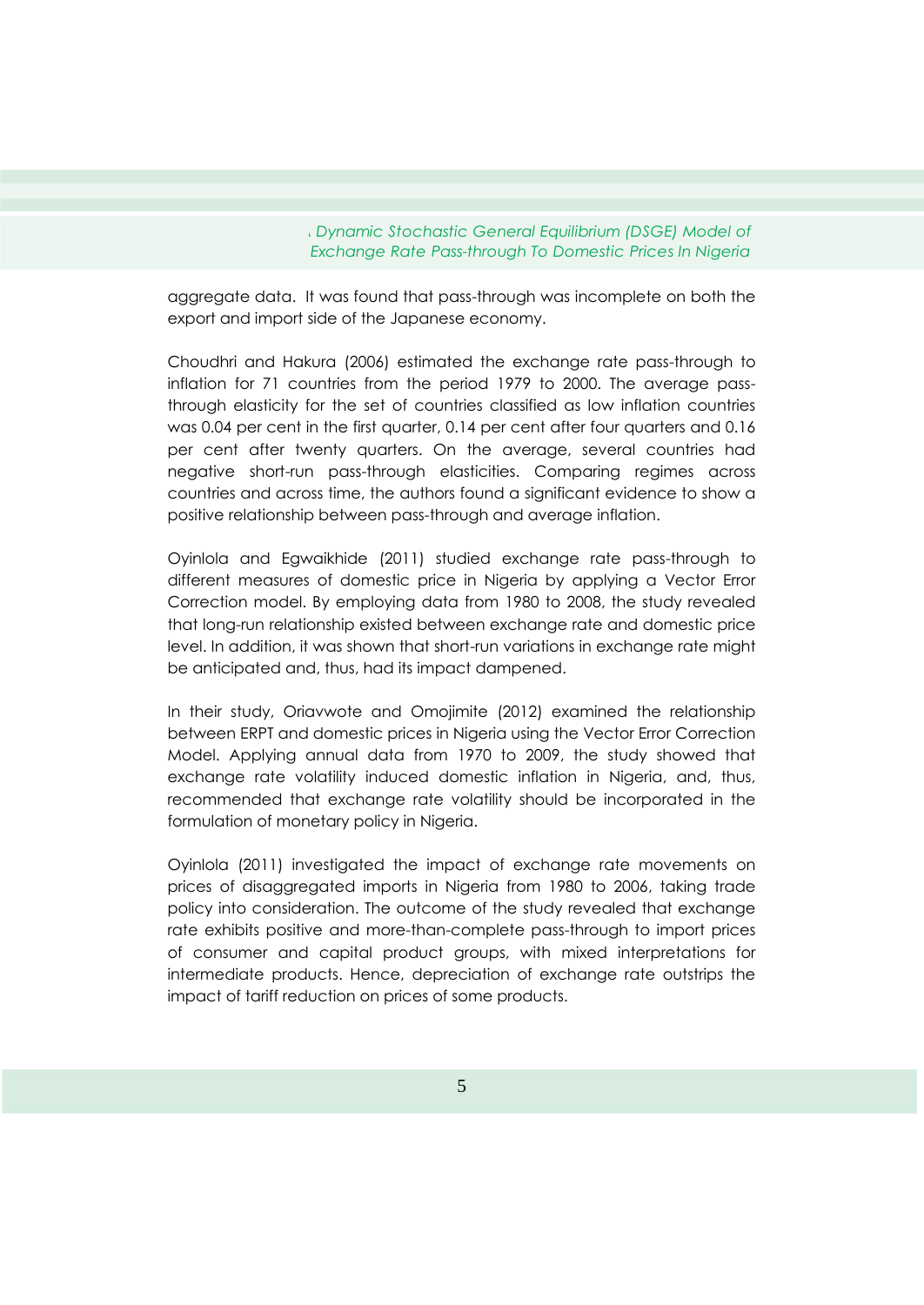Oladipo (2012) investigating sectoral exchange rate pass-through effects, revealed that sectoral dependence on imports varied across sectors and showed evidence of incomplete pass-through at varying degrees across sectors. As a result, when adjustment in relative prices is dampened, it reduces considerably the incentive for consumers to switch expenditure from foreign to domestic goods. The implication is that exchange rate policy may not be the most appropriate instrument to be used in dealing with external imbalances.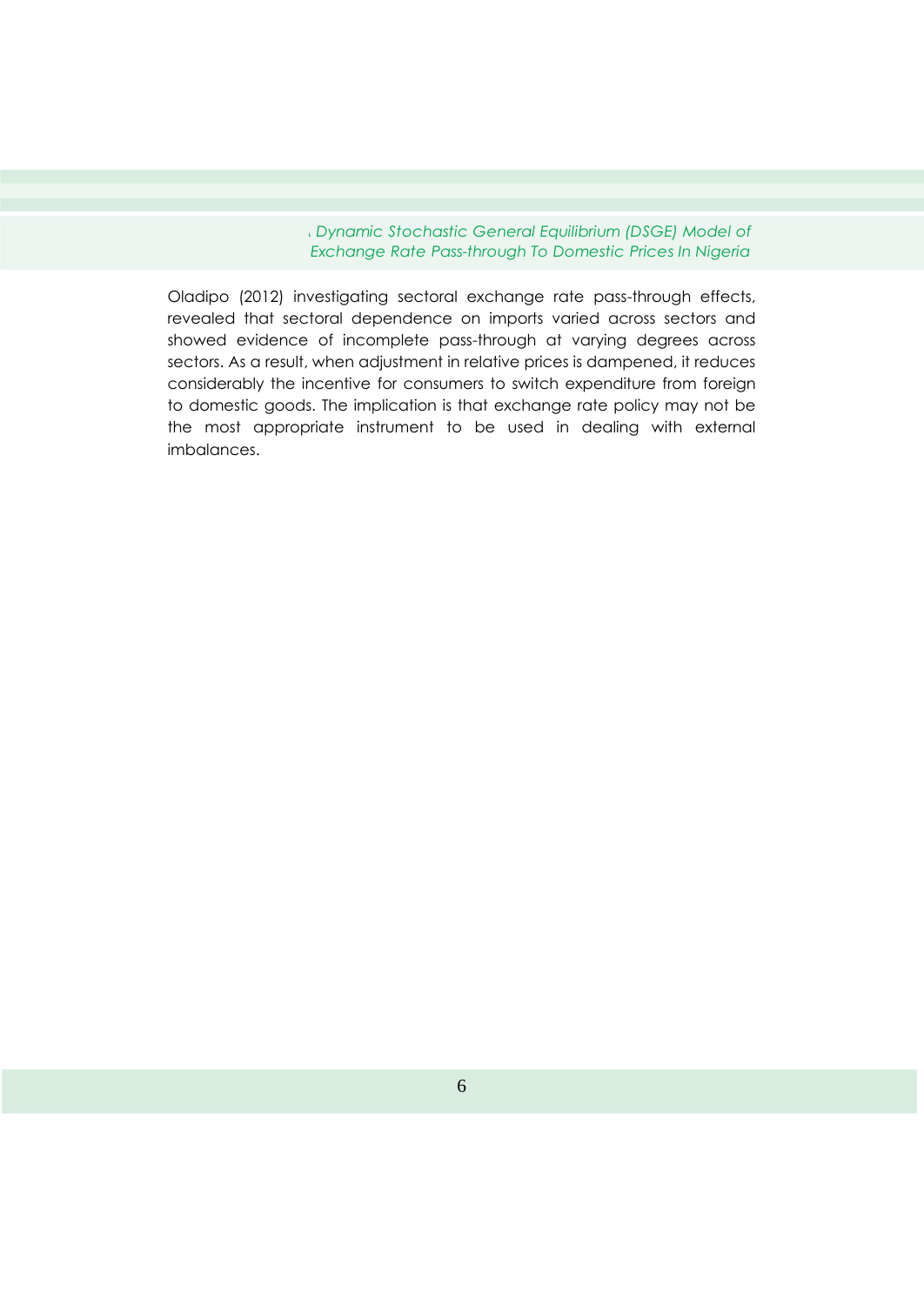## **3.0 FRAMEWORK OF DSGE MODELLING**

The existing DSGE models in the literature combined the characteristics of both the new-Keynesian (NK) and the real business cycle (RBC) methodologies. The standard DSGE model is micro-founded, open or a closed economy with the reflection of real and nominal rigidities (Christiano, *et al*., 2005; and Smets and Wouters, 2003). Effort was made to illustrate the basic elements of DSGE models from the view of 'mathematical language of economists'. These models, though simple, provided a detailed empirical description of the development of output, inflation, and the nominal interest rate in Nigeria. However, some basic features of standard DSGE models were excluded from the model. These included: the process of capital accumulation by firms in the demand block; the detailed treatment of labor market covering employees number of hours of work and the number of people at work; the obstacle to the effective working of financial markets; and the assumption that central banks could fully regulate the short-term interest rate (Sbordone *et al*., 2010).

#### **3.1 Household**

<u>.</u>

#### **3.1.1 Households and the Aggregate Demand Block<sup>3</sup>**

In all DSGE models, consumption decision of households was modeled from the 'optimal choice of a very large representative household that desired to maximise their expected discounted lifetime utility, looking forward from an arbitrary date *t0.* Thus*,* there existed an inverse relationship between the real interest rate and household desired spending as shown in 1(a)*.*

$$
\{X_{t_0+s},Z_{t_0+s}[\mathcal{T}_{t_{0+s}}^{\text{Max}}(i)]_{i\in[0,1]}\}_{s=0}^{\infty}E_{t_0\sum_{s=0}^{N}\beta^s}\Big\{b_{t_{0+s}}\Big[\log\Big(C_{t_0+s}-\eta C_{t_0+s-1}\Big)-\int_0^1v\Big(\mathcal{T}_{t_0+s}(i)\Big)di\Big]\Big\}\quad \text{(1a)}
$$

subject to the sequence of budget constraints

*<sup>3</sup> This sub-section benefited immensely from the work of Sbordone, et. al. (2010).*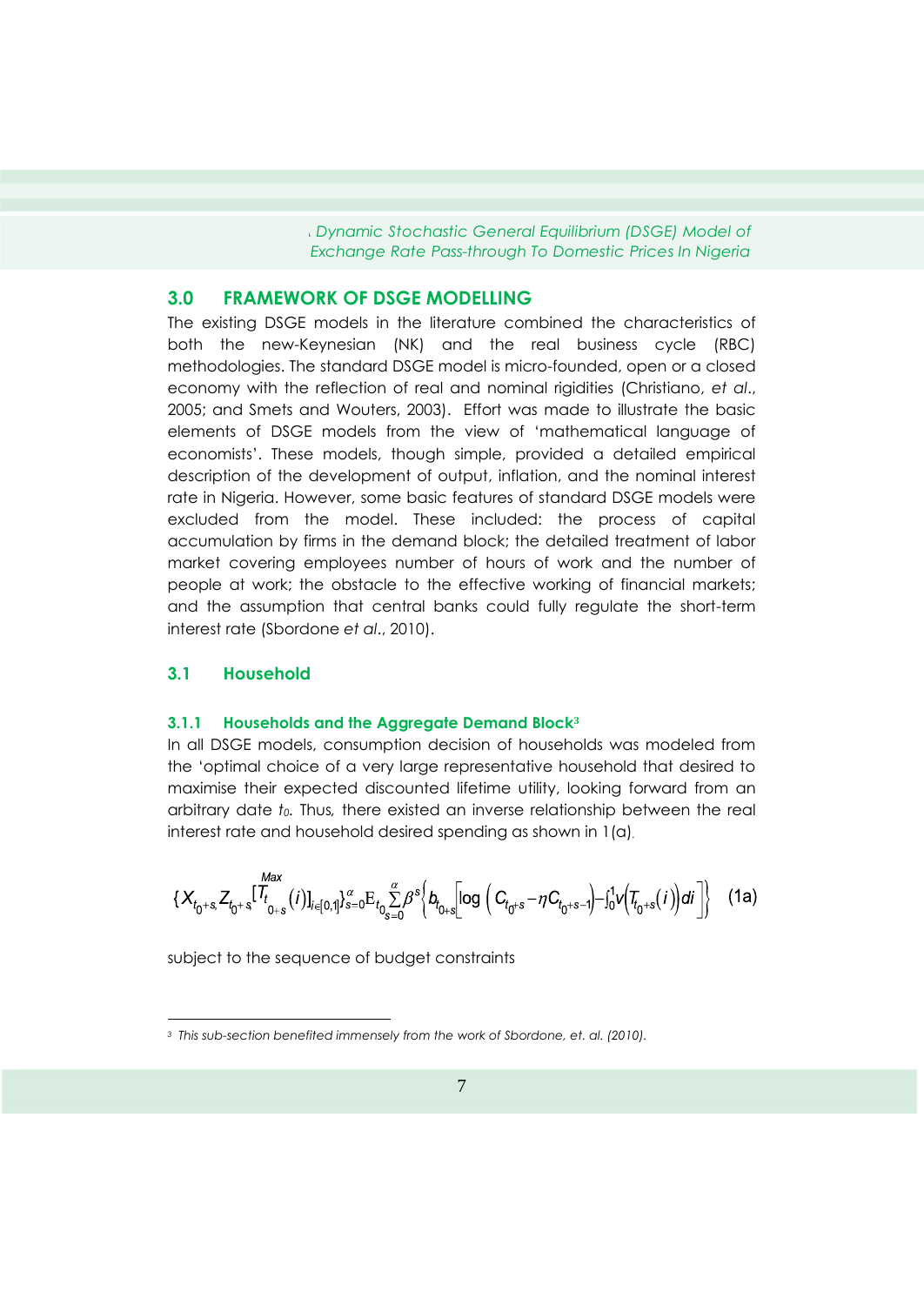$$
P_1Z_1 + \frac{X_1}{R_1} \leq X_{i-1} + \int_0^1 w_i(i)T_i(i)di,
$$

for  $t = t_0, t_{0+1}, \ldots$ ,  $\infty$ , and given X  $t_{0-1}$ .

1

The representative household prefers more consumption to spending longer hours at work, T*t,* as described by the convexity of demand function *v*. The satisfaction derived from consumption is a function of not only the current, but also the past consumption, with a coefficient of  $\eta$ . With this 'habit', a rational consumer ensures that his current consumption does not fall below his recent past consumption.

In deciding how much to consume, household consumption is obtained by working for a number of hours T*t(i)* in each of the *i*-firms, to earn an hourly nominal wage *Wt(i),* which is assumed to be given in deciding how much to work4. The household can use his earned income to buy the final good at price *P<sup>t</sup>* or save, which can come from accumulating one-period discounted government bonds Xt, with a gross rate of return of *R<sup>t</sup>* between *t* and *t+1*.

From time t, utility in time t+1 is discounted by time-varying factor  $\,\beta$  b<sub>t+1</sub>/b<sub>t</sub>

where  $b_{t+1}/b_t$  is an exogenous stochastic process. A shock to household's impatience is represented by changes in  $b_{t+1}/b_t$ . When  $b_t$  increases faster than  $b_{t+1}$ , for instance, the household cares more about the present than the future, and consequently, increases the current consumption relative to the future. Thus, bt+1/bt acts as a conventional *demand shock*, which influences desired consumption and saving exogenously. A persistent decrease in  $b_{t+1}/b_t$  reflects current macroeconomic condition in a country in which households have to reduce their future savings to increase their current consumption. In reality, this observed change in behaviour is explained by many intricate factors, including the concern of people about the future, which is the exclusive focus of this model.

*<sup>4</sup> In equilibrium, wage rate is determined at the level at which the supply of labor by the*  household equals the demand of labor by firms. The demand for labour, in turn, is a function of *the need of firms to hire enough workers to satisfy the demand for their products.*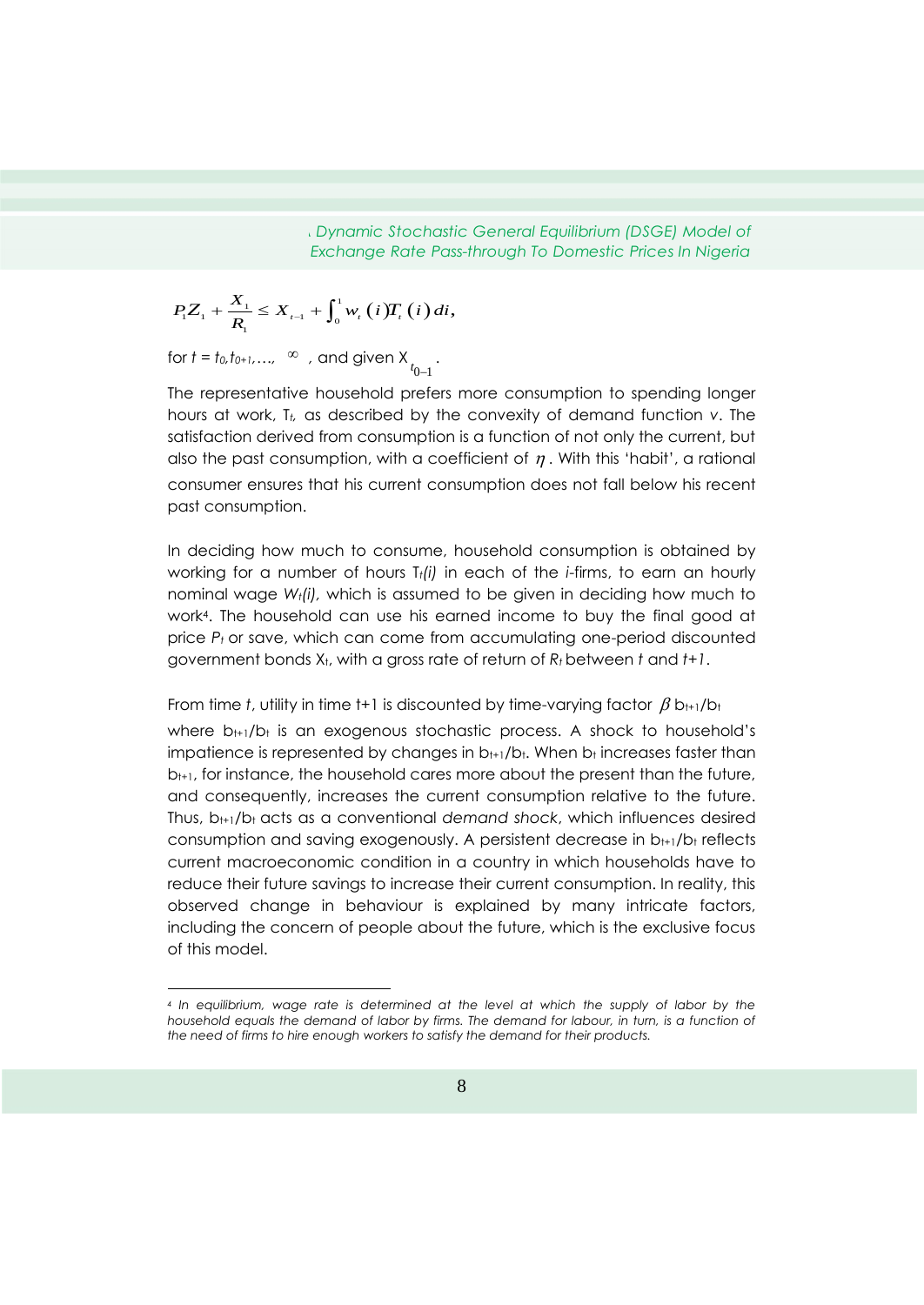The household behaviour in  $1(a)$  is optimised by forming the Lagrangian function:

function:  
\n
$$
L = E_{r_0} \sum_{s=0}^{\infty} \left\{ \beta^s \left[ \frac{b_{r_0+s}}{2} \left( \log \left( Z_{r_0+s} - \eta Z_{r_0+s-1} \right) - \int_0^1 v \left( T_{r_0+s} (i) \right) di \right) - \Lambda_{r_0+s} \left( P_{r_0+s} Z_{r_0+s} + X_{r_0+s} R_{r_0+s}^{-1} \right) \right] \right\},
$$

with first-order conditions  
\n
$$
\frac{\partial L}{\partial X_i} : \Lambda_i = \beta E_i \left[ \Lambda_{i=1} \right] R_i
$$
\n(1 b)

$$
\frac{\partial L}{\partial Z_i} : \Lambda_i = p E_i \left[ \Lambda_{i=1} \right] R_i
$$
\n
$$
\frac{\partial L}{\partial Z_i} : \frac{\Lambda_i}{b_i} P_i = \frac{1}{Z_i - \eta Z_{i-1}} - \eta E_i \left[ \frac{\beta b_{i-1} / b_i}{Z_{i+1} - \eta Z_i} \right]
$$
\n(10)

for t= t<sub>0</sub>, t<sub>i+1</sub>... 
$$
\infty
$$
 and  
\n
$$
\frac{\partial L}{\partial T_i(i)} : \frac{v'(T_i(i))}{\Lambda_i/b_i} = W_i(i)
$$
\n(2)

for t = t<sub>o</sub>, t<sub>t+1</sub>...  $\infty$  and  $\lambda i \in [0,1]$  together with the chain of budget constraints, which produced a fully state-contingent plan for the household's choice variables, and provided an answer to the question on how much to work, consume, and save in the form of bonds. It is to be observed that the household is conscious of the kind of random exogenous outcomes that might influence its actions and the likelihood occurrence of these outcomes.

Consequently, expectations of households about future events are formed, and are rational basis. This implies that expected outcomes are premised on the belief that economic agents are fully informed about the economy and the random exogenous events that affect it.

For example, equation 1 establishes optimality conditions, which shows the negative relationship between the interest rate and desired consumption. This describes the demand side of the model and is clearer in the special case of no habit in consumption ( $\eta$ =0). The two equations can be combined to obtain the Euler equation.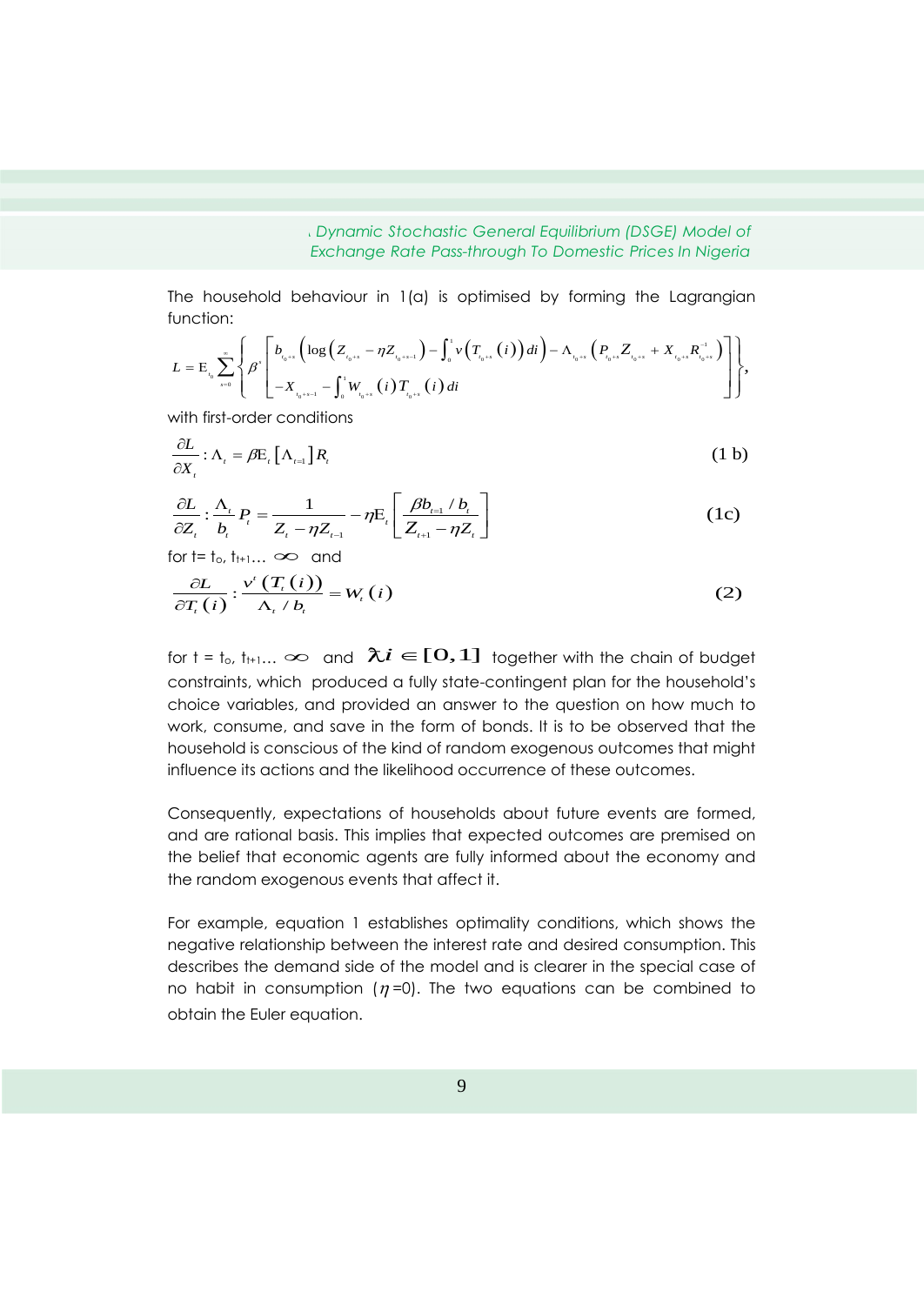$$
\frac{1}{Z_{t}} = E_{t} \left[ \frac{\beta b_{t+1}}{b_{t}} \frac{1}{Z_{t+1}} \frac{R_{t}}{P_{t+1} / P_{t}} \right]
$$
(3)

From this Equation, desired consumption decreases as (gross) real interest rate  $\frac{K_t}{\frac{1}{2}}$  $t+1$  /  $\boldsymbol{I}_t$ *R*  $\left(\frac{R_{_{\ell}}}{P_{_{\ell+1}} \mathop / P_{_{\ell}}}\right)$ increases, anticipated future consumption also falls, and households become more impatient  $(b_{t+1}$  falls).

After some manipulations, a log-linear representation of the Euler equation (3) is expressed as:

$$
q_{i} = E_{i}q_{i+1} - (i_{i} - E_{i}\pi_{i+1}) - \delta_{i}
$$
\n(4)

where  $\pi_{_t} = \log P_{_t} / P_{_{t+1}}$  is the quarterly inflation rate, i = log Rt represents the continuously compounded nominal interest rate,  $\delta_i \equiv E_i \log(\beta b_{i+1}/b_i)$  is a transformation of the demand shock, and  $q_t$  = log  $Q_t$  stands for the logarithm of total output. Since consumption is the only source of demand for the final good, Z, it is rational to substitute consumption of the final good with its output Q, and thus, market clearing would entails  $Q_t = Z_t$ 

In this structure, equation 4 is akin to a conventional investment saving (IS) equation, relating aggregate output,  $y<sub>t</sub>$  to the expected real interest rate,

 $i_{\scriptscriptstyle{I}}$  -  $\mathrm{E}_{\scriptscriptstyle{I}}$   $\pi_{\scriptscriptstyle{I\!+\!1}}$  . This must exist for the final-good market to clear. However, this equation differs from the conventional IS equation because it is dynamic and forward looking in nature. It shows current and future expected variables. Specifically, it shows a relationship between existing output and the total future expected path of real interest rates as shown in equation 5. This equation reveals the channel through which expectations affect current economic conditions.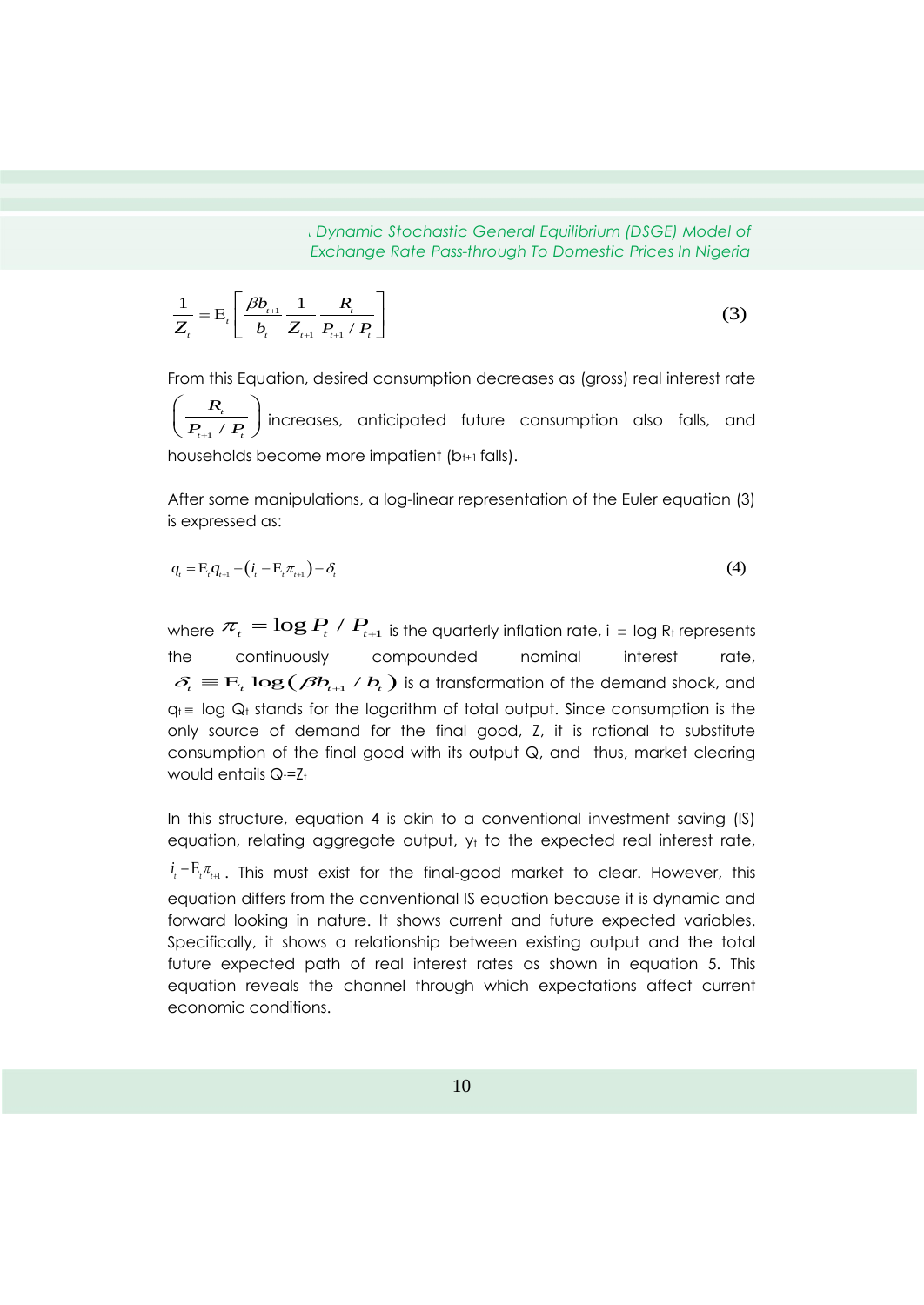$$
q_{t} = -\mathrm{E}_{t} \sum_{s=0}^{\alpha} (i_{t+s} - \pi_{t+s+1} - \delta_{t+s})
$$
\n(5)

It should be noted that Equation 4 is a simplified version of the full Euler equation, where the nature of the consumption habit  $\eta \neq 0$ . However, this does not change the qualitative nature of the link between real rates and demand.

Equation 2, which represents the labor supply decision, is the third first-order condition of the household optimisation problem. It shows that workers are willing to work more hours if firms pay a higher wage<sup>5</sup>. In reality, a significant increase in wages would generate a positive income effect such that workers who are currently richer as a result of the increase would curtail their labour supply significantly. Technically, workers with higher income tend to raise consumption, thereby causing marginal utility  $\Lambda_t$ , to fall and invariably decrease labor supply at any given wage level significantly.

Thus, labour supply schedule (in equation 2) shows the link between the wages that firms must pay to motivate workers to work a certain number of hours. With rising economic activities, however, firms are willing to pay higher hourly wages that correspond with the desire of the household to work longer hours. All these are critical to the production and pricing decisions of firms, which is the subject of discussion in the next section.

#### **3.1.2 Firms and the Aggregate Supply Block**

1

In the supply block of a DSGE model, firms set their prices with consideration given to the level of demand facing them. Consequently, a positive link exists between price level and real economic activity. From the microeconomic foundations perspective, firms' structure of production covers a set of monopolistic *i*-firms, including an *f*-firm that simply sums up the output of the *i*firm into the final consumption good. This section focuses on the firms'

*<sup>5</sup> Labor supply is upward sloping because v' is an increasing function, as v is convex.*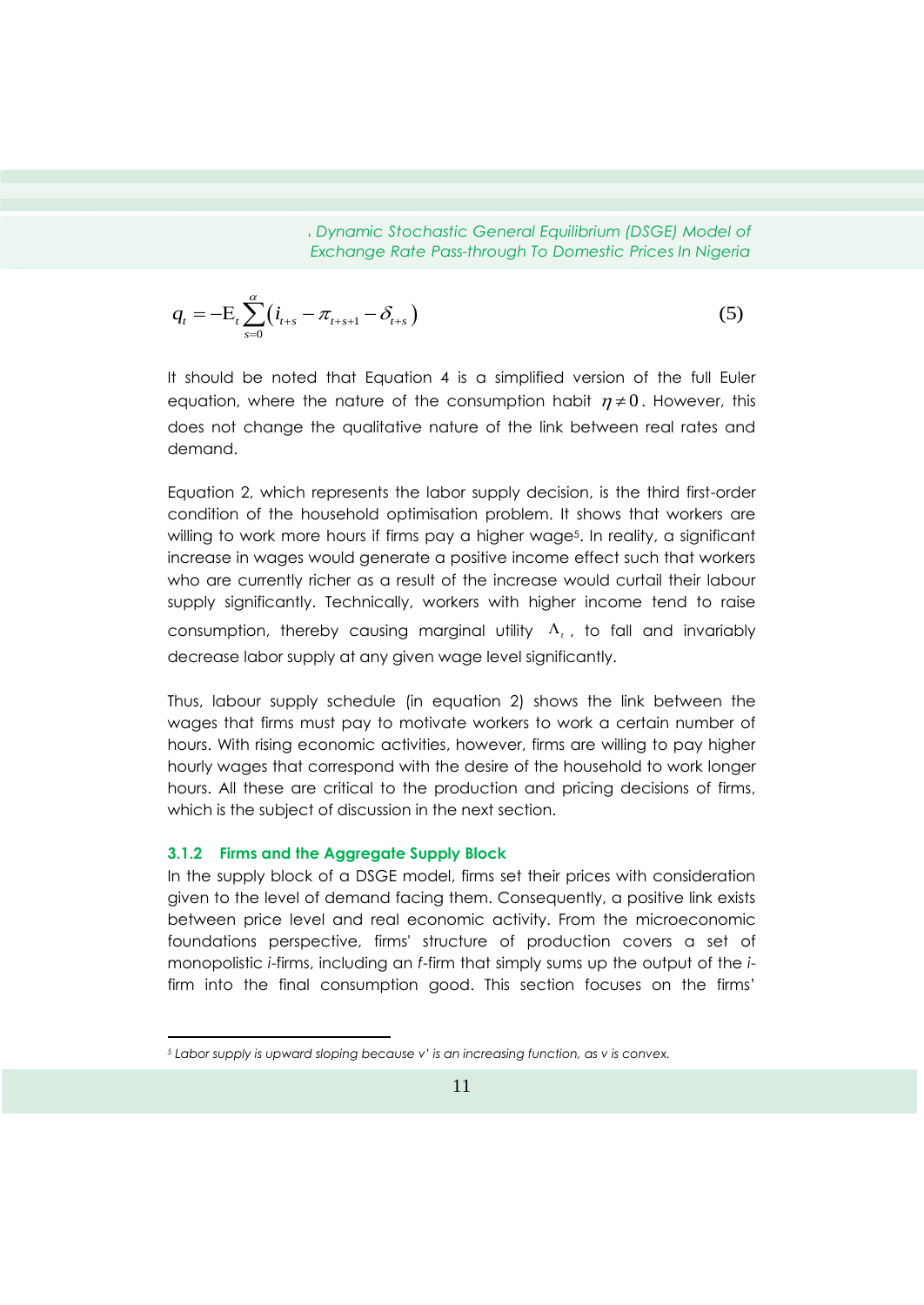problem with no consideration given to the *f*-firm. This is due to the fact that all the pricing system occurs within the *i*-firms.

It is assumed that intermediate firm *i* hires *Tt(i)* units of labour of type i to produce Q<sup>i</sup> units of intermediate good *i* with the technology in a competitive market.

$$
Q_i(i) = K_i T_i(i)
$$
\n
$$
(6)
$$

where K<sub>i</sub> stands for the overall efficiency of the production process and is also assumed to follow "an exogenous stochastic process", whose random fluctuations over time reflect the unanticipated changes in productivity. Assuming a monopolistically competitive market for intermediate goods (Dixit and Stiglitz, 1977) where firms set prices subject to the condition that they

satisfy the demand for their goods, the demand for f-firm is derived as:  
\n
$$
Q_{t}(i) = Q_{t}\left(\frac{P_{t}(i)}{P_{t}}\right)^{-\theta}
$$
\n(7)

where P<sub>t</sub>(i) is the price of good i and  $\theta$  is the elasticity of demand. With increase in the relative price of good *i*, its demand falls relative to aggregate

demand by an amount determined by  $\theta_t$ .

In the economic literature (Bils and Klenow, 2004; Nakamura and Steinsson, 2008) firms alter their prices occasionally and they do not adjust prices frequently, but rather hold them constant in some cases for long periods of time. In line with Calvo (1983) assumption, in every period of time only a fraction,  $1-\alpha$  of firms, is allowed to reset its price while other fraction maintains old price. The portion that is able to reset their price, set it optimally at *t* and define it as:  $\Omega$   $\subset$  (0,1), thereby maximising the discounted stream of expected future profits with the belief that *s* periods from now, there is a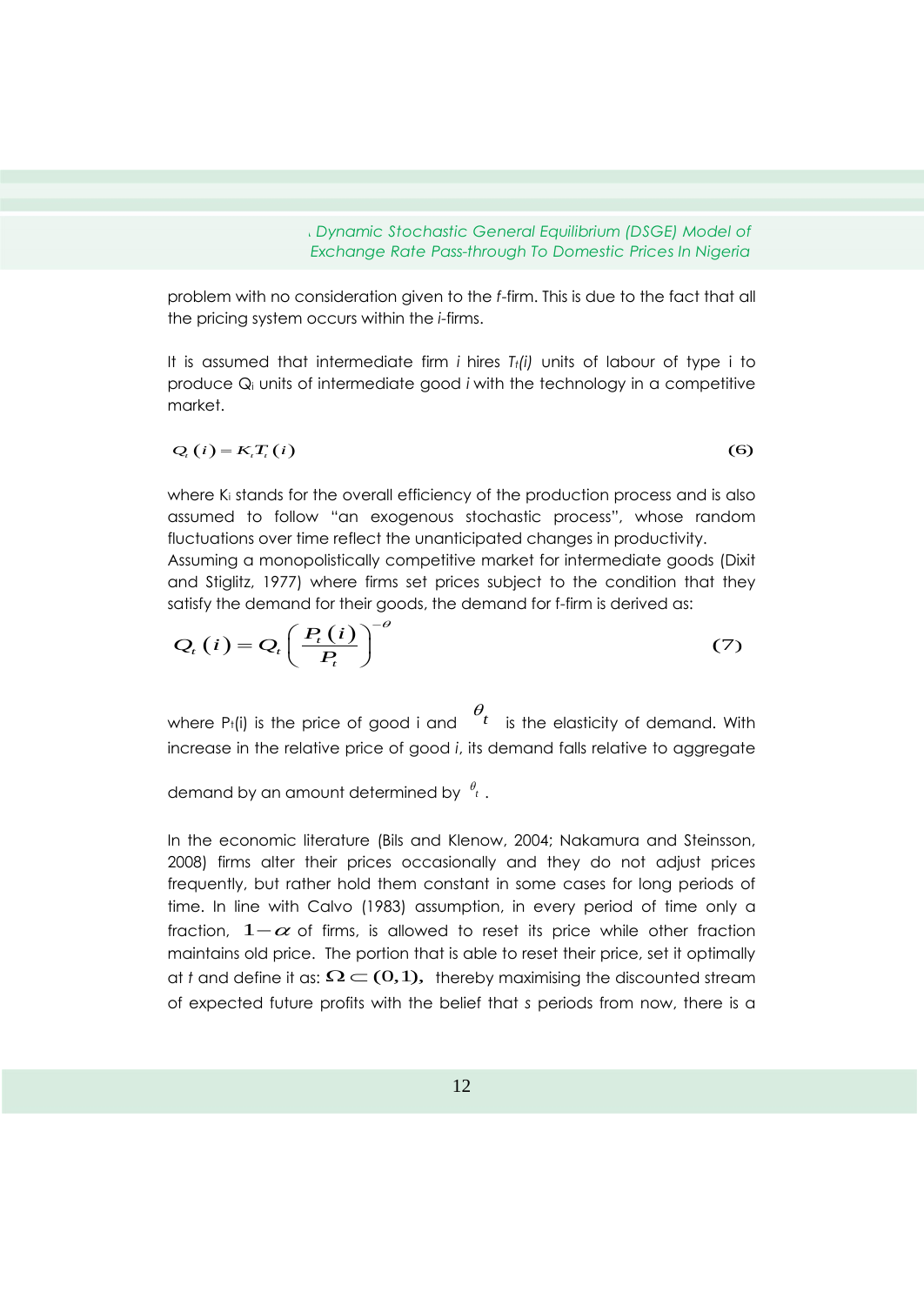likelihood that  $\alpha^s$  will be forced to retain their current price. Based on this fact, each of the firms will form its objective function as:

$$
\underset{Pt(i)}{\text{Max}} \mathbf{E}_{t} \sum_{s=0}^{\alpha} \alpha^{s} \frac{\beta^{s} \Lambda_{t+s}}{\Lambda_{1}} \Big\{ P_{t}(i) Q_{t+s}(i) - W_{t+s}(i) T_{t+s}(i) \Big\}
$$

for all  $i \in \Omega$ , subject to the production function in equation 8.

$$
\mathcal{Q}_{t+s}\left(\dot{\mathbf{I}}\right) = \mathcal{Q}_{t+s}\left(\frac{P_t\left(\dot{\mathbf{I}}\right)}{P_{t+s}}\right)^{-\theta_{t+s}}
$$
\n(8)

for  $s = 0, 1... \infty$  . Profits, defined as total revenue at current price,  $P_t(i)Q_{t+s}(l)$ , less total costs  $\mathrm{W_{t+s}}(\mathrm{i}) \mathrm{T_{t+s}}(\mathrm{i}),$  are discounted by the multiplier  $\beta^{s} \wedge_{\iota + s}$  /  $\wedge_{\iota}$  which converts future profits to its current value.

The derivation of the first-order condition (FOC) for optimisation is given as:

The derivation of the first-order condition (FUC) for optimization is given as:  
\n
$$
E_i \sum_{s=0}^{\infty} (\alpha \beta)^{s} \Lambda_{i+s} Q_{i+s} P_{i+s}^{\theta_{i+1}} \left[ P_i^*(i) - \mu_{i+s} \frac{W_{i+s}(i)}{K_{i+s}} \right] = 0
$$
\n(9)

For all  $i \in \Omega$ , where  $P_i^*(i)$  is the optimal price chosen by firm i,  $W_{_{t+s}}(i)T_{_{t+s}}(i)$  is the nominal marginal cost of the firm at time *t+s,* and  $t + s$  $\mu_{t+s} = \frac{\theta_{t+s} - 1}{\theta_{t}}$  $_{+s} = \frac{v_{t+1}}{t}$  $\ddot{}$  $=\frac{\theta_{t+s}-\theta_{t+s}}{2}$  $\overline{a_{t+sp}}$  is its anticipated mark-up given the flexibility of the prices. To maximise profit, a rational monopolist set its price as a mark-up over their marginal cost, but this relationship holds given the expected present

discounted value. This is because a price chosen at time t will hold in period  $\mathsf{t} + \mathsf{s} \;\;$  with a probability of  $\alpha^s \;$  and thus:

13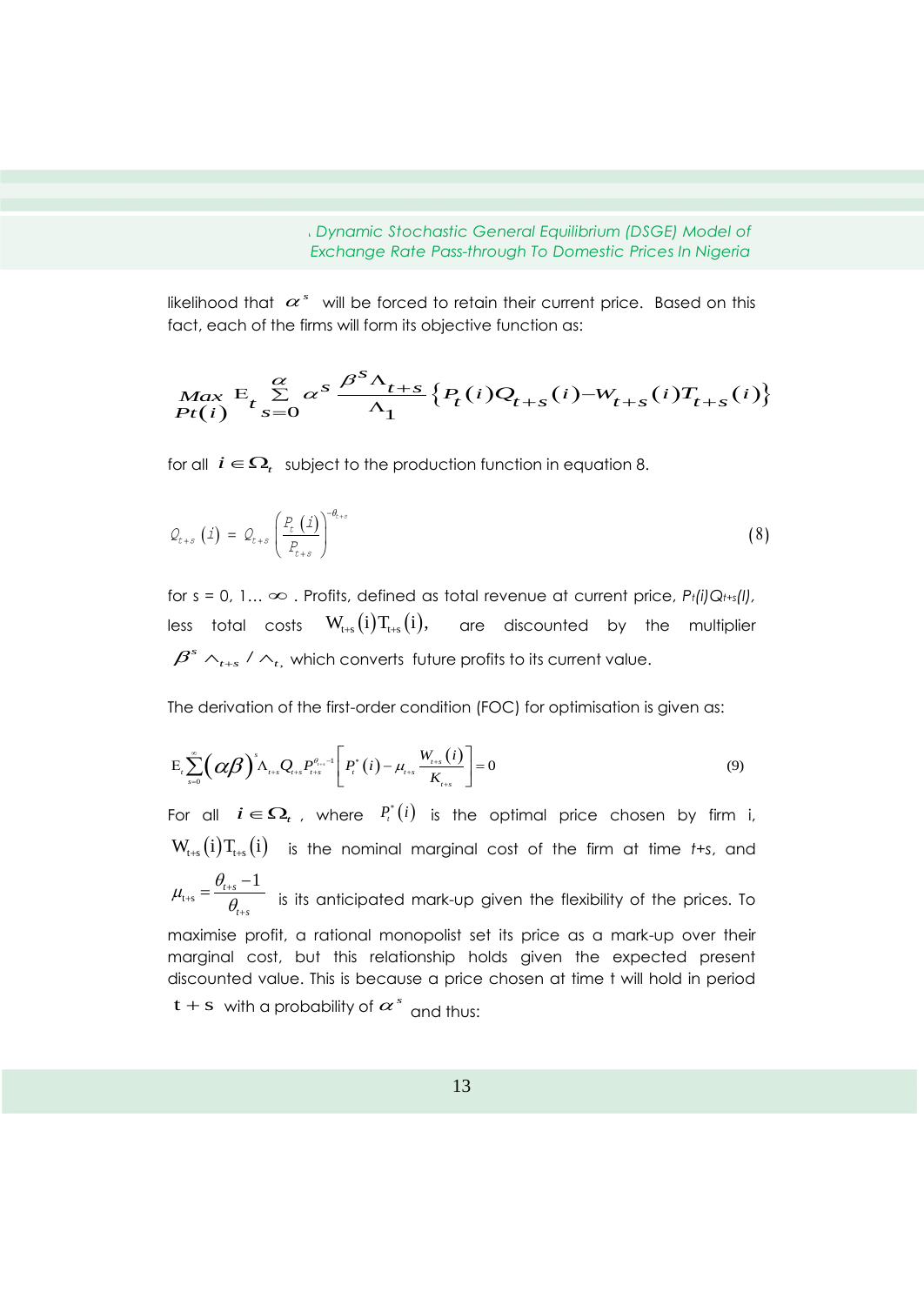$$
S_{_{t+s}}(i) = \frac{W_{_{t+s}}(i)}{K_{_{t+s}}} = \frac{\nu'}{N_{_{t+s}}/b_{_{t+s}}}\frac{1}{K_{_{t+s}}}
$$

$$
= \frac{\nu'}{K_{_{t+s}}\left(\frac{P_{t}(i)}{P_{_{t+s}}}\right)^{-\theta_{_{t+s}}}}{K_{_{t+s}}\sqrt{P_{_{t+s}}/b_{_{t+s}}}}
$$
(10)

From equation 10, wage and production function in equation 6 and the demand function in equation 8 are substituted with the labour supply in Equation 2 to arrive at a term for the labour demand  $\mathrm{T}_{t+s}(\mathrm{i})$  , which is equivalent for 'solving' for equilibrium in the labour market.

The equation for the desired mark-up,  $\theta_{t+s} = \frac{\theta_{t+s} - 1}{\theta}$ *t s*  $\boldsymbol{\varTheta}$  $\mu_{_{t+s}} = \frac{1}{\theta}$  $\frac{1}{t+s} = \frac{\theta_{t+s}}{2}$  $^{+}$  $=\frac{\theta_{t+s}-1}{\theta}$  says that a monopolist that faces an inelastic demand charges a higher mark-up, which

translates to higher price since the consumers are indifferent to price increase. This insensitivity is assumed to follow an exogenous stochastic process. A positive shock to *desired mark-up, for instance,* increases the firm's market power, which invariably translates into higher prices.

From Equation 9, if aggregate price level is set as a function of newly set prices  $P^*$ <sub>t</sub> and the past price index  $P_{t-1}$ , then:

$$
P_{i} = \left[ \left( 1 - \alpha \right) P_{i}^{(1 - \theta_{i})} + \alpha P_{i-1}^{1 - \theta_{i}} \right]_{i = \theta_{i}}
$$

produces an estimated New Keynesian Phillips (NKP) curve, connecting current inflation with future expected inflation and real marginal cost as follows:  $\pi_i = \xi s_i + \beta E_i \pi_{i+1} + u_i$ ows:<br>=  $\xi s_i + \beta E_i \pi_{i+1} + u_i$ 

$$
\pi_{i} = \xi s_{i} + \beta E_{i} \pi_{i+1} + u_{i} \tag{11}
$$

where  $u_t = \xi \log u_t$  is a transformed mark-up shock and  $s_t = \log(S_t/P_t)$  is the logarithm of the *real* marginal cost (RMC). The responsiveness of inflation to changes in the MC,  $\zeta$ , is a function of the rate of price change,  $\alpha$  and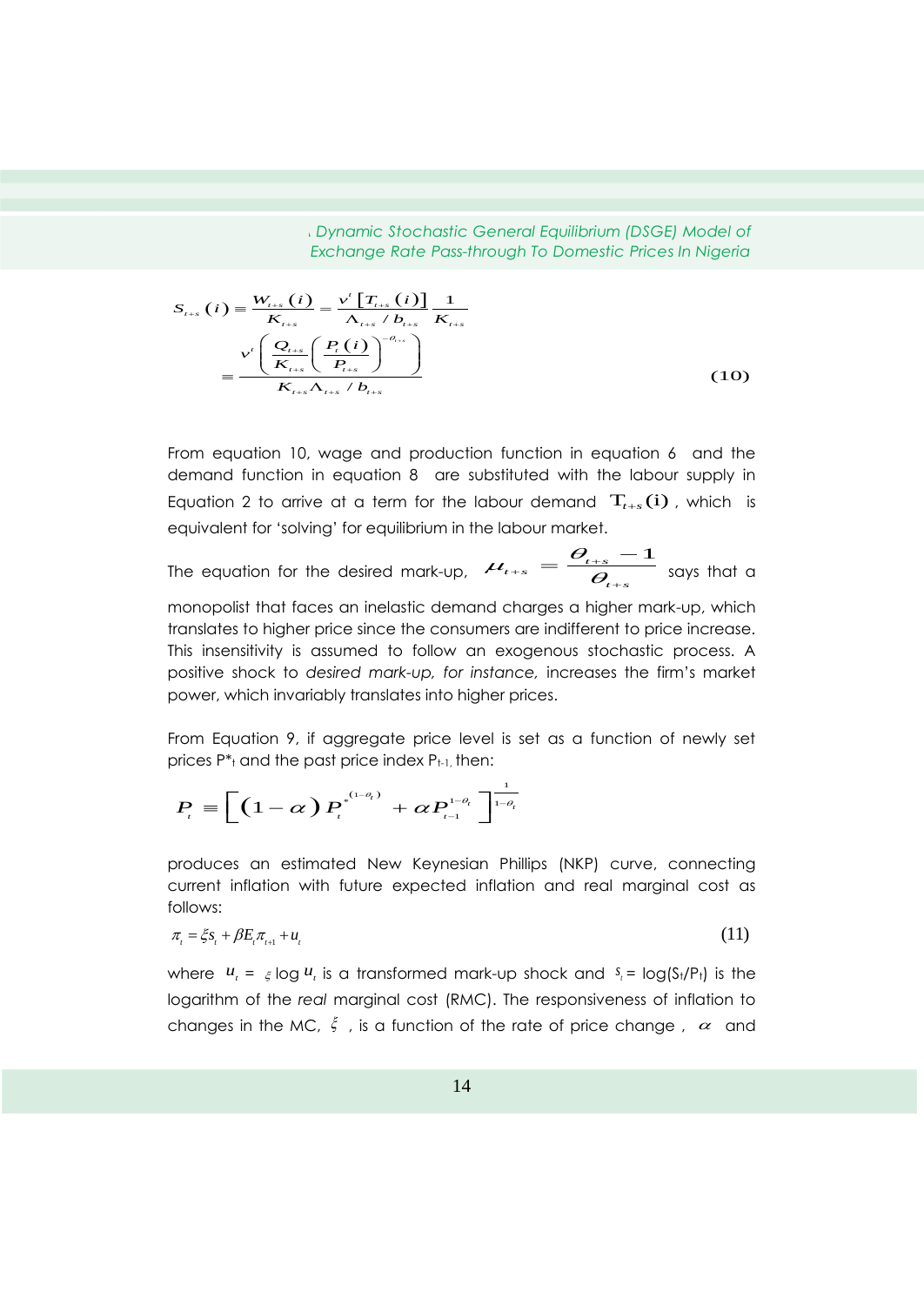other structural parameters as indicated by  $(1-\alpha)(1-\alpha\beta)$  $(1+\omega\theta)$  $(1-\alpha)(1)$ 1  $\xi = \frac{(1-\alpha)(1-\alpha\beta)}{\alpha(1+\omega\theta)}$  $\equiv \frac{(1-\alpha)(1-\alpha)}{2\alpha}$  $+\omega\theta$ ) , where

,,  $\omega \equiv \frac{v^{n}T}{v^{n}}$  $\overline{v}$  is the elasticity of the marginal disutility of work, while  $\theta$  is the elasticity of demand's  $\mathbf{\left.{\theta_{t}}\right.}$  average value.

Supply block, is defined by the Phillips curve in equation 11, which shows that marginal cost is a function of the level of aggregate activity, among other factors. Higher economic activity translates to higher wages, higher marginal cost and higher inflation.

Another characteristic of the Phillips curve is that it is forward looking. By iterating equation 11 forward, we obtain:

$$
\pi_{t} = E_{t} \sum_{s=0}^{\infty} \beta^{s} \left( \xi s_{t+s} + u_{t+s} \right),
$$

which reveals how current inflation is explained by the expectation of MCs and output, and invariably depends on the expected interest rates and expected monetary policy action as shown in equation 5.

#### **3.1.3 Monetary Policy**

In Equation 5, it is shown that low interest rate —current and expected, encourages more consumption of goods. However, with high demand, firms' marginal costs and prices tend to increase, thereby raising inflation. The converse holds when the interest rate is high. It should be noted, however, that short-term interest rate enters the models through the action of the monetary authority that sets the nominal interest rate. In Nigeria, this is a decision made by the Monetary Policy Committee (MPC) using various input from the Monetary Policy Technical Committee (MPTC), simulation of models using different scenarios for forecasting, and the opinion of the policymakers, among others. Notwithstanding the noticeable difficulty of the process, Taylor (1993) has clearly shown that it could be logically demonstrated with the assumption that central banks, and in our case, the Central Bank of Nigeria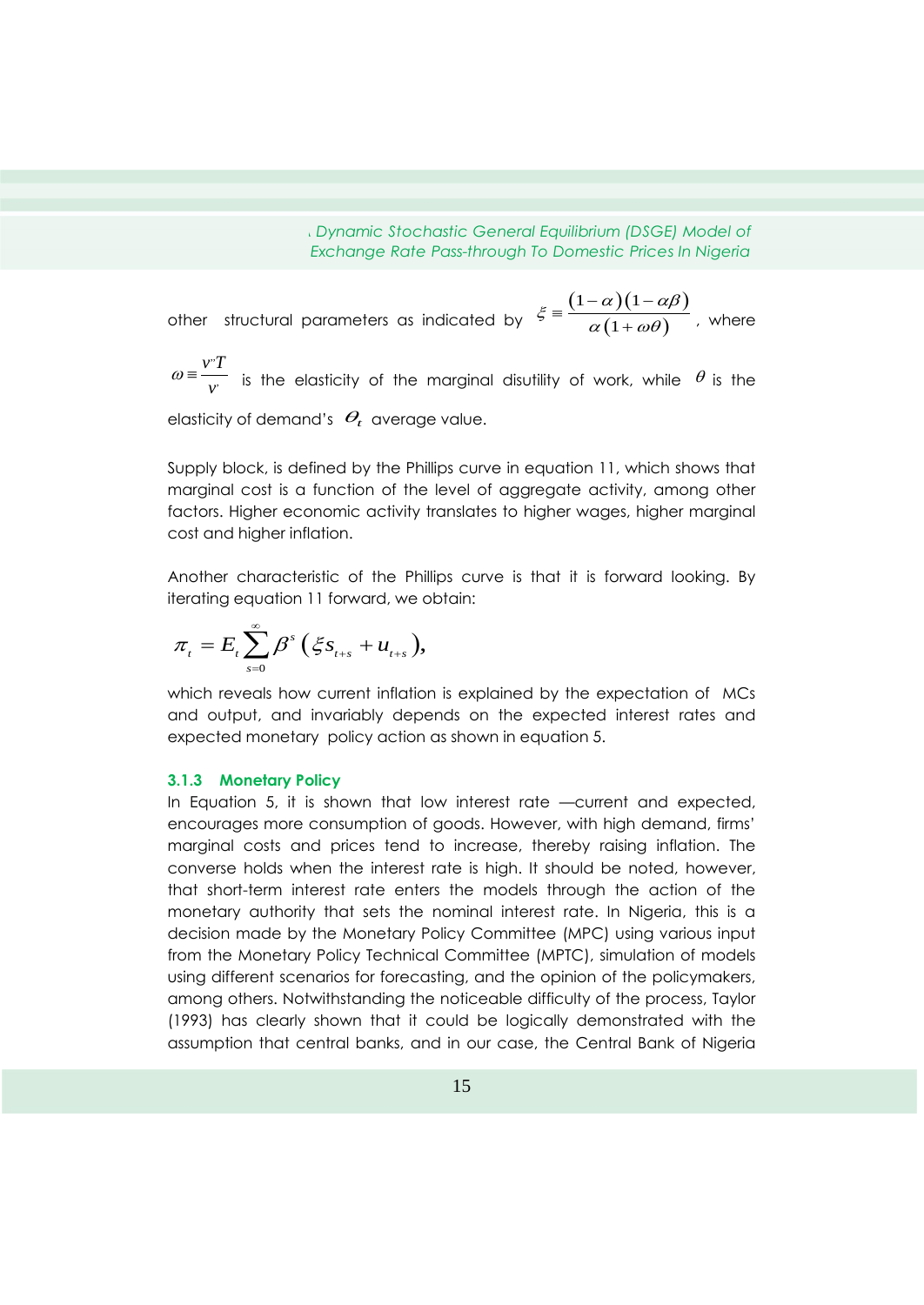(CBN), raises the monetary policy rate when inflation and/or output is "high" with reference to the baseline. This is an expected behaviour in almost all segments of DSGE models, but with contentious issue regarding the correct baselines.

In this model, therefore, it is assumed that interest rates are set based on policy rule

$$
\text{policy rule}
$$
\n
$$
i_{t} = \rho i_{t-1} + (1-\rho) \left[ r_{t}^{e} + \pi_{t}^{*} + \varphi_{\pi} \left( \pi_{t}^{4q} - \pi_{t}^{*} \right) + \varphi_{y} \left( q_{t} - q_{t}^{e} \right) \right] + \varepsilon_{t}^{i}
$$
\n
$$
(12)
$$

Where  $r_i^e$  ,  $\pi_i^*$  and  $\mathbf{q}_i^e$  are the baselines for the real interest rate, inflation, and output, respectively, and  $\pi^{4q}_i \equiv \log \left( \frac{P}{P_i} / P_{i-4} \right)$  is the

inflation rate for the preceding four quarters. The monetary policy shock  $\vert\boldsymbol{\varepsilon}_i^{\prime}\vert$ *t* captures any discrepancy between the perceived nominal interest rate and what the rule suggested. This rule implies that if inflation and output rise above their baseline levels, the nominal interest rate is raised over and above the

baseline,  $r_t^e + \pi_t^*$  $r_{_t}^{_e}+\pi_{_t}^{^*}$  , by values determined by  $\,\varphi_{_{\pi}}\,$  and  $\,\varphi_{_{\mathrm{y}}} \,$  and at a speed of  $\,\varphi$ . The higher policy rate, which is projected to persist after output and inflation have returned to the steady state, restrains the economy, thereby reducing

demand, marginal costs, and inflation. Thus,  $\pi$ , and  $\boldsymbol{q}_t^e$  $q_{\scriptscriptstyle t}^{\scriptscriptstyle e}$  is seen as targets of monetary policy that is consistent with the mandate of the CBN.

Production of equilibrium or 'efficient' level of output could be identified as

part of the central bank's objective and could be represented as  $q_t^{\ell}$  $q_t$ . This unobserved variable represents the prevailing output level that is capable of eliminating all distortions in the economy. The level of activity resulting from such behaviour is expected to be realistic from the view of the representative household in the model and makes it an appropriate target for monetary policy. When output is efficient, inflation is unstable and fluctuates due to the presence of mark-up shocks. Thus, explaining the monetary policy trade-offs at any particular point in time.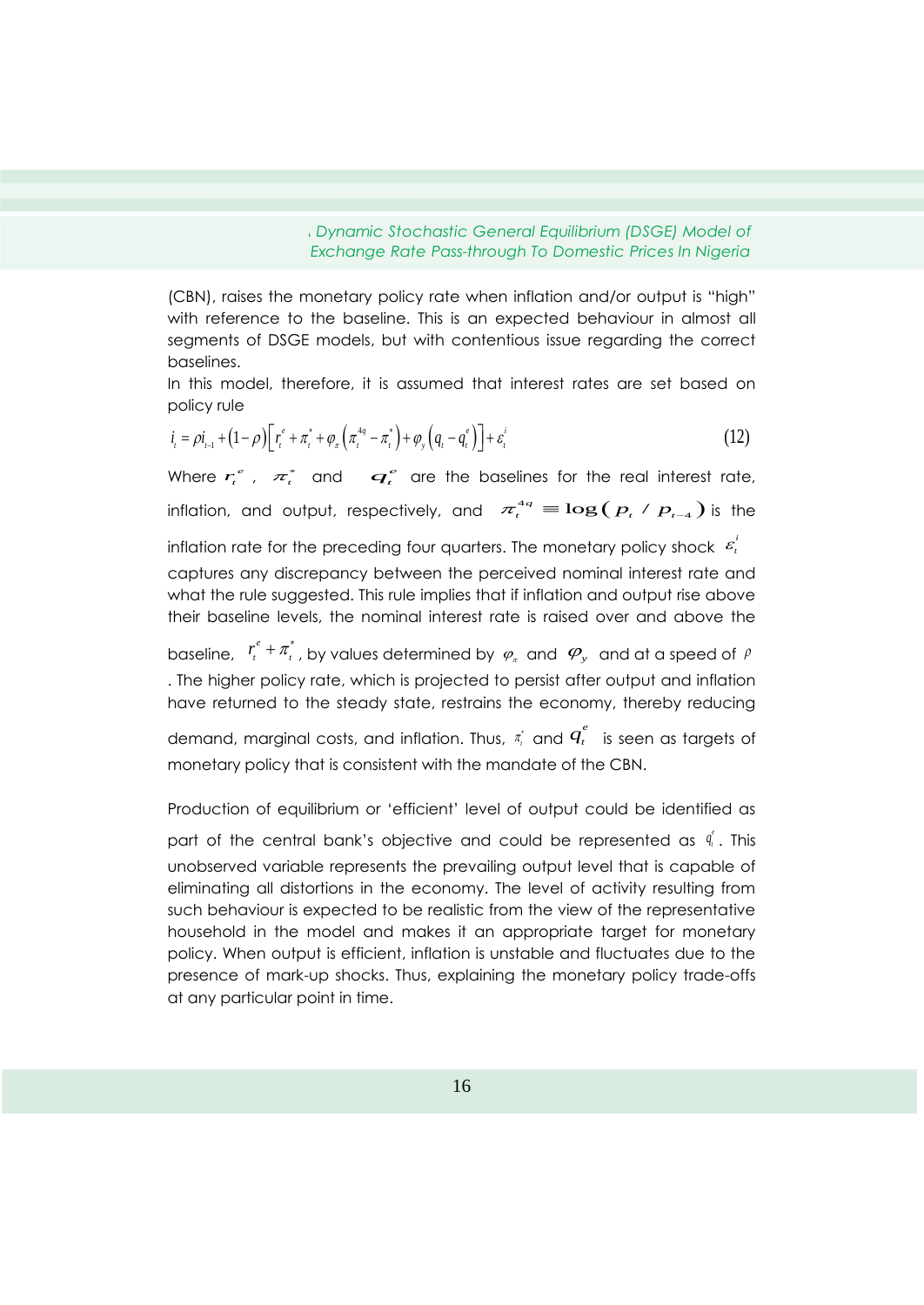# **4.0 METHODOLOGY**

#### **4.1 Model Set Up and Description**<sup>6</sup>

Generally, DSGE models have the characteristics of the NK paradigm and the RBC approach, fully micro-founded with real and nominal rigidities (see for instance Christiano, *et al*., 2005; and Smets and Wouters, 2003). Considering the peculiarities of Nigeria as an oil-dependent economy, the dynamic evolution of the endogenous variables of interest in the Nigerian economy are as explained in equations 13 to 16: aggregate demand equation (IS curve), aggregate supply (the Phillips curve), uncovered interest rate parity (UIP) and a forward-looking Taylor rule.

The dynamic evolution of the endogenous variables is explained in four equations covering a period of 1990:1 – 2011:4. The variables are expressed in differenced forms as specified in equations 13 to 16: The dynamic evolution of the endogenous variables is explained in four<br>equations covering a period of 1990:1 – 2011:4. The variables are expressed in<br>differenced forms as specified in equations 13 to 16:<br> $yg_t = a_1yg_{t+1} + a_{1$ 

| equations covering a period of 1990:1 – 2011:4. The variables are expressed in                                                                                                                               |       |
|--------------------------------------------------------------------------------------------------------------------------------------------------------------------------------------------------------------|-------|
| differenced forms as specified in equations 13 to 16:                                                                                                                                                        |       |
| $yg_t = a_1yg_{t+1} + a_{11}yg_{t-1} - a_2mc_i + a_3yg_t^f + a_5gov_t + \varepsilon_{v\sigma}$ (13a)                                                                                                         |       |
| $mci_t = a_4 z_t + (1 - a_4) r_t$                                                                                                                                                                            | (13b) |
| $inf_{t}$ = b <sub>1</sub> inf <sub>t-1</sub> + (1 - b <sub>1</sub> ) inf <sub>t+1</sub> + b <sub>2</sub> rmc + b <sub>4</sub> p <sub>o</sub> + b <sub>5</sub> m <sub>2</sub> + $\varepsilon$ <sub>inf</sub> | (14a) |
| $\text{rmc}_{t} = b_3 y g_t + (1 - b_3) z_t$                                                                                                                                                                 | (14b) |
| $s_t = e_1 s_{t+1} + e_2 y g_t - e_3$ res - $e_4(i_t^t - i_t) + \varepsilon_s$                                                                                                                               | (15)  |
|                                                                                                                                                                                                              |       |

$$
s_{t} = e_{1} s_{t+1} + e_{2} y g_{t} - e_{3} \text{res} - e_{4} (\dot{1}_{t}^{f} - \dot{1}_{t}) + \varepsilon_{s}
$$
 (15)

| $\text{rmc}_{t} = b_{3}yq_{t} + (1 - b_{3})z_{t}$                                                    | (14b) |
|------------------------------------------------------------------------------------------------------|-------|
| $s_t = e_1 s_{t+1} + e_2 y g_t - e_3 res - e_4(i_t^2 - i_t) + \varepsilon_s$                         | (15)  |
| $i_t = f_1 i_{t-1} + (1 - f_1)(i_t^n + f_2 (inf_{t+1}^e - inf_i^n) + f_3 y g_t + f_4 n e r_t) + e_1$ | (16)  |
| $pf_t = \tau_1 pf_{t-1} + \varepsilon_{6t}$                                                          | (17)  |
| $i_t^f = \tau_2 i_{t-1}^f + \varepsilon_{7t}$                                                        | (18)  |
| $\mathbf{r} = \mathbf{r}$                                                                            | (10)  |

$$
pf_{t} = \tau_{1}pf_{t-1} + \varepsilon_{6t}
$$
  
\n
$$
if_{t} = \tau_{2}if_{t-1} + \varepsilon_{6t}
$$
  
\n
$$
if_{t} = \tau_{2}if_{t-1} + \varepsilon_{6t}
$$
  
\n
$$
ygf_{t} = \tau_{3}ygf_{t-1} + \varepsilon_{8t}
$$
  
\n
$$
po_{t} = \tau_{4}po_{t-1} + \varepsilon_{9t}
$$
  
\n
$$
gov_{t} = \tau_{5}gov_{t-1} + \varepsilon_{10t}
$$
  
\n(21)  
\n(22)

- (20) -
- $= \tau_4 po_{t-1} + \varepsilon_{9t}$ <br>  $\tau_t = \tau_5 gov_{t-1} + \varepsilon_{10t}$  $(21)$
- $res_{t} = \tau_{6} res_{t-1} + \varepsilon_{11t}$  $p_0$ <sub>*t*</sub> =  $\tau_4 p_0$ <sub>*t*-1</sub> +  $\varepsilon_{9t}$ <br>  $g_0 v_t$  =  $\tau_5 g_0 v_{t-1}$  +  $\varepsilon_{10t}$ <br>  $res_t$  =  $\tau_6 res_{t-1}$  +  $\varepsilon_{11t}$  (22)  $gov_t = \tau_s gov_{t-1} + \varepsilon_{10t}$ <br>  $gov_t = \tau_s gov_{t-1} + \varepsilon_{10t}$  (21)<br>  $res_t = \tau_s res_{t-1} + \varepsilon_{11t}$  (22)<br>  $m_{2t} = \tau_7 m_{2t-1} + \varepsilon_{12t}$  (23)
- $m_{2t} = \tau_7 m_{2t-1} + \varepsilon_{12t}$

<sup>&</sup>lt;u>.</u> *<sup>6</sup> Benefited immensely from the work of Adebiyi and Mordi (2010)*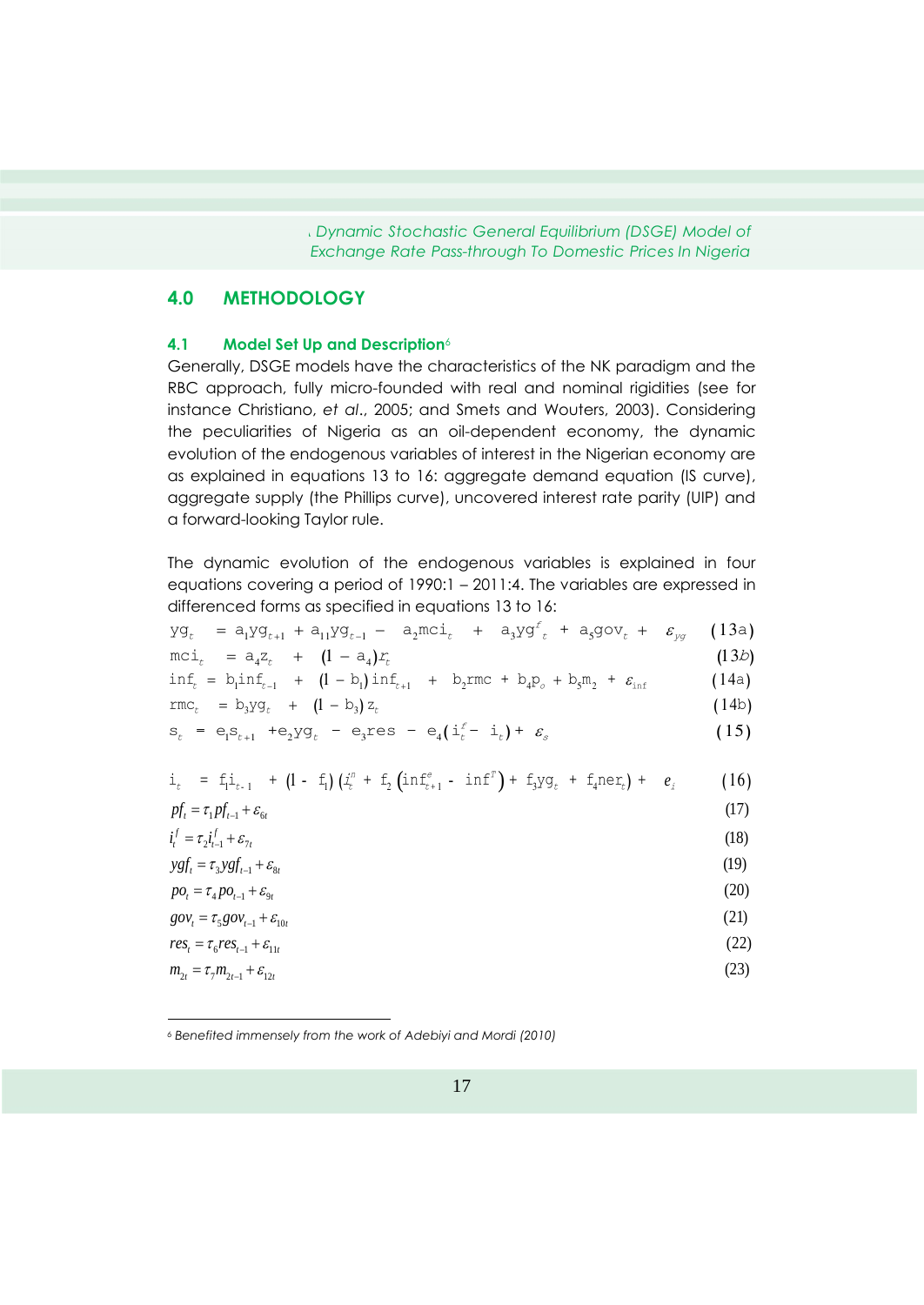where:  $yg<sub>f</sub>$  is the output gap in time t;  $yg<sub>f<sub>f</sub></sub>$  is the foreign output gap in time t; mci<sub>t</sub> explains the real marginal condition index in time  $t$ ;  $z<sub>t</sub>$  is the real exchange rate in time t defined as nominal exchange rate deflated by relative prices;  $\Delta z_{e}$  is the change in the equilibrium exchange rate in time t; s<sub>t</sub> is the nominal interest rate in time t; gov stands for the government total expenditure; inf<sup>t</sup> represents inflation rate in period t; rmc is real marginal cost in time t; infe<sub>t+1</sub> is the expected inflation rate in time t; inf<sup>T</sup> stands for optimum or equilibrium inflation rate in time t; prem<sub>t</sub> stands for exchange rate premium in time t; i<sub>t</sub> is the domestic nominal short-term interest rate in time t; po is the oil price (bonny light); m<sub>2</sub> stands for the broad money supply; if is the foreign nominal short-term interest rate in time t; in represent the natural rate of interest in time t; t-i represents the lags of relevant variables; t+i stands for the lead relevant variables; and a, b, e and f are all parameters to be estimated.

Equation 13 is an enriched version of the standard new-Keynesian Euler equation for consumption, which is theoretically linked to household utility optimisation. According to the theory, household maximises discounted stream of utility (consumption and labor supply) subjected to budget constraints (consumption expenditure and wages). In calculating the present value of spending and wages, interest/ policy rate is incorporated in the equation.

The lag of output gap  $(yg_{t-1})$  is included in equation 13 to give room for some degree of habit persistence in consumption or adjustment costs of investment (Pongsaparn, 2008).

Nigeria is a small open economy and consequently, real exchange rate gap (z) was included as a variable that influences economic activities through the prices of imports and exports. The relative weight of the real interest and real exchange rates is explained by a monetary condition index (MCI) in the IS curve. Also, foreign output gap (*ygf*) was added as a determinant of export demand. The influence of other explanatory variables such as oil price, fiscal policy and other demand shocks are captured by the residual term.

Equation 14a is the inflation equation specified in the spirit of the Philips curve. The equation shows that inflation rate is influenced not only by past inflation,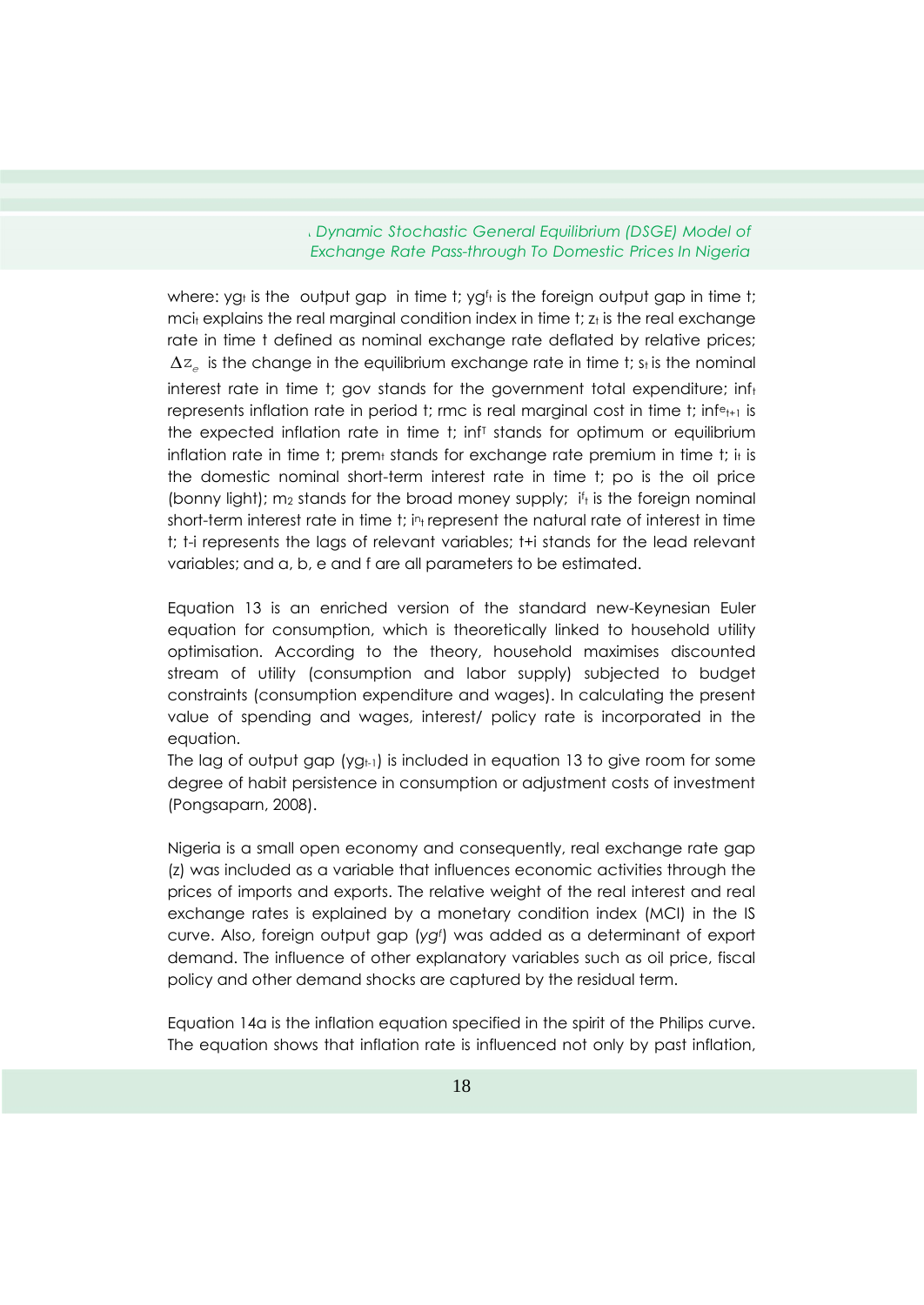but also by inflation expectations, demand pressures, and external supply shocks captured by *t z* . From this equation, inflation depends on its expected future value and its own lagged value. The inclusion of the lagged term shows the existence of a short-run trade-off between output and inflation. In the specification of inflation equation, exchange rate effect on domestic prices is considered. The inclusion of the real exchange rate attempts to capture the exchange rate pass-through to domestic prices due to the openness of the economy. Domestic sources of inflation are captured by the inclusion of output gap, ygt. The relative weight of output gap and real exchange rate gap in the firm's real marginal costs is denoted by b2.

Equation 15 is the uncovered interest parity (UIP), equation for an open economy, like Nigeria.  $i_t$  and  $i_t'$  $i_t^{\prime}$  are the domestic nominal and foreign shortterm interest rates, respectively. In the literature, many models that assume interest parity condition do not provide enough persistence to generate a hump-shaped response of the real exchange rate after a shock to monetary policy, which is commonly found in estimated VARs (Eichenbaum and Evans, 1995; Faust and Rogers, 2003). Given the degree of openness of the Nigerian economy, it is plausible to assume that interest parity condition holds in Nigeria. Thus, nominal exchange rate depends on its lead value.

Equation 16 is the modified Taylor's rule, which explains the interest rate path for the monetary authority. From the equation, monetary authorities react immediately to the changes in inflation and output gaps by altering its monetary policy rate to stabilise both the nominal and real exchange rates. The exchange rate plays an important role in aggregate demand through its effects on net export and also on inflation through the pass-through effect. The UIP shows the link between exchange and interest rates. In reaction to a depreciation of the exchange rate, for example, the monetary authority is expected to raise interest rates, thereafter.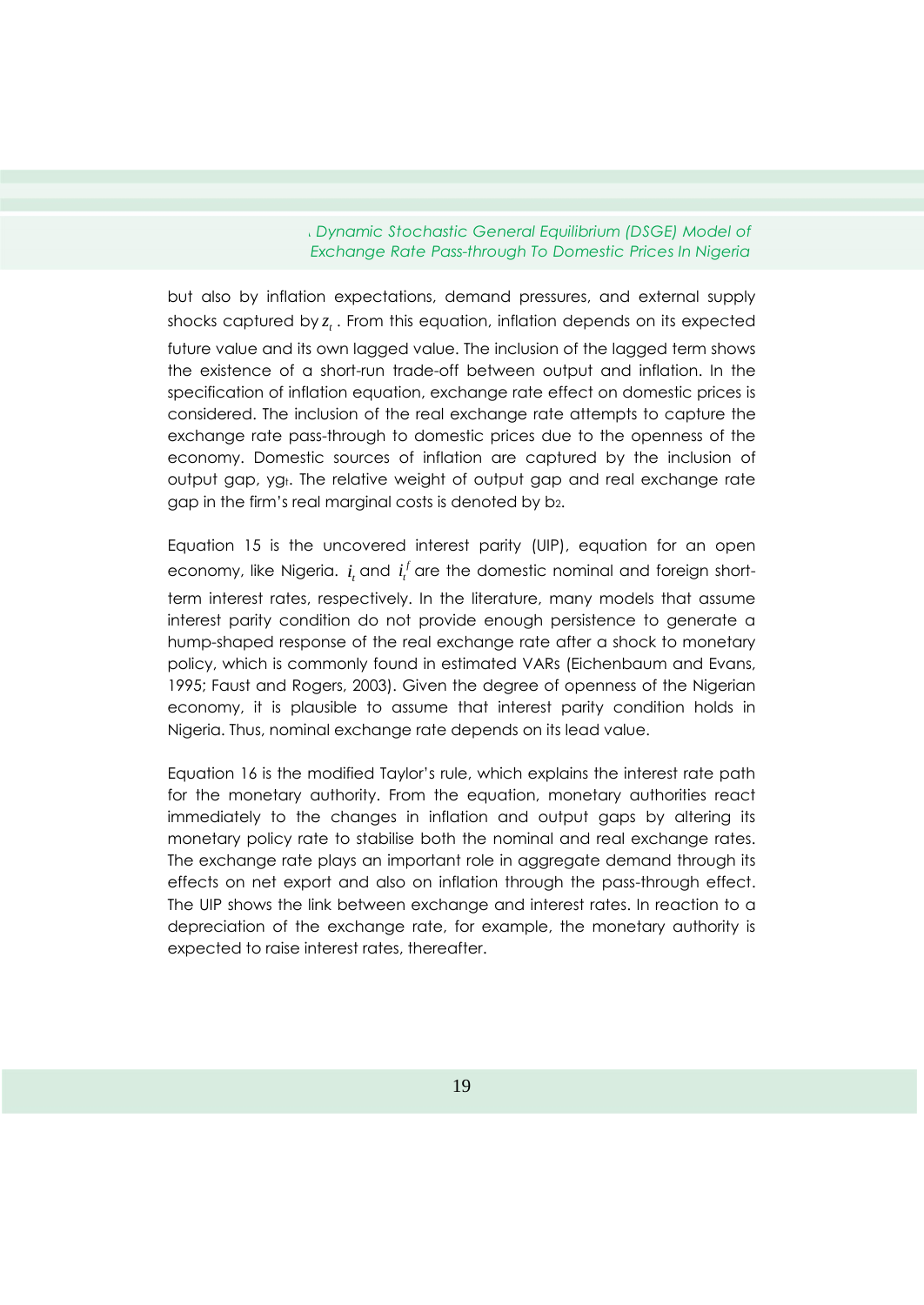# **5.0 EMPIRICAL METHODOLOGY**

#### **5.1 Bayesian Estimation**

This paper employed a Bayesian methodology to estimate equations 13 - 23. Technically speaking, Bayesian estimation is a mix between calibration and maximum likelihood, which are connected by Bayes' rule. The calibration part is the specification of priors and the maximum likelihood approach enters through standard econometrics based on adjusting the model with data. This methodology has recently been used extensively in estimating complex stochastic models involving very large number of parameters. In such cases, it is typical to conduct the Bayesian estimation via Markov-chain Monte-Carlo (MCMC) simulation rather than the straightforward maximum likelihood estimation. This is because in most of such cases it is not possible to specify the joint distribution of parameters in an explicit manner. This paper adopts the Metropolis-Hastings (MH) algorithm, which is one of the oldest among the existing MCMC sampling methods.

The basic idea of the Bayesian estimation can be summarised as follows:<br>  $p(A \mid K - B) = P(K_T | \lambda_R, B) p(\lambda_R | R)$ 

$$
p\left(\lambda_{R}|K_{T}, R\right) = \frac{p\left(K_{T}|\lambda_{R}, B\right) p\left(\lambda_{R}|R\right)}{p\left(K_{T}|R\right)}
$$

where  $\;p\bigl(K_{_{T}}|R\bigr)$  is the marginal density of the data condition on the model,

 $p\big(\mathcal{X}_\mathcal{R}\big|\mathcal{R}\big)$  represents the priors density function and  $p\big(K_\mathcal{T}|\mathcal{X}_\mathcal{R},\mathcal{R}\big)$  is the likelihood function.

#### **5.2 Prior Distributions of the Estimated Parameters**

The starting point of the Bayesian inference is the identification of prior distribution, which describes the available information prior to observing the data used in the estimation. In the calibration of the model, the validity of economic theories, stylized facts about the Nigerian economy and observations facts and existing empirical literature are taken into consideration. Thus, the coefficients in Table 1 were obtained. The Phillips curve and the IS curve estimates were obtained from the work of Adebiyi and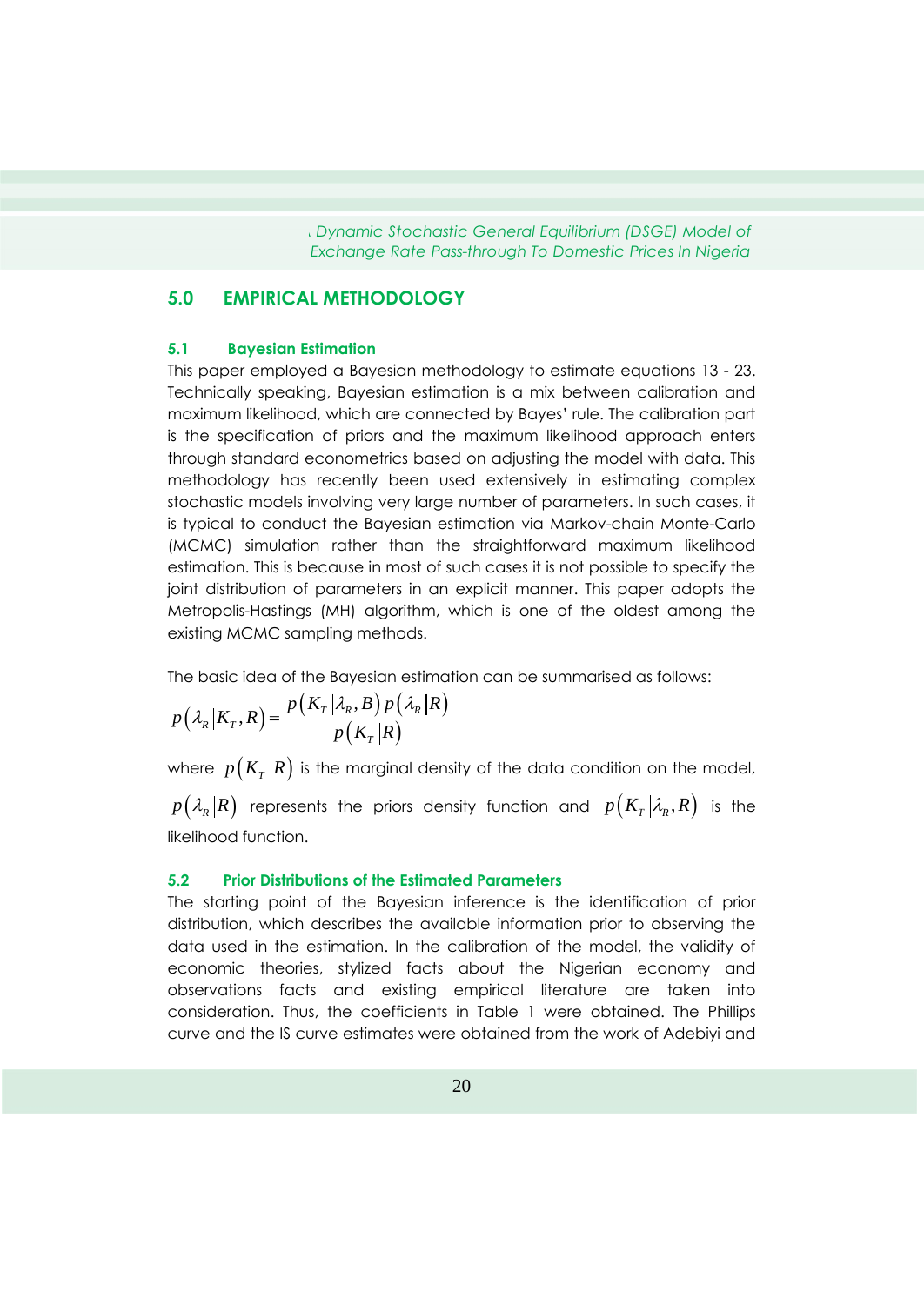Mordi (2010). The estimates of log of output gap of 0.72 was consistent with what was found in Laxton and Scott (2000), who claimed that the sum of the parameters of real interest rate and real exchange rate should be smaller than that of the output gap, owing largely to the limited effect of the interest rate and exchange rate on output due to significant lags in monetary transmission mechanism in most economies. All exogenous variables were assumed to follow AR (1) process, as in (Adebiyi and Mordi, 2010).

| <b>EQUATION</b>         | <b>PARAMETER</b>            | <b>DEFINITION</b>                 | VALUE    | <b>COMMENTS</b>                                                                      | <b>LINEAR</b>            |
|-------------------------|-----------------------------|-----------------------------------|----------|--------------------------------------------------------------------------------------|--------------------------|
|                         |                             |                                   |          |                                                                                      | <b>HOMOGENEITY</b>       |
|                         |                             |                                   |          |                                                                                      | <b>CONDITION</b>         |
|                         |                             |                                   |          |                                                                                      |                          |
|                         |                             |                                   |          |                                                                                      |                          |
| IS.<br>Curve<br>(Output |                             |                                   |          | $yg_t = a_1 Y g_{t-1} - a_2 mc i_t + a_3 Y g_{t}^{f} + a_5 g v_t + \varepsilon_{yq}$ | (la)                     |
| Gap)                    |                             | $mci_t = a_4 z_t + (1 - a_4) r_t$ |          |                                                                                      | (1b)                     |
|                         |                             |                                   |          |                                                                                      |                          |
|                         | $a_{1}$                     | Lag of output                     | $0.72**$ | output<br>Measures<br>gap                                                            | $0 < a_1 < 1$            |
|                         |                             | gap                               |          | persistence; lies between                                                            |                          |
|                         |                             |                                   |          | 0.1 and 0.95                                                                         |                          |
|                         | $a_{2}$                     | Marginal                          | $-0.10*$ | the<br>Measures<br>pass-                                                             | $-0.1 < \alpha_2 < -0.5$ |
|                         |                             | condition                         |          | through from monetary                                                                |                          |
|                         |                             | index                             |          | condition to the real                                                                |                          |
|                         |                             |                                   |          | <br>economy.<br>varies                                                               |                          |
|                         |                             |                                   |          | between -0.1 to -0.5                                                                 |                          |
|                         | $a_{3}$                     | Foreign output                    | $0.12*$  | Measures the impact of                                                               | $0 < \alpha_3 < 1$       |
|                         |                             | gap                               |          | foreign<br>demand<br>on.                                                             |                          |
|                         |                             |                                   |          | domestic output;                                                                     |                          |
|                         |                             |                                   |          | varies between 0.1 (low                                                              |                          |
|                         |                             |                                   |          | impact) to 0.7 (strong                                                               |                          |
|                         |                             |                                   |          | impact)                                                                              |                          |
|                         | $a_{\scriptscriptstyle{A}}$ | Real                              | $0.5*$   | Shows the relative weight                                                            | $0 < a_4 < 1$            |
|                         |                             | exchange                          |          | of the real interest and                                                             |                          |
|                         |                             | rate gap                          |          | exchange rates in real                                                               |                          |
|                         |                             |                                   |          | condition;<br>monetary                                                               |                          |

**Table 1: The Model Calibration and Parameterisation**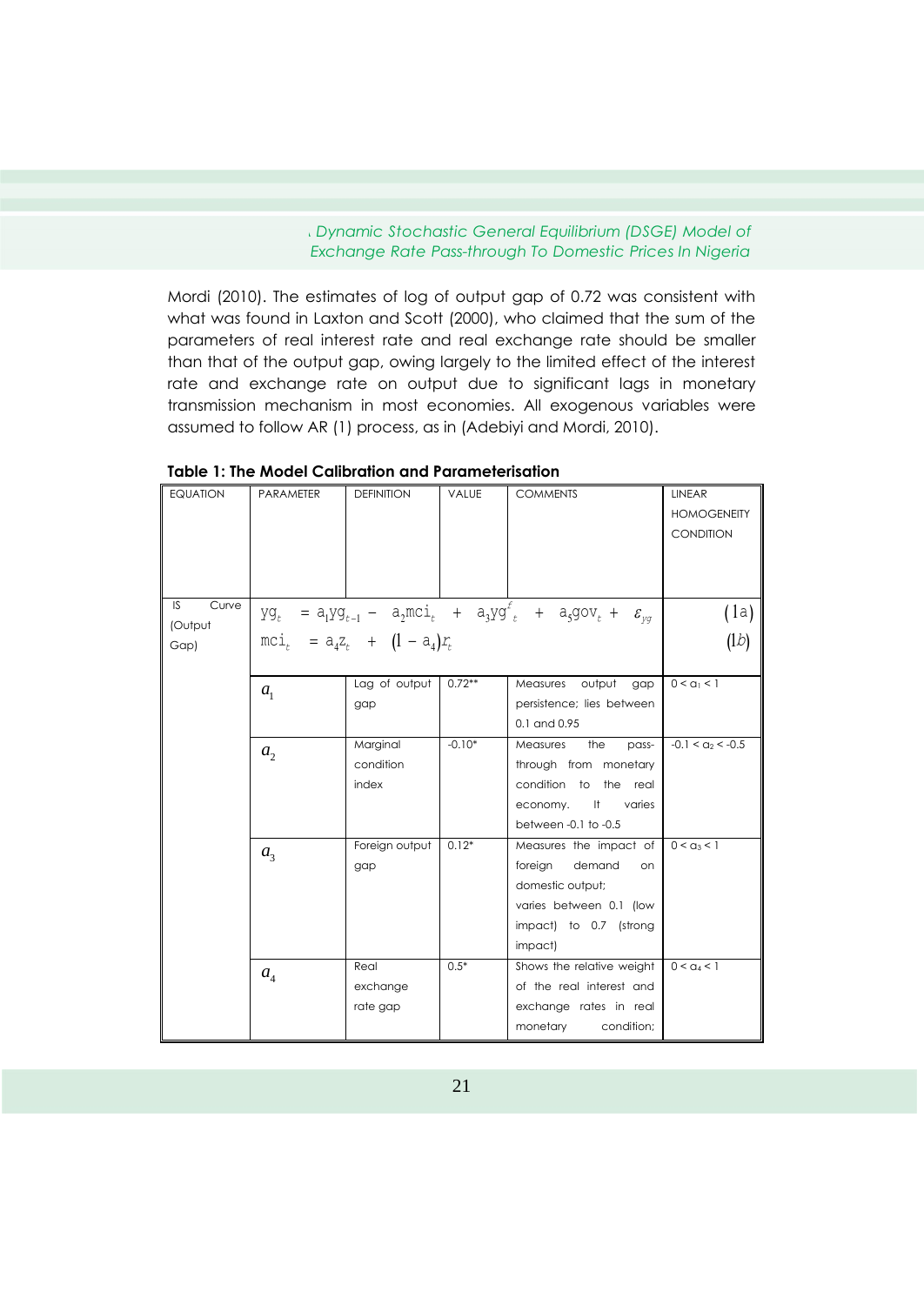|                              |                |                |                                                                              |          | varies between 0.3 (open                                                                                                                                                                                                     |                        |
|------------------------------|----------------|----------------|------------------------------------------------------------------------------|----------|------------------------------------------------------------------------------------------------------------------------------------------------------------------------------------------------------------------------------|------------------------|
|                              |                |                |                                                                              |          | economy) to 0.8 (closed                                                                                                                                                                                                      |                        |
|                              |                |                |                                                                              |          | economy)                                                                                                                                                                                                                     |                        |
| Phillips Curve               |                |                |                                                                              |          | $inf_{t}$ = b <sub>1</sub> inf <sub>t-1</sub> + (1 - b <sub>1</sub> ) $inf_{t+1}$ + b <sub>2</sub> rmc <sub>t</sub> + b <sub>4</sub> P <sub>0t</sub> + b <sub>3</sub> m <sub>2t</sub> + $\varepsilon$ <sub>inf</sub><br>(2a) |                        |
|                              |                |                | $\text{rmc}_{t} = b_{3}yg_{t} + (1-b_{3})z_{t}$                              |          | (2b)                                                                                                                                                                                                                         |                        |
|                              |                |                |                                                                              |          |                                                                                                                                                                                                                              |                        |
|                              | b <sub>1</sub> |                | of<br>Lag                                                                    | $0.62**$ | Measures<br>inflation                                                                                                                                                                                                        | 0 < b <sub>1</sub> < 1 |
|                              |                |                | inflation rate                                                               |          | <br>persistence.<br>varies                                                                                                                                                                                                   |                        |
|                              |                |                |                                                                              |          | 0.4<br>between<br>(low                                                                                                                                                                                                       |                        |
|                              |                |                |                                                                              |          | persistence) to 0.9 (high                                                                                                                                                                                                    |                        |
|                              |                |                |                                                                              |          | persistence)                                                                                                                                                                                                                 |                        |
|                              | b <sub>2</sub> |                | Real marginal                                                                | $0.31**$ | Pass-through from real                                                                                                                                                                                                       | 0 < b <sub>2</sub> < 1 |
|                              |                |                | costs                                                                        |          | marginal cost to inflation.                                                                                                                                                                                                  |                        |
|                              |                |                |                                                                              |          | It measures sacrifice ratio.<br>It varies from 0.05 to 0.4                                                                                                                                                                   |                        |
|                              |                |                | Exchange                                                                     | $0.70**$ | Ratio of domestically                                                                                                                                                                                                        | 0 < b <sub>3</sub> < 1 |
|                              | $b_{3}$        |                | rate changes                                                                 |          | produced goods in the                                                                                                                                                                                                        |                        |
|                              |                |                |                                                                              |          | consumer basket. It varies                                                                                                                                                                                                   |                        |
|                              |                |                |                                                                              |          | between 0.9 and 0.5                                                                                                                                                                                                          |                        |
| Uncovered<br>Interest parity |                |                | $s_t = e_1 s_{t+1} + e_2 y g_t - e_3 res - e_4(i_t^f - i_t) + \varepsilon_s$ |          | (5)                                                                                                                                                                                                                          |                        |
|                              |                |                | $\circ$ f<br>Lag                                                             | $0.1***$ | captures<br>either<br>e <sub>1</sub>                                                                                                                                                                                         | $0 < e_1 > 1$          |
|                              | $e_1$          |                | expected                                                                     |          | exchange<br>rate                                                                                                                                                                                                             |                        |
|                              |                |                | exchange                                                                     |          | persistency or central                                                                                                                                                                                                       |                        |
|                              |                |                | rate                                                                         |          | bank's interventions; varies                                                                                                                                                                                                 |                        |
|                              |                |                |                                                                              |          | between zero to 0.9 (tight                                                                                                                                                                                                   |                        |
|                              |                |                |                                                                              |          | control of the exchange                                                                                                                                                                                                      |                        |
|                              |                |                |                                                                              |          | rate)                                                                                                                                                                                                                        |                        |
| Policy Rule                  |                |                |                                                                              |          | $i_{r}$ = $f_{i}i_{t-1} + (1 - f_{i})(i_{t}^{n} + f_{2}(inf_{t+1}^{e} - inf_{t}^{n}) + f_{3}yg_{t} + f_{4}ner_{t}) + e_{i}$<br>(4)                                                                                           |                        |
|                              |                |                | Lag of monetary policy                                                       | $0.70**$ | policy persistence, value                                                                                                                                                                                                    | $0 < f_1 < 1$          |
|                              | $f_1$          | rate           |                                                                              |          | varies<br>from<br>$\mathbf 0$<br>(no                                                                                                                                                                                         |                        |
|                              |                |                |                                                                              |          | persistence) to 0.8 ("wait                                                                                                                                                                                                   |                        |
|                              |                |                |                                                                              |          | and see" policy)                                                                                                                                                                                                             |                        |
|                              | $f_2$          |                | Deviation of Inflation                                                       | $1.50**$ | Measures the weight put                                                                                                                                                                                                      | $f_2 > 0$              |
|                              |                | from potential |                                                                              |          | on inflation by the policy                                                                                                                                                                                                   |                        |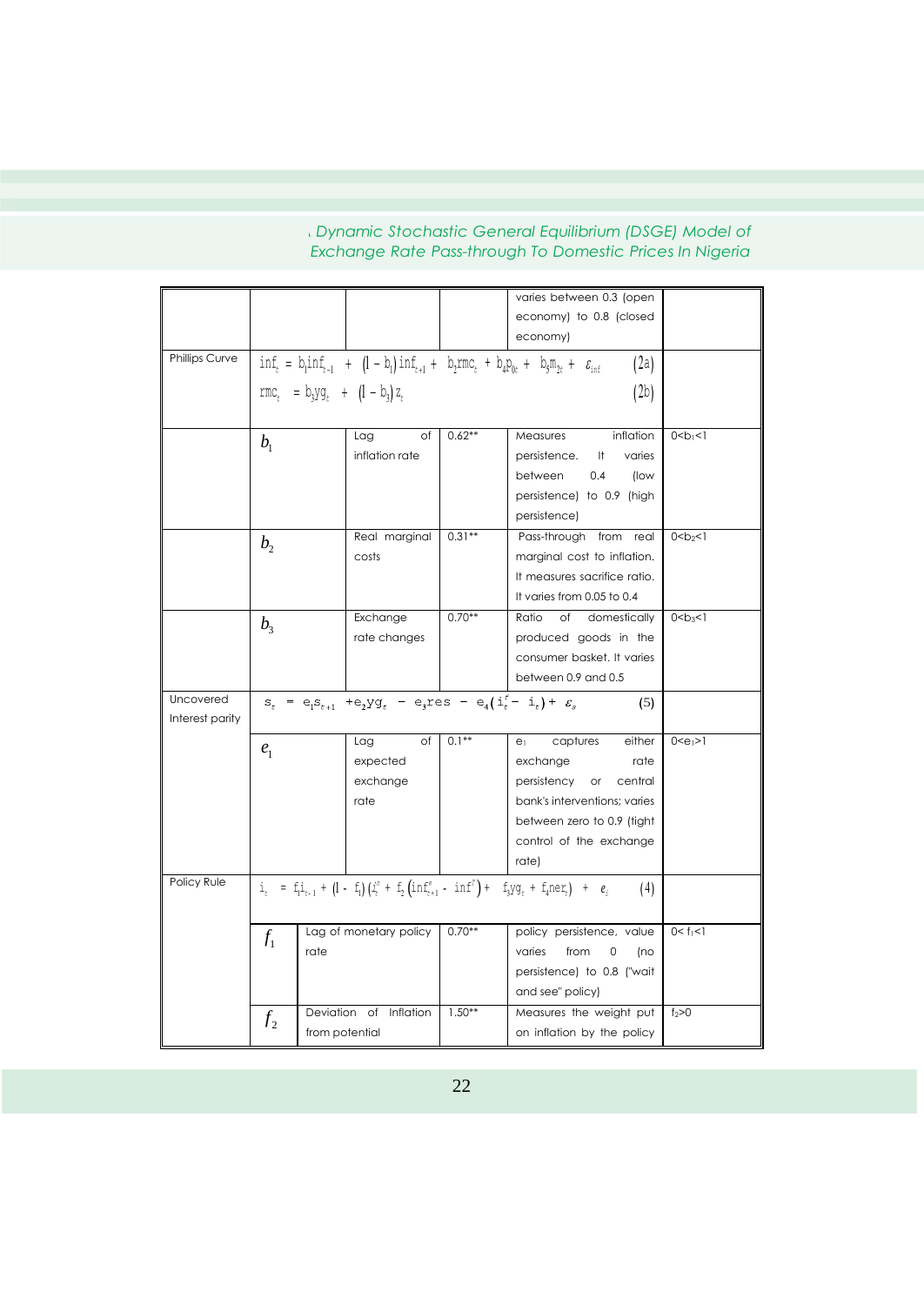|       |                             |          | maker; value has no<br>limit but must<br>upper<br>always be higher than 0<br>(the Taylor principle)                                         |           |
|-------|-----------------------------|----------|---------------------------------------------------------------------------------------------------------------------------------------------|-----------|
| $f_3$ | Output gap                  | $0.50**$ | measures the weight put<br>on the output gap by the<br>policy maker; value has<br>no upper limit but must<br>always be higher than 0        | $f_3 > 0$ |
| $f_4$ | Changes in Exchange<br>rate | $0.25**$ | measures the weight put<br>on the exchange rate by<br>the policy maker; value<br>has no upper limit, but<br>must be always higher<br>then 0 | $F_4>0$   |

**Note:** \* the values are obtained from expert judgment (see JVI/IMF Institute, (2010). \*\* the values are obtained from Adebiyi and Mordi (2010)

#### **5.3. Posterior Distributions of the Estimated Parameters**

To sample from the posterior, random walk Metropolis-Hastings (MH) algorithm was utilised to produce 100,000 draws from the posteriors. The Estimation results are reported in Table 2 and Figure A.1 (in the Appendix). The results showed the distribution used, the prior mean, the prior standard deviation, and the confidence interval.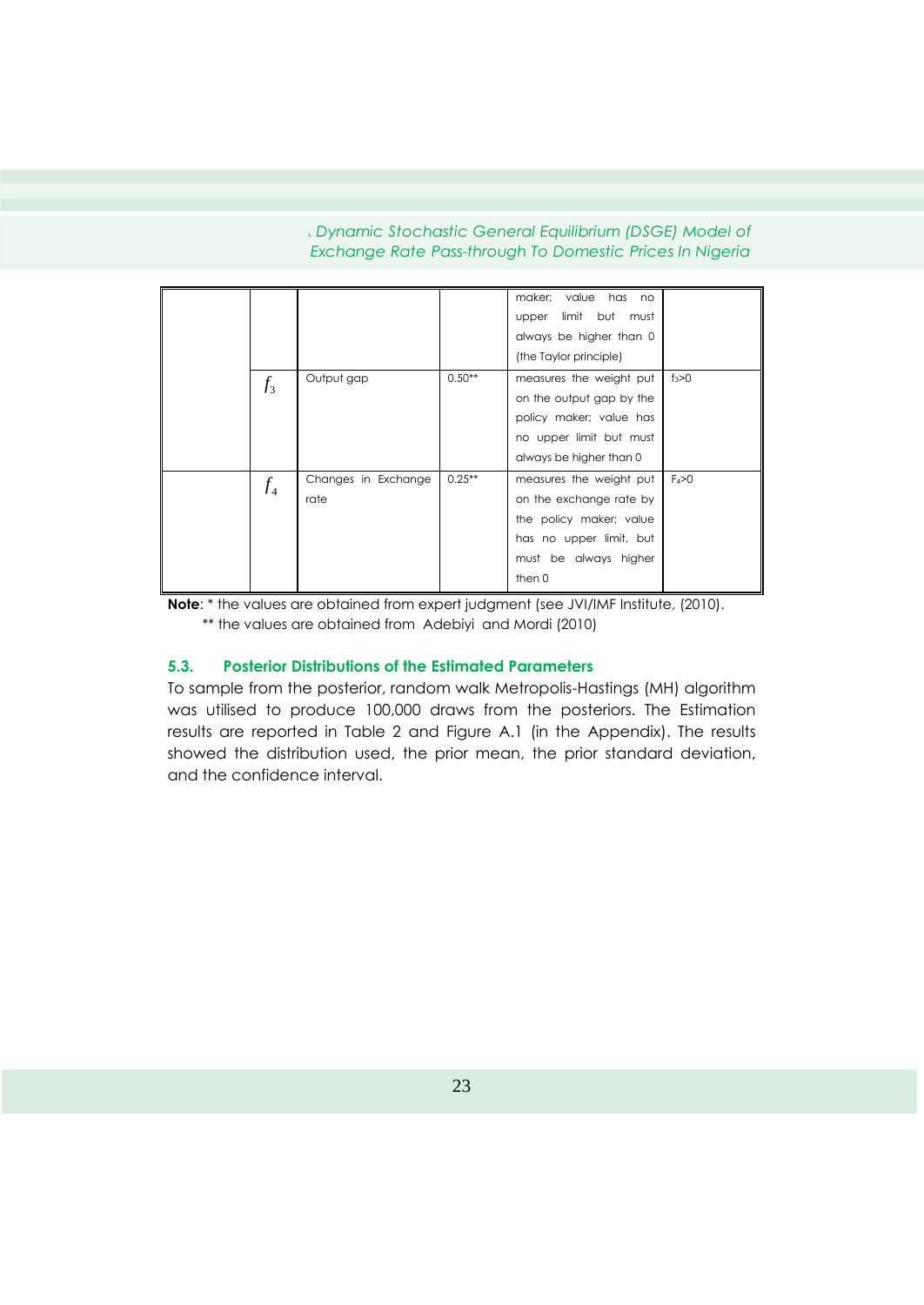| <b>PARAMETER</b>    | <b>DESCRIPTION</b>                                                            | <b>DENSITY</b> | <b>PRIOR</b><br><b>MEAN</b> | <b>POSTERIO</b><br><b>R MEAN</b> |
|---------------------|-------------------------------------------------------------------------------|----------------|-----------------------------|----------------------------------|
| $Q_1$               | Measures output gap expectation                                               | Beta           | 0.35                        | 0.29                             |
| ${\cal G}_{11}$     | Measures output gap persistence                                               | Beta           | 0.65                        | 0.74                             |
| $a_2 * a_4$         | Measures impact of exchange rate on<br>output                                 | gamma          | 0.40                        | 0.20                             |
| $a_2^*$ (1- $a_4$ ) | Measures impact of interest rate<br>on<br>output                              | gamma          | 0.25                        | 0.13                             |
| $\mathsf{C}_3$      | Measures the impact of foreign demand<br>on domestic output                   | beta           | 0.50                        | 0.68                             |
| ${\cal O}_5$        | impact<br>of<br>government<br>Measures<br>expenditure on output               | gamma          | 0.20                        | 0.27                             |
| b <sub>1</sub>      | Inflation expectation                                                         | beta           | 0.30                        | 0.40                             |
| $b_{33}$            | Measures Inflation persistence                                                | Beta           | 0.65                        | 0.74                             |
| $b_2 * b_3$         | Measures sacrifice ratio                                                      | Beta           | 0.30                        | 0.21                             |
| $b, -(1-b)$         | Measures exchange rate pass-through                                           | beta           | 0.25                        | 0.096                            |
| $b_4$               | Measures impact of oil price (bonny light)<br>on inflation                    | gamma          | 0.20                        | 0.28                             |
| $\mathsf{b}_5$      | Measures the impact of money supply on<br>output                              | gamma          | 0.50                        | 0.37                             |
| f <sub>1</sub>      | Measures policy persistence                                                   | Beta           | 0.20                        | 0.15                             |
| f <sub>2</sub>      | Measures the weight put on inflation by<br>policy makers                      | Beta           | 1.50                        | 1.45                             |
| $f_3$               | Measures the weight put on output gap<br>by policy makers                     | gamma          | 0.50                        | 0.51                             |
| $f_4$               | Measures the weight put on exchange<br>rate by policy makers                  | gamma          | 0.25                        | 0.23                             |
| $e_1$               | Measures exchange rate expectation                                            | gamma          | 0.50                        | 0.52                             |
| $e_{2}$             | Measures the impact of output gap on<br>nominal exchange rate                 | gamma          | 0.20                        | 0.12                             |
| $e_3$               | Measures the impact of external reserves<br>on nominal exchange rate          | gamma          | 0.20                        | 0.14                             |
| $e_4$               | Measures the impact of interest rate<br>differential on nominal exchange rate | gamma          | 0.50                        | 0.48                             |

## **Table 2: Prior and Posterior Distribution of the Estimated Parameters**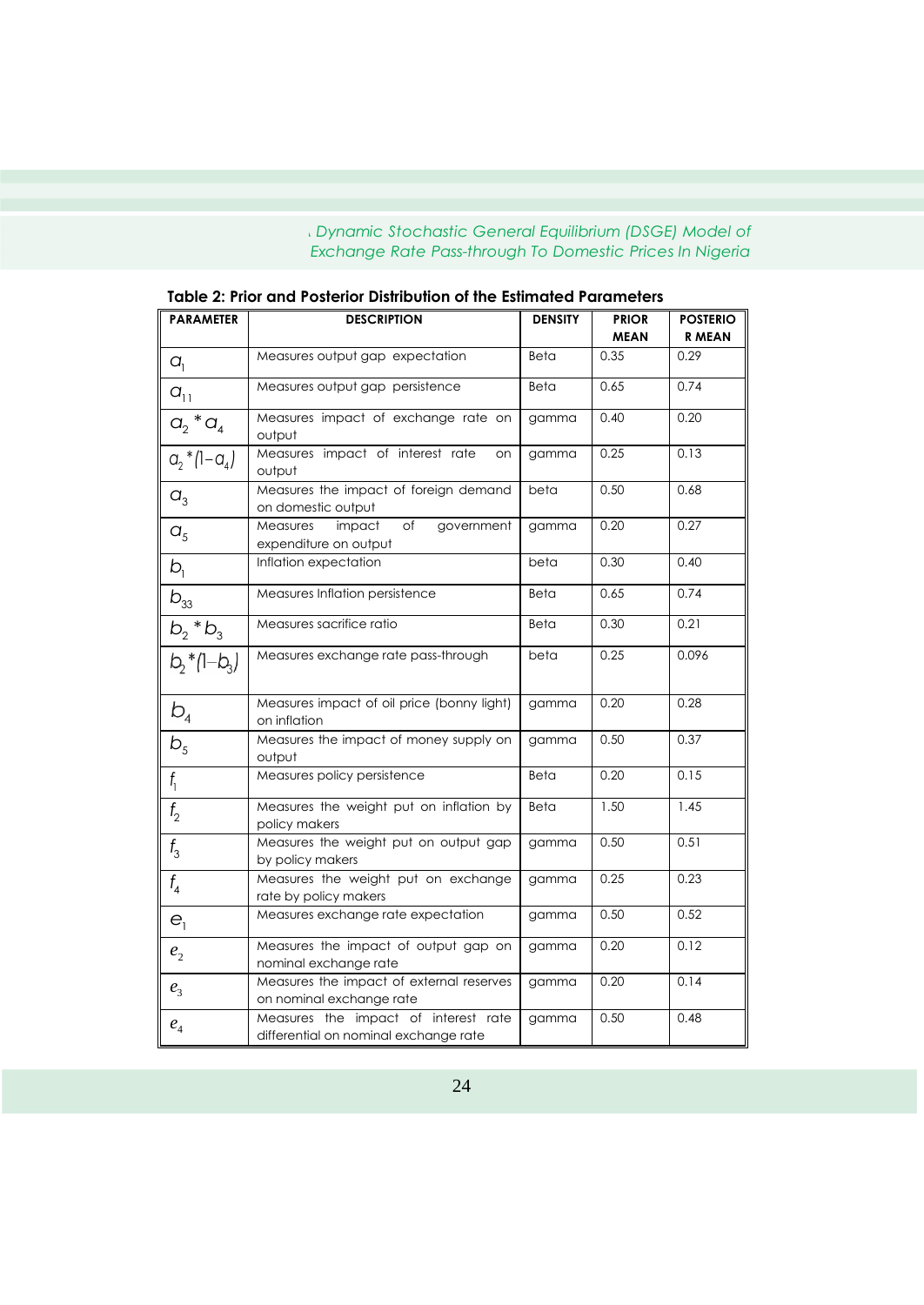| $\tau_{_6}$                       | Measures the AR(1) of foreign (USA) price     | gamma | 0.40 | 0.32 |
|-----------------------------------|-----------------------------------------------|-------|------|------|
| $\tau_{\scriptscriptstyle\gamma}$ | Measures the AR(1) of foreign interest rate   | gamma | 0.50 | 0.47 |
| $\tau_{_8}$                       | Measures the AR(1) of oil price               | Beta  | 0.45 | 0.42 |
| $\tau_{9}$                        | Measures the AR(1) of money supply            | Beta  | 0.55 | 0.51 |
| $\tau_{10}$                       | Measures the AR(1) of US GDP                  | Beta  | 0.60 | 0.50 |
| $\tau_{11}$                       | Measures the AR(1) of external reserves       | gamma | 0.60 | 0.55 |
| $\tau_{12}$                       | Measures the AR(1) of monetary policy<br>rate | gamma | 0.50 | 0.65 |

\* Metropolis-Hastings sampling algorithm based on 100000 draws with 59% acceptation rate.

From Table 2, it is observed that monetary policy influences inflation through its effects on output and the exchange rate. The posterior estimate of the output gap, which measures the sacrifice ratio ( $b_2$   $^*b_3$  = 0.21) is not too far from the prior (0.30). This makes it possible for monetary authorities (particularly the Central Bank of Nigeria) to control inflation through output gap. Also, the impact of the exchange rate on prices (  $b_2$   $\text{*}(l\!-\!b_3)$  = 0.10), indicating a low and incomplete pass-through into prices (that is 10 per cent per quarter or 40 per cent per annum).

The estimated exchange rate pass-through in Nigeria (9.6 per cent) when compared with past studies on the subject indicated that exchange rate pass-through to inflation is declining in Nigeria. For example, Aliyu, *et. al*., (2007) obtained an ERPT of 10.5 per cent; Barhoumi (2007), 14.7 per cent; Garcia (2010), 10 per cent ; Oyinlola (2011), 18-47 per cent ; CBN (2011), 0.25 per cent ; and Oriavwote and Omojimite (2012), 16 per cent . However, these findings should be interpreted with caution since past studies on this subject vary from scope to methodology. Some used annual data, while others employed quarterly data. Apart, while some studies employed ordinary least square (OLS) technique, others used VAR methodologies.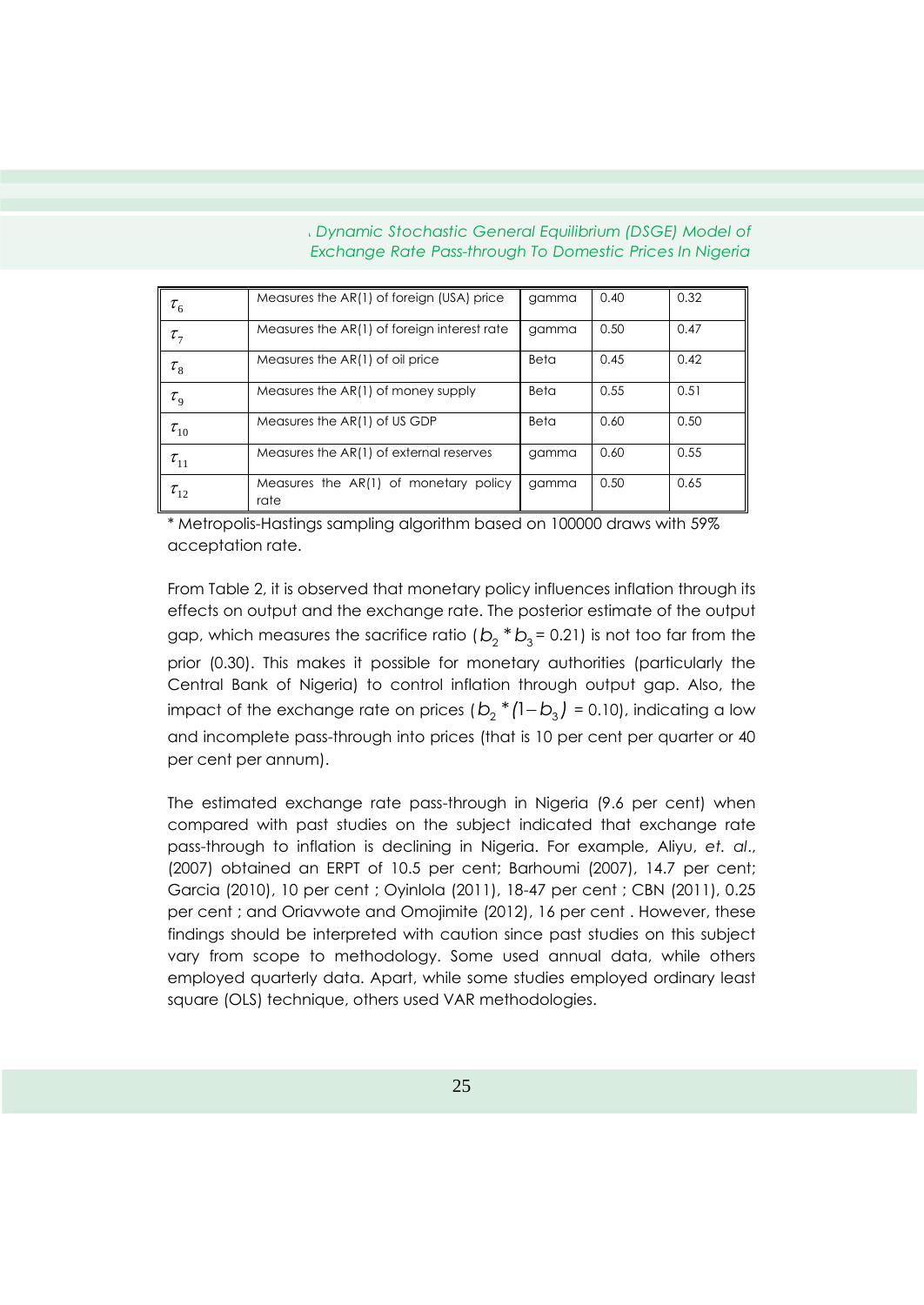Notwithstanding, some reasons were attributed to the decline in exchange rate pass-through in Nigeria, which included changes in Nigeria's monetary policy in the late 1980s and early 2000s. This has been responsible for the decline in the exchange rate pass-through into the Nigerian consumer prices during the last 14 years. The introduction of monetary policy rate (MPR) as an anchor rate seems to have had a significant effect on the way the consumer price index responds to technology shocks, relative to the way it responded in the pre-MPR period. Second in the post-MPR era, inflation rate in Nigeria has remained low, stable, and predictable. Inflation expectations have been wellanchored, policy credibility has been enhanced, and the persistence of inflation has been significantly reduced. Third, the propagation of exchange rate shocks is minimised and consequently, exchange rate pass-through is less significant because of the increased confidence on the part of economic agents. Confidence is built on the fact that monetary authority will not allow inflation to move persistently above optimum and will anchor inflation expectations from becoming extrapolative. Lastly, ERPT seems to be declining in Nigeria due to the change in structure and the composition of trade in Nigeria.

Other empirical findings that are relevant to the study are as follows. Change in oil price has a significant impact on inflation with a posterior value of 0.28 (that is  $b_4$ =0.28), which is very close to the prior values of 0.20. This implies that a 1.0 per cent increase in oil price would raise prices by only 0.28 basis points the following period. The output cost of disinflation, which is the sacrifice ratio, is estimated to be 1.217.

In the hybrid Phillip equation, the hypothesis that the values of forward-looking inflation expectation must be significantly below 0.50 to produce results that is consistent with data is established as in Berg, Karam and Laxton, 2006. The posterior estimates showed that the data provided useful information in explaining inflation behaviour in Nigeria. The behaviour of the economy depends critically on the value of  $b<sub>1</sub>$ . The posterior estimates of Calvo price

1

*<sup>7</sup> Sacrifice ratio is defined as the cumulative output losses associated with a permanent one percentage point decline in inflation.*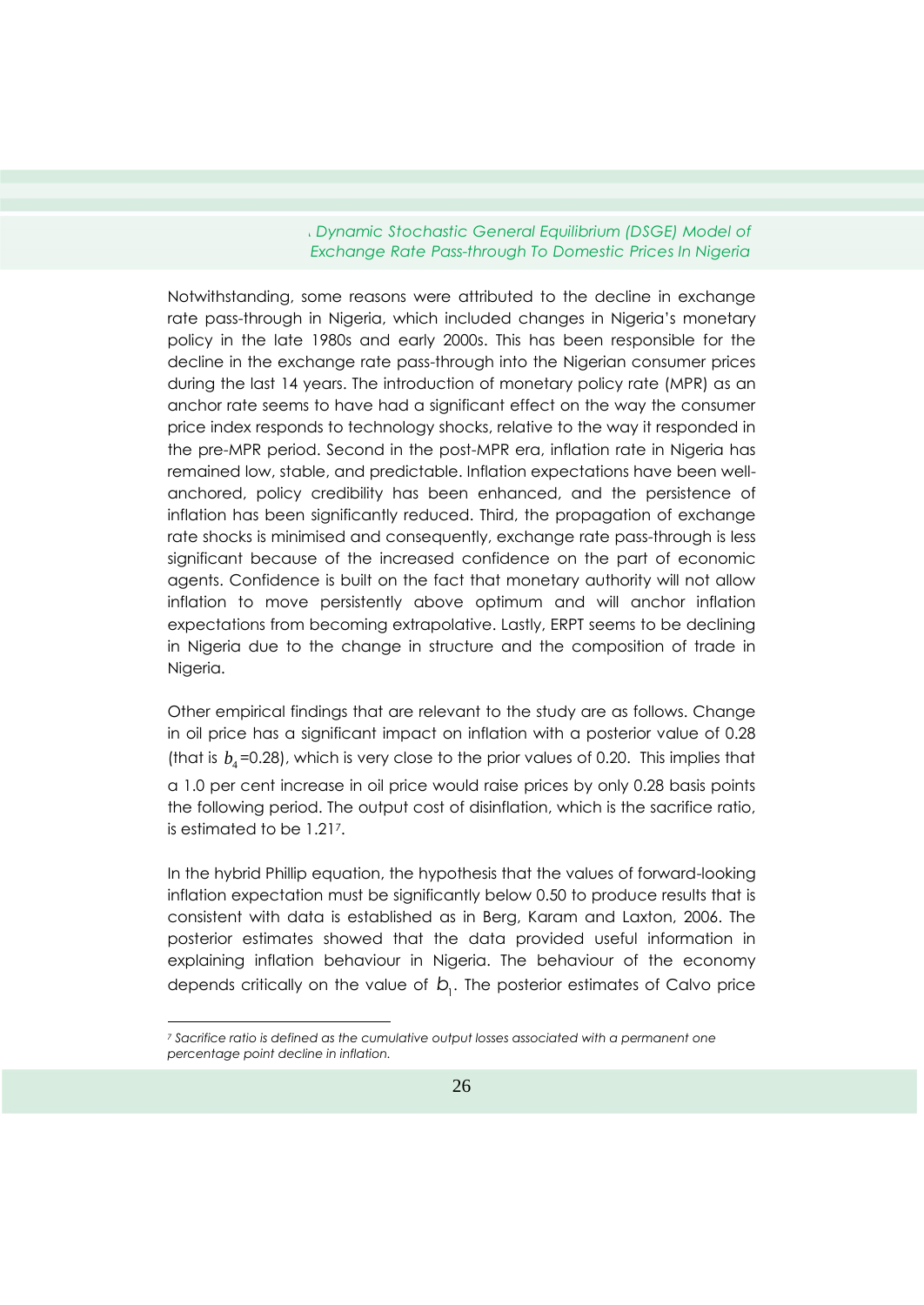stickiness provide reasonable notion about frequencies of price change, which is the probability of not changing price in a given quarter. The estimated value  $b_1 = 0.40$  shows that domestic firms re-optimise their prices in almost every one and half quarters8, which is very close 0.382 obtained by Adebiyi and Mordi (2010) and the 0.57 obtained by Garcia (2009) and 0.38 by CBN (2011).

From Table 2, the posterior value ( $f_1$  = 0.15) explained the possibility that the Central Bank of Nigeria can moderate interest rates and adjust them fairly slowly to the desired value based on the deviation of the inflation and output from equilibrium. The weight attached to inflation showed a posterior value of 1.45, which is very close to a prior of 1.50 and this supported the literature that a stable inflation rate requires a positive  $f_{_2\!$  (Berg, Karam and Laxton, 2006). The posterior estimates for output gap and exchange rate were almost pinned down by the data. The posterior mean of exchange rate ( *f* 4 ) is 0.23, which indicated that monetary authority in Nigeria takes cognisance of exchange rate behaviour when determining the monetary policy rate. For example, if nominal exchange rate is appreciated by 1.0 per cent, maximum interest rate will decline by 23 basis points. This implies that the Taylor-type policy rule for Nigeria is a monetary policy rule that attaches weights not only to inflation and output gap, but also to exchange rate.

With regards to the persistence parameters of the AR(1) process, all of the parameters, except MPR, showed a posterior mean smaller than the mean of the prior. This indicated that the persistence of the shocks is smaller than our prior beliefs and is consistent with the finding reported by CBN, 2011.

*<sup>8</sup> This is obtained as*  3 1  $1 - b$ 

1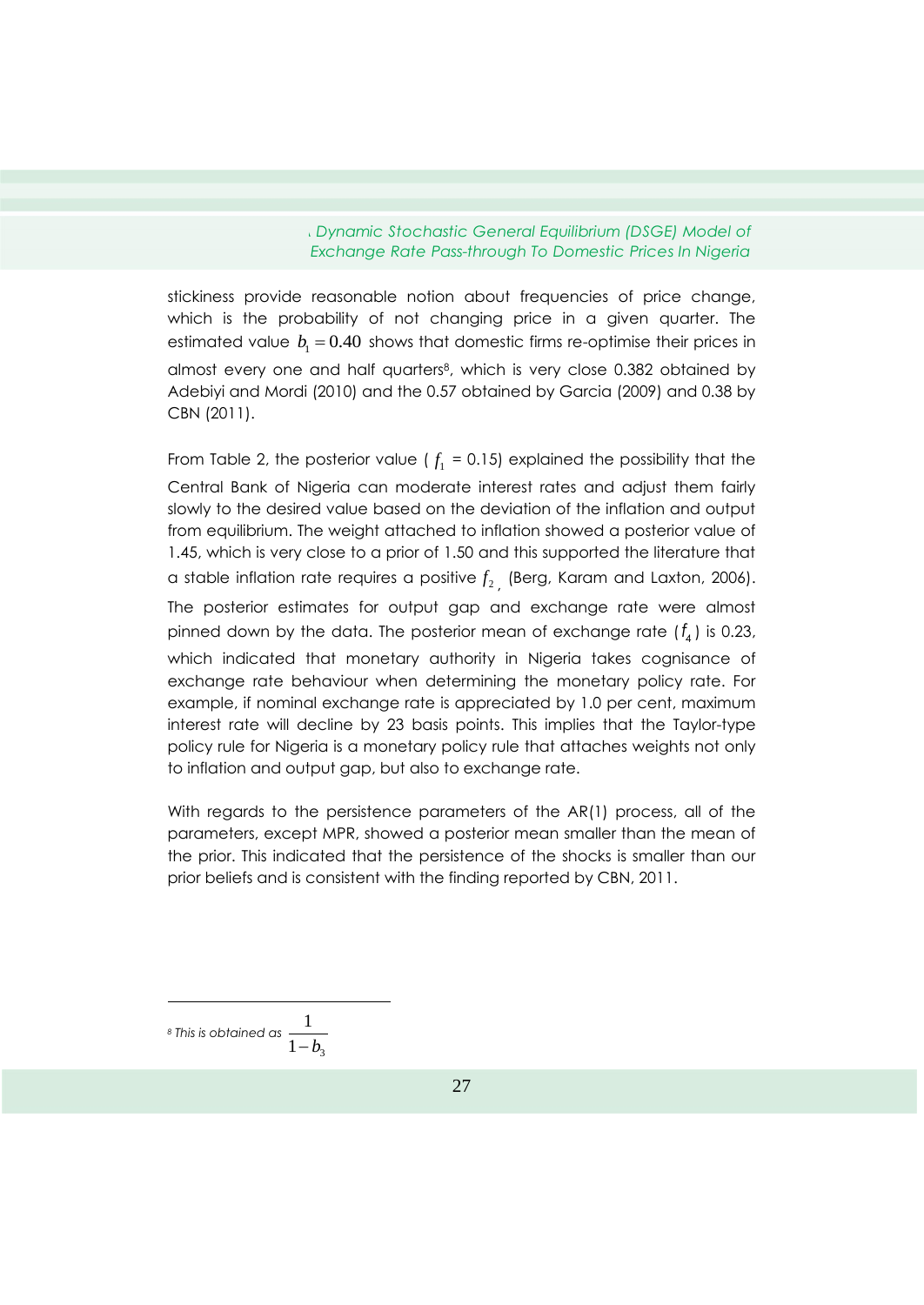## **6.0 PROPAGATION OF SHOCKS**

From Figure 1, the response of inflation rate to exchange rate shocks is positive and statistically significant in the short-run. The pass-through was almost zero in quarter 1 (0.09), rose to 0.18 in quarter 2 and declined to 0.07 and 0.01 in quarters 3 and 4, respectively. The finding showed a small and incomplete pass-through of exchange rate to inflation in Nigeria.

In the Figure also, a positive shock to the exchange rate led to a depreciation of the naira. Depreciation encourages exports and discourages imports, thereby causing an immediate increase in output gap, interest rate and inflation. The speed of reversion to steady state, arising from the shock, was about 2- 3 years (8-12 quarters) for most of the variables.



**Figure 1: Response of Output and Prices to 1% Exchange Rate Shock**

**Source:** Authors' Calculations

A supply shock as shown in Figure 2 caused an increase in inflation that caused the output gap to decline (i. e. produced a recession). This arose from the need of the monetary authority (Central Bank of Nigeria) to raise the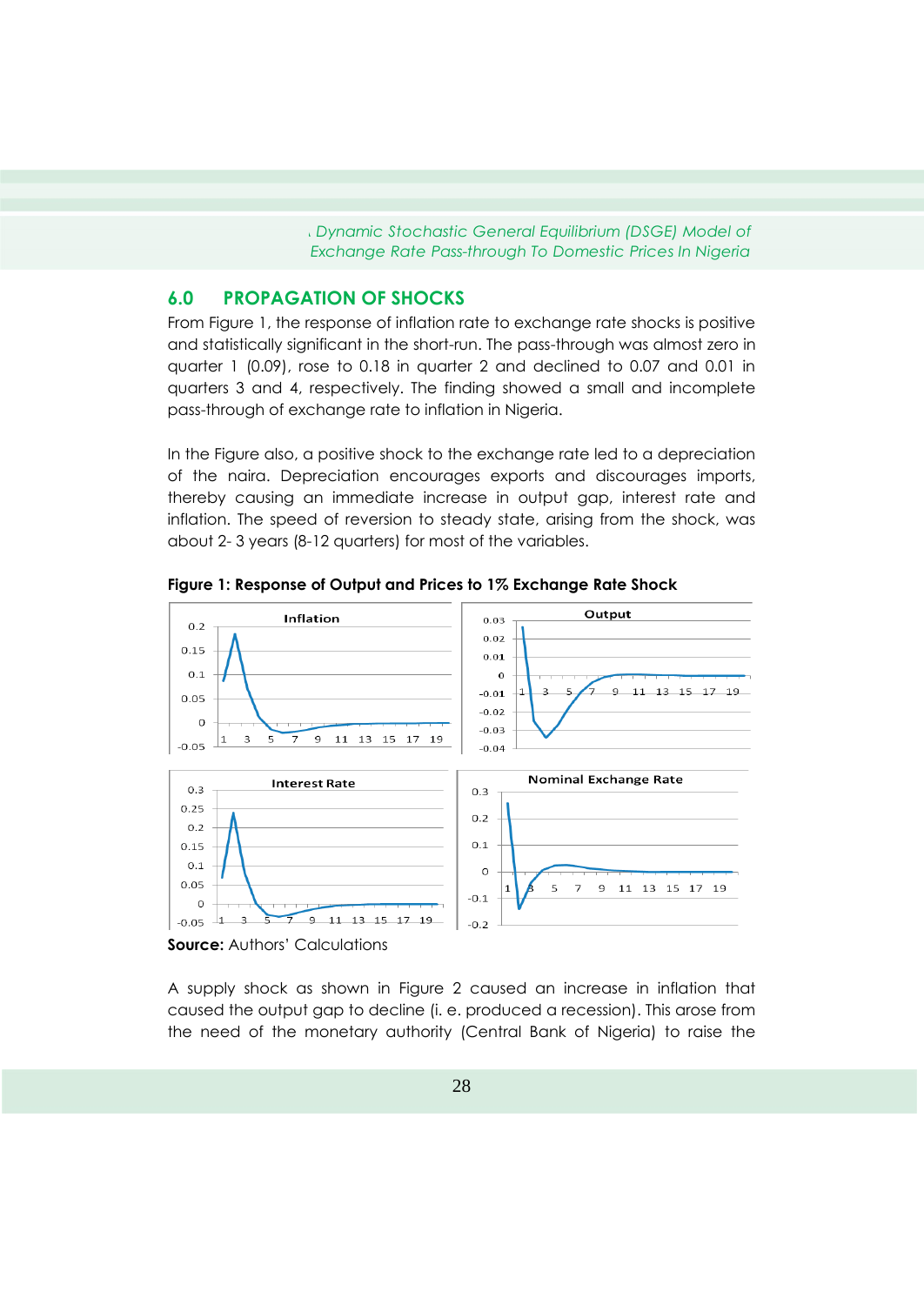interest rate to reduce inflation to its original level. As inflation declined, exchange rate depreciated due to the decrease in interest rate. Consequently, in the long-run, all the variables were restored to their steady state values.



**Figure 2: Response of Prices and Output to 1% Aggregate Supply Shock**



Positive shock to oil price produced an appreciation of the real exchange rate, which arose from the response of the monetary authority to raise interest rate (see Figure 3 and equation 16). Consequently, the appreciation caused a reduction in inflation rate (equation 14a). The impact of the oil price shock on the inflation rate can be viewed from two perspectives. One, the appreciation reduced inflation rate. However, a second-round effect (though not shown here) showed that when the price of oil (bonny light) increased, foreign inflation tended to rise, which caused the domestic inflation rate to increase. Thus, the net effect was that inflation initially fell (because the positive effect of appreciation on inflation exceeded the negative impact of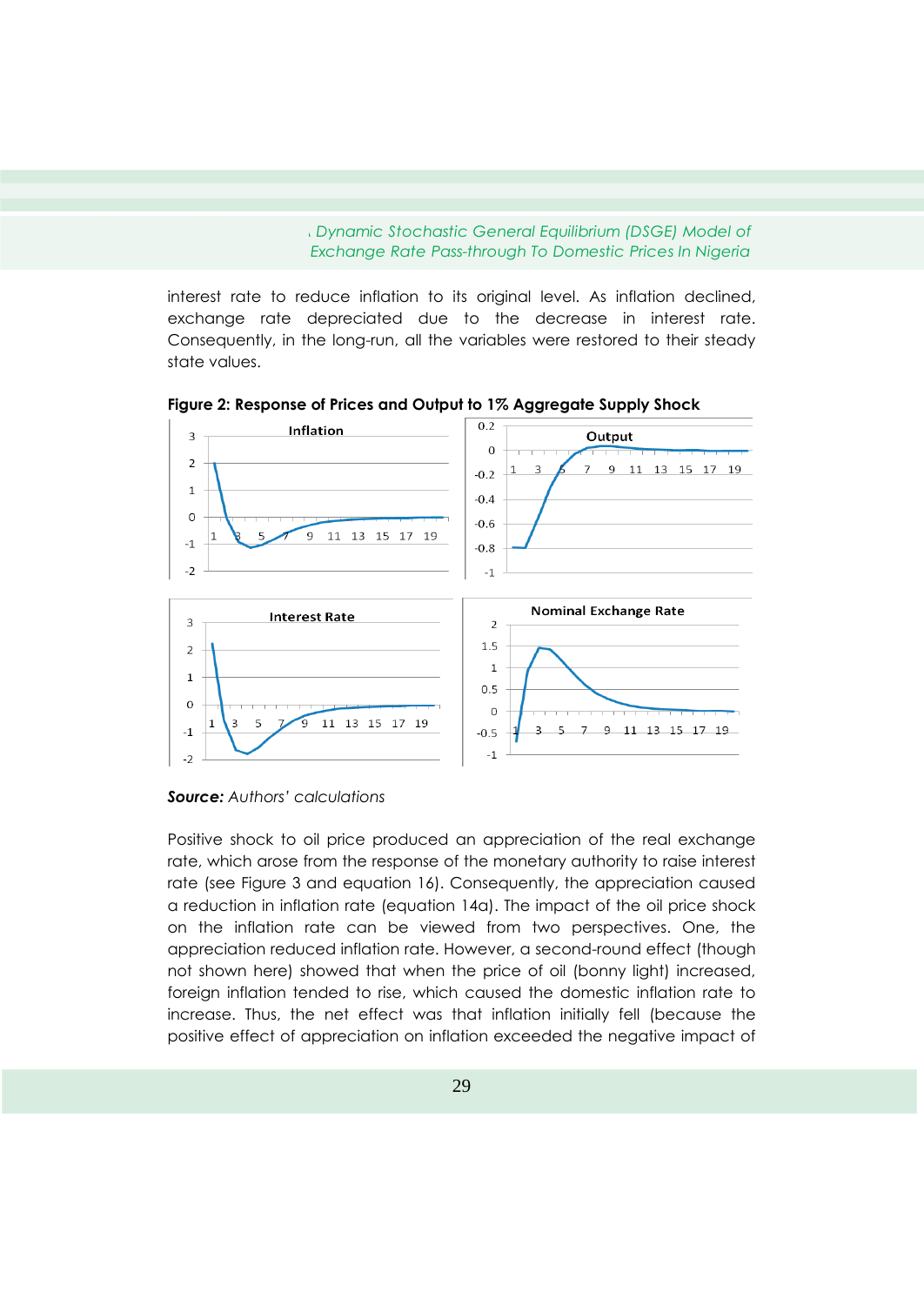imported inflation), before it increased, reaching its maximum in quarter 5 and, thereafter, decelerated and returned to its steady state.



**Figure 3: Response of Prices and Output to 1% Oil Price Shock**

The aggregate demand shock, which is in line with the prediction of the economic theory, produced an expansion of the economy (output) and an increase in the inflation rate in the medium-term (Figures 4). Increase in inflation rate raised the interest rate, which resulted in the appreciation of exchange rate and reduction in output gap in the medium to long-run. However, in the long run, all the variables were restored to their equilibrium state values.

*Source: Authors' calculations*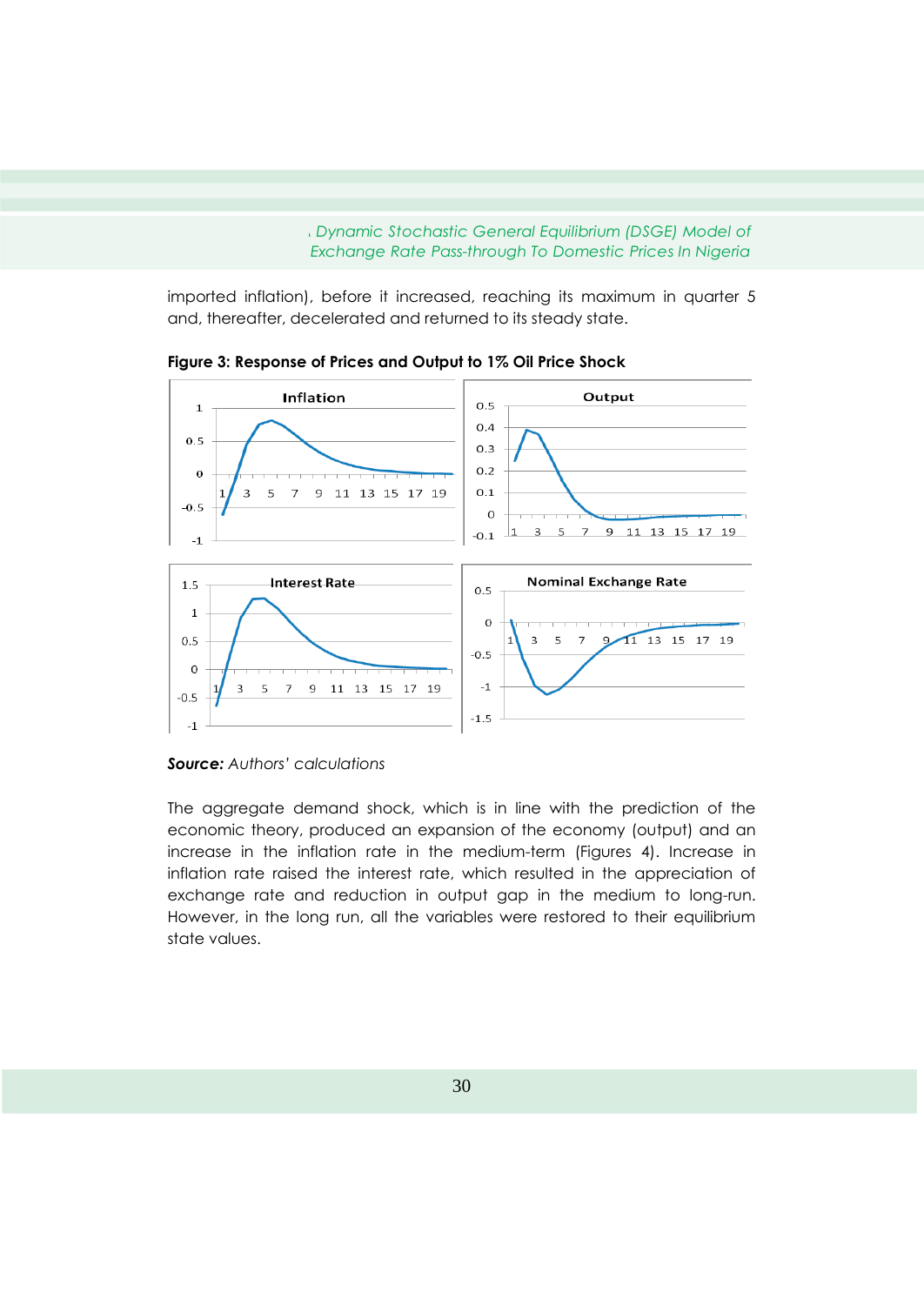

**Figure 4: Response of Prices and Output to 1% Aggregate Demand Shock**

*Source: Authors' calculations*

According to economic theory, an increase in monetary policy rate (shock to interest rate) (Figure 5) is expected to decrease output gap and the inflation rate, which is consistent with the findings. This arises due to the fact that the real interest rate is negatively correlated with output gap (see equation13a), which results to a decline in the inflation rate as shown in the Phillip curve equation 14a. The existence of partial uncovered interest rate parity (that is, the higher interest rate generates capital inflow that caused the naira to appreciate as shown in equation 15) made the shock to cause an appreciation of the naira. Thereafter, all variables returned to their steady state values as the decline in output and inflation generated a downward adjustment in the interest rate as shown in equation 16.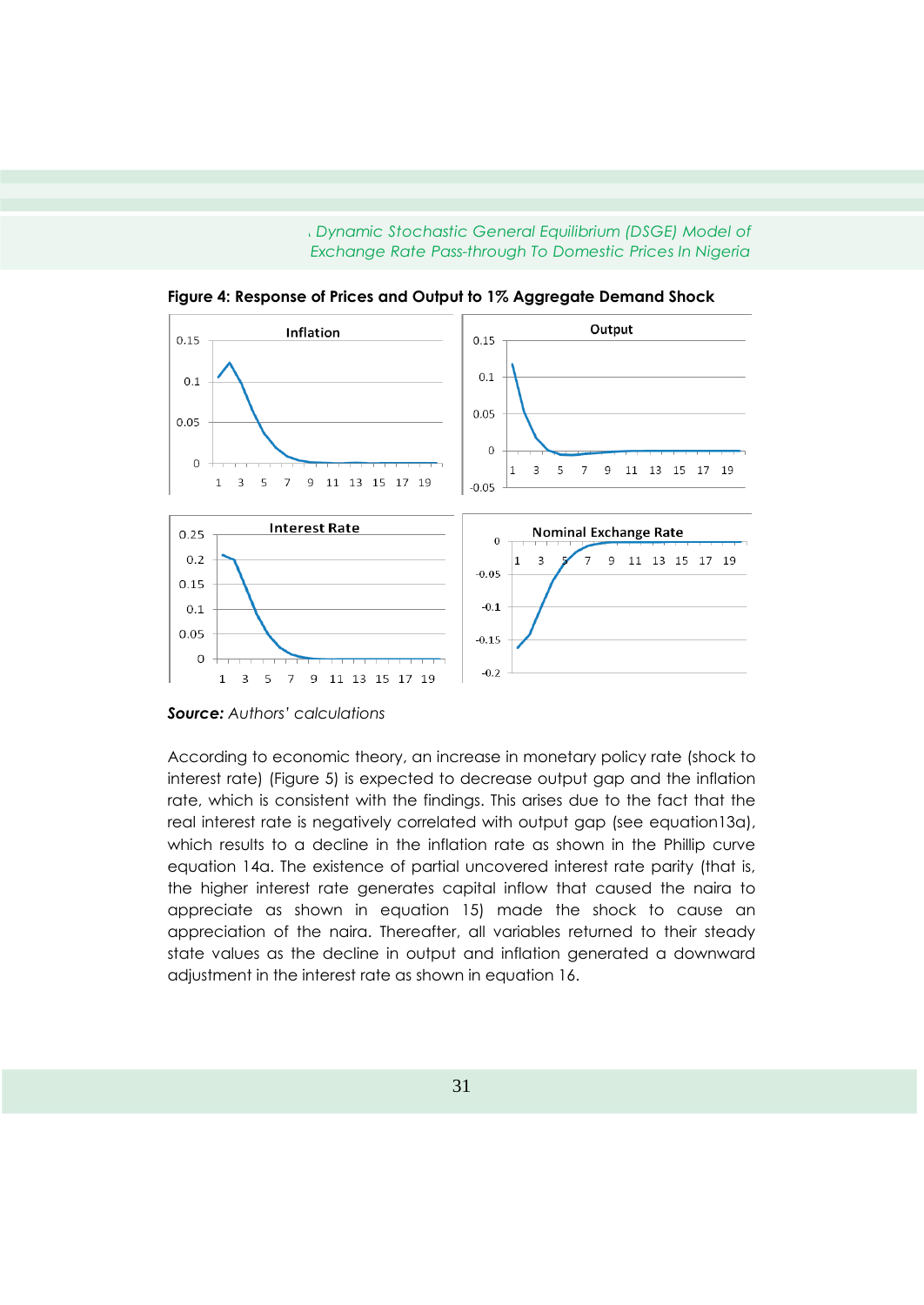



*Source: Authors' calculations*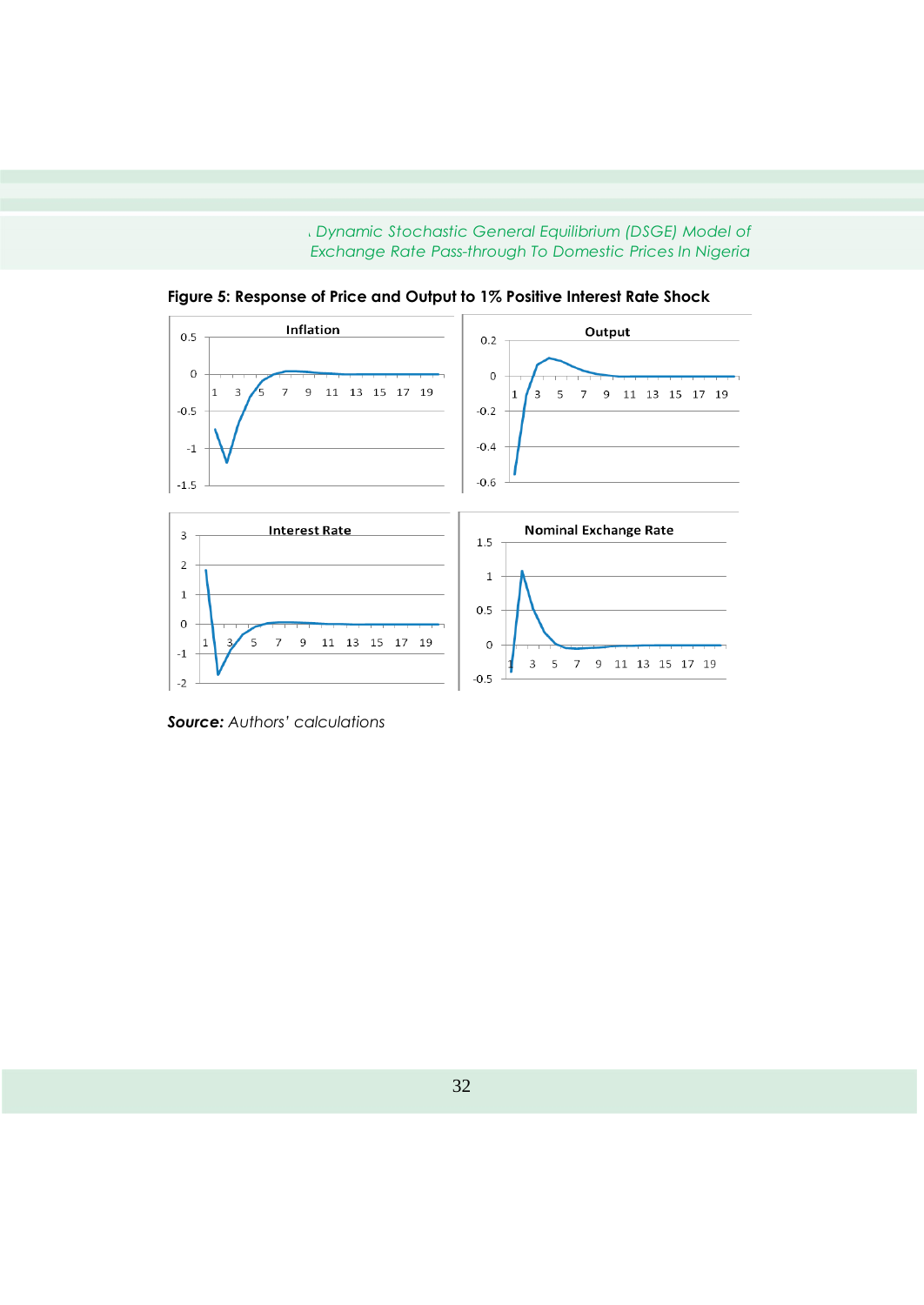# **7.0 CONCLUSION**

This study employed a Bayesian framework of DSGE model to estimate the pass-through effect of exchange rate to domestic prices in Nigeria, using a quarterly data for the period 1990 to 2011. The response of inflation rate to exchange rate shock was found to be positive and statistically significant in the short-run. It showed a small and incomplete pass-through of exchange rate to domestic inflation with pass-through almost equal to zero in quarter 1 (0.09), rose to 0.18 in quarter 2 and declined to 0.07 and 0.01 in quarters 3 and 4, respectively. This was lower than the findings reported by previous studies in the area by other authors, Aliyu, *et al*., (2007) obtained an ERPT of 0.11 per cent; Barhoumi (2007), 0.15 per cent; Garcia (2010), 0.10 per cent; Oyinlola (2011), 0.18-0.47 per cent; CBN (2011), 0.25 per cent; and Oriavwote and Omojimite (2012), 0.16 per cent. An improved monetary policy and enhanced credibility have played an important role in the decline, along with significant shifts in the composition of trade and increased globalisation.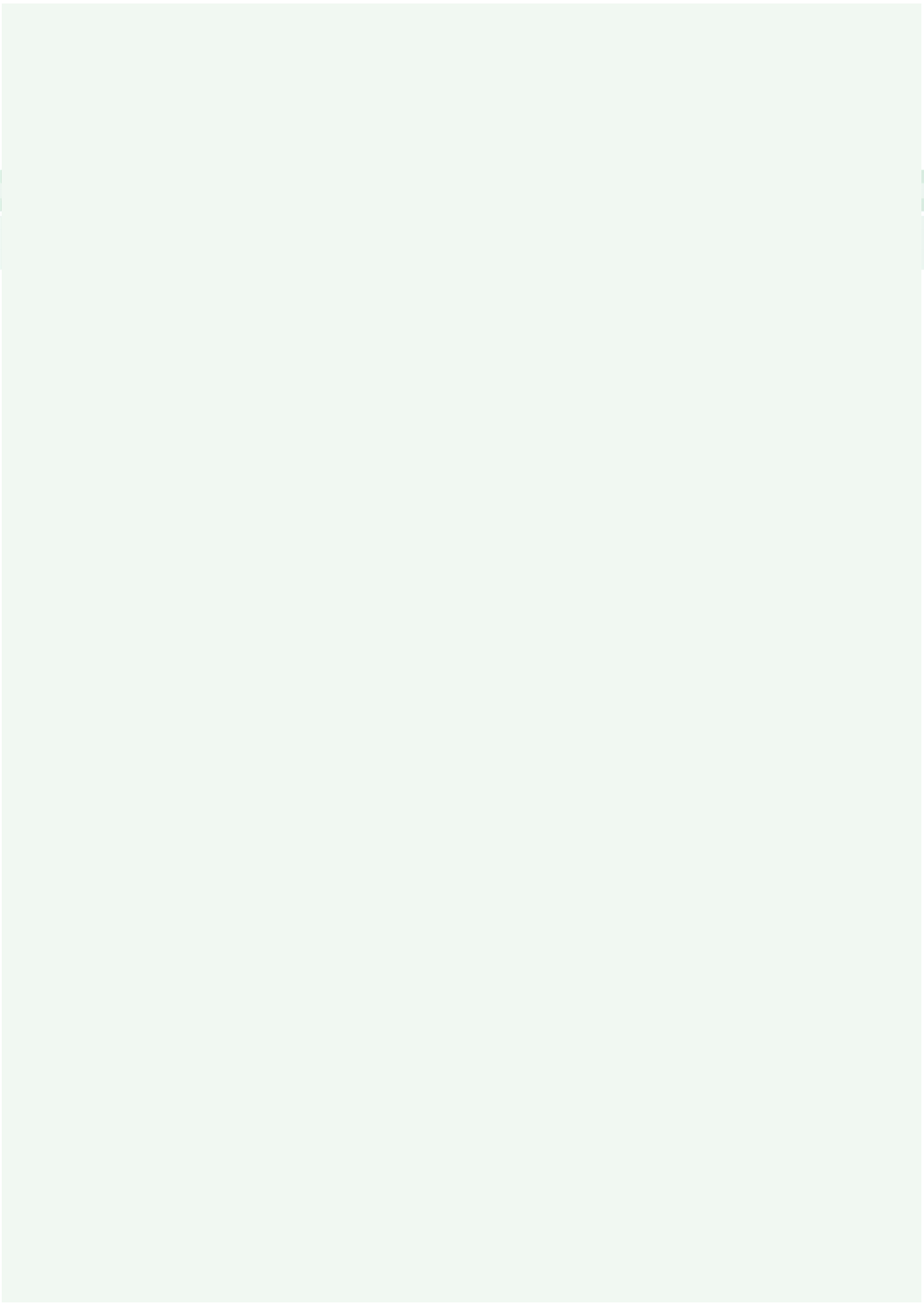## **REFERENCES**

- Adebiyi, M.A. and C.N.O. Mordi (2010). Estimating Small Scale Macroeconometric Model (SSMM) for Nigeria: A Dynamic Stochastic General Equilibrium (DSGE) Approach. *Central Bank of Nigeria Occasional Paper*, No 39, pp 1- 65.
- Adolfson, Malin, Stefan Laséen, Jesper Lindé, and Mattias Villani (2007). Bayesian Estimation of an Open Economy DSGE Model with Incomplete Pass-Through, *Journal of International Economics* 72 (2) (July), 481-511.
- Airaudo, M., S. Nisticò, and L. Zanna, 2006, Learning, monetary policy and assetprices, *mimeo.*
- Alege, P. O. (2009). A Business Cycle Model for Nigeria. A paper Presented at the African Econometric Society Conference in Abuja, Nigeria. Availablea[thttp://www.africametrics.org/documents/conference09/p](http://www.africametrics.org/documents/conference09/papers/Alege.pdf) [apers/Alege.pdf.](http://www.africametrics.org/documents/conference09/papers/Alege.pdf)
- Aliyu, S.U.R., Yakub, M.U., Sanni, G.K. and Duke, O. (2009). *Exchange Rate Pass-through in Nigeria: Evidence from a Vector Error Correction Model.* Online at http://**mpra**[.ub.uni-muenchen.de/6573/.](http://mpra.ub.uni-muenchen.de/6573/),
- Barhoumi, K. (2007) "Exchange Rate Pass-Through and Structural Macroeconomic Shocks in Developing Countries: An Empirical Investigation‖, GREQAM, Banque de France, Online at [http://mpra.ub.uni](http://mpra.ub.uni/) muenchen.de/6573/
- Benhabib, J., Rogerson, R. and R. Wright (1991). Homework in Macroeconomics, Household, Production and Aggregate Fluctuations. *Journal of Political Economy*, 99(6), 1166-1187
- Bache, I. W. (2007). Econometrics of exchange rate pass-through. Doctoral Dissertations in Economics, *Norges Bank (Bank of Noeway)*. Number 6, pp 1-288
- Berg, A. Karam P. and D. Laxton (2006). A Practical Model-Based Approach to Monetary Policy Analysis- Overview. *IMF Working paper, WP/06/80*, pp1- 43.
- Bergoeing, R. and R. Soto (2002). Testing the Real Business Cycle Models in an Emerging Economy. Available at: [http://www.bcentral.d/esp/estpub/](http://www.bcentral.d/esp/estpub/%20conferecias/annuales/pdf/bergoein)  [conferecias/annuales/pdf/bergoein](http://www.bcentral.d/esp/estpub/%20conferecias/annuales/pdf/bergoein) \_soto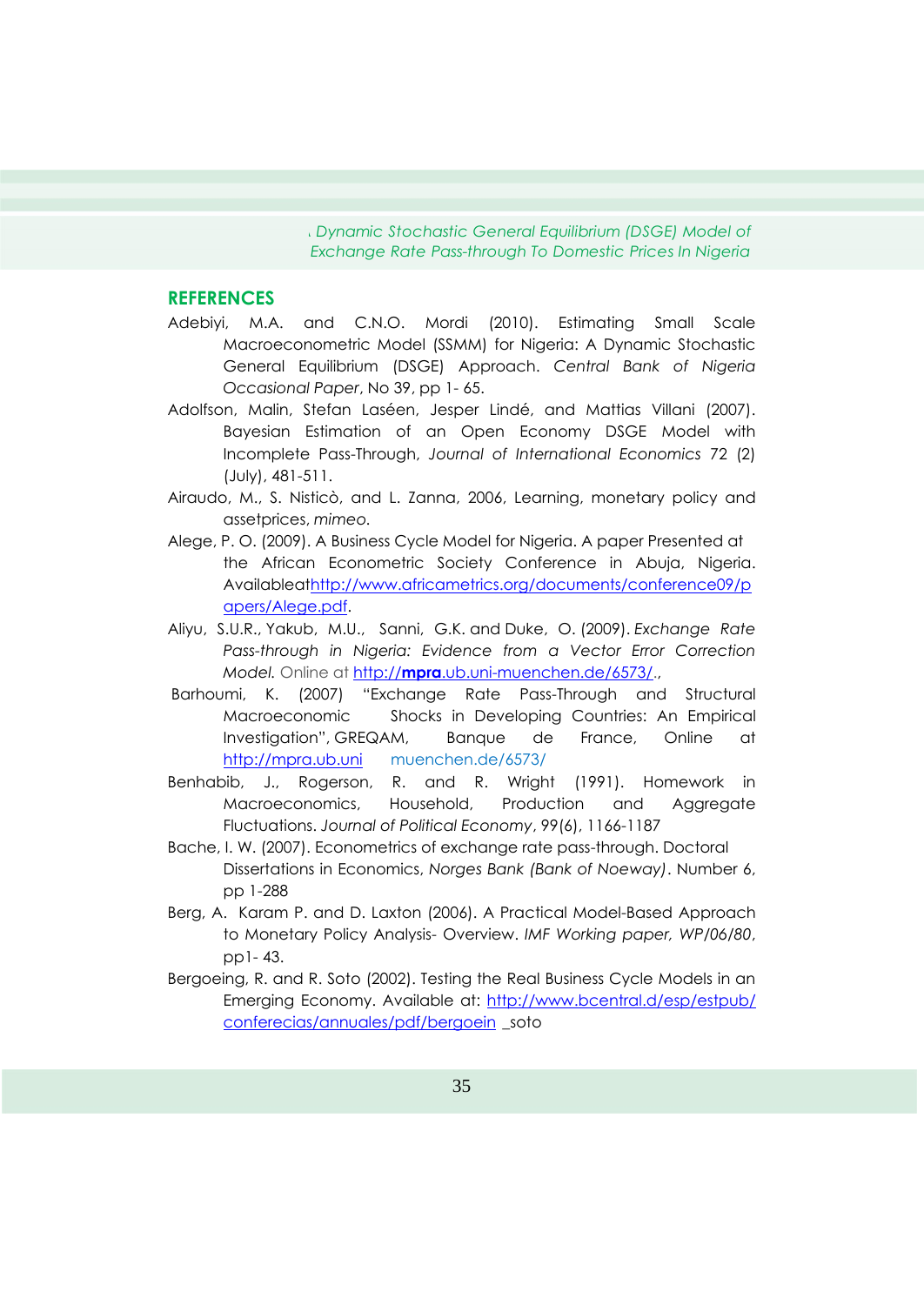- Bernanke, B.S., and M. Gertler, (1999). Monetary policy and asset prices volatility, Federal Reserve Bank of Kansas City *Economic Review*, Fourth Quarter, 84, 17-51.
- Bernanke, B.S., and M. Gertler, (2001). Should central banks respond to movements in asset prices?, *The American Economic Review* Papers and Proceedings, 91, 253-257.
- Betts, Caroline and M.B. Devereux (2000). Exchange Rate Dynamics in a Model with Pricing-to Market. *Journal of International Economics,* 50, 215-244.
- *Bils, M., and P. J. Klenow* (2004). Some Evidence on the Importance of Sticky Prices. *Journal of Political Economy* 112, no. 5
- Bowman, D. and Doyle, B. (2003). *New Keynesian Open-Economy Models and their Implications for Monetary Policy*. *International Finance Discussion Papers* 762, Board of Governors of the Federal Reserve System.
- Calvo, G.A. (1983). Staggered Prices in a Utility-Maximizing Framework. *Journal of Monetary Economics 1*2, 383-398.
- Campa, Jose Manuel and Linda Goldberg (2005): Exchange Rate Pass-Through into Import Prices, *Review of Economics and Statistics*, 87(4), 679-690.
- Cecchetti, S.G., H. Genberg, and S.Wadhwani, 2002, Asset Prices in a flexible inflation targeting framework, in W.C. Hunter, G.G. Kaufman, and M. Pomerleano (eds.): *Asset Price Bubbles: Implications for Monetary, Regulatory, and International Policies,* Cambridge, Mass.: MIT Press.
- Central Bank of Nigeria (2011). Building Dynamic Stochastic General Equilibrium Model for Monetary Policy Analysis. *Occasional Paper* (forthcoming)
- Choudhri, E. U., Faruqee, H., & Hakura, D. S. (2005). Explaining the exchange rate pass-through in different prices. *Journal of International Economics*, 65, 349–374.
- Christiano, Lawrence J., Martin Eichenbaum, and Charles L. Evans (2005). Nominal Rigidities and the Dynamic Effects of a Shock to Monetary Policy. *Journal of Political Economy*, 113(1): 1–45.

Christodulakis, N., S. Demelis, and T. Kollintzas (1999). Comparisons of Business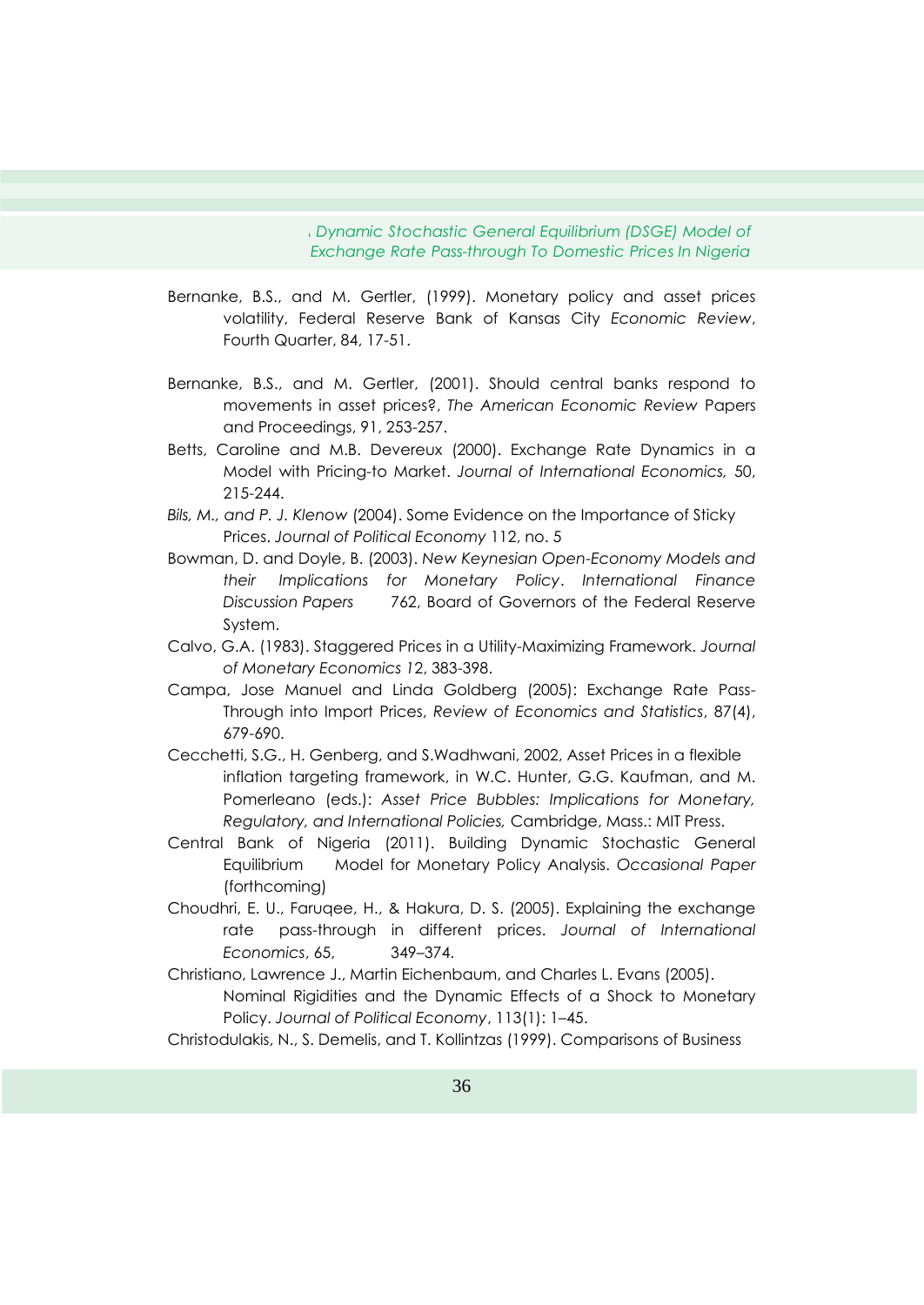Cycles in the European Community: Idiosyncracies and Regularities. *Economica*, 62 (February) 617-52

- *Dixit, A. K., and J. E. Stiglitz* (1977). Monopolistic Competition and Optimum Product Diversity. *American Economic Review* 67,
- Eichenbaum, M. and C. Evans (1995). Some empirical evidence on the effects of shocks to monetary policy on exchange rates. *Quarterly Journal of Economics,* 110, 975– 1010.
- Erceg, Christopher J., Luca Guerrieri, and Christopher Gust (2006) SIGMA: A New Open Economy Model for Policy Analysis, *International Journal of Central Banking*, 2(1), 1-49.
- Faust, J., Rogers, J., (2003). Monetary policy's role in exchange rate behavior. *Journal of Monetary Economics* 50, 1403– 1424.
- Garcia C.J (2010). Is the Phillip Curve Useful for Monetary Policy? Central bank of Nigeria Occasional Paper, No 38, pp1-37
- Hofmaiser, A. W. and J. E. Roldos (1997). Are Business Cycles Different in Asia and Latin America?, *IMF Working Paper*, No. 97/9
- Honjo, K. and B. Hunt (2006). Stabilizing Inflation in Iceland. *IMF Working Paper, WP/06/262*, PP 1-35.
- Ito, Takatoshi and Kiyotaka Sato (2008). Exchange Rate Changes and Inflation in Post-Crisis Asian Economies: VAR Analysis of the Exchange Rate Pass Through, *Journal of Money, Credit, and Banking* 40(7) 1407-1438.
- JVI/IMF (2010). An IMF Course on *Monetary Policy Analysis* (JVI0.16\_MPA), Organised by Joint Vienna Institute/IMF Institute, Vienna, Austria, July 26-August 6, 2010.
- Kose, M. A. (1999). Explaining Business Cycles in Small Open Economies, *Working Papers,* Brandies University
- Lane, P. R. (2001). The new open economy macroeconomics: A survey. *Journalof International Economics*, 54, 235–266.
- Laxton, D. and A. Scott (2000). On developing a structured forecasting and policy analysis system designed to support inflation-forecast targeting (IFT), in *Inflation Targeting Experiences: England, Finland, Poland, Mexico, Brazil, Chile (Ankara: The Central Bank of the Republic of Turkey),* 6-63.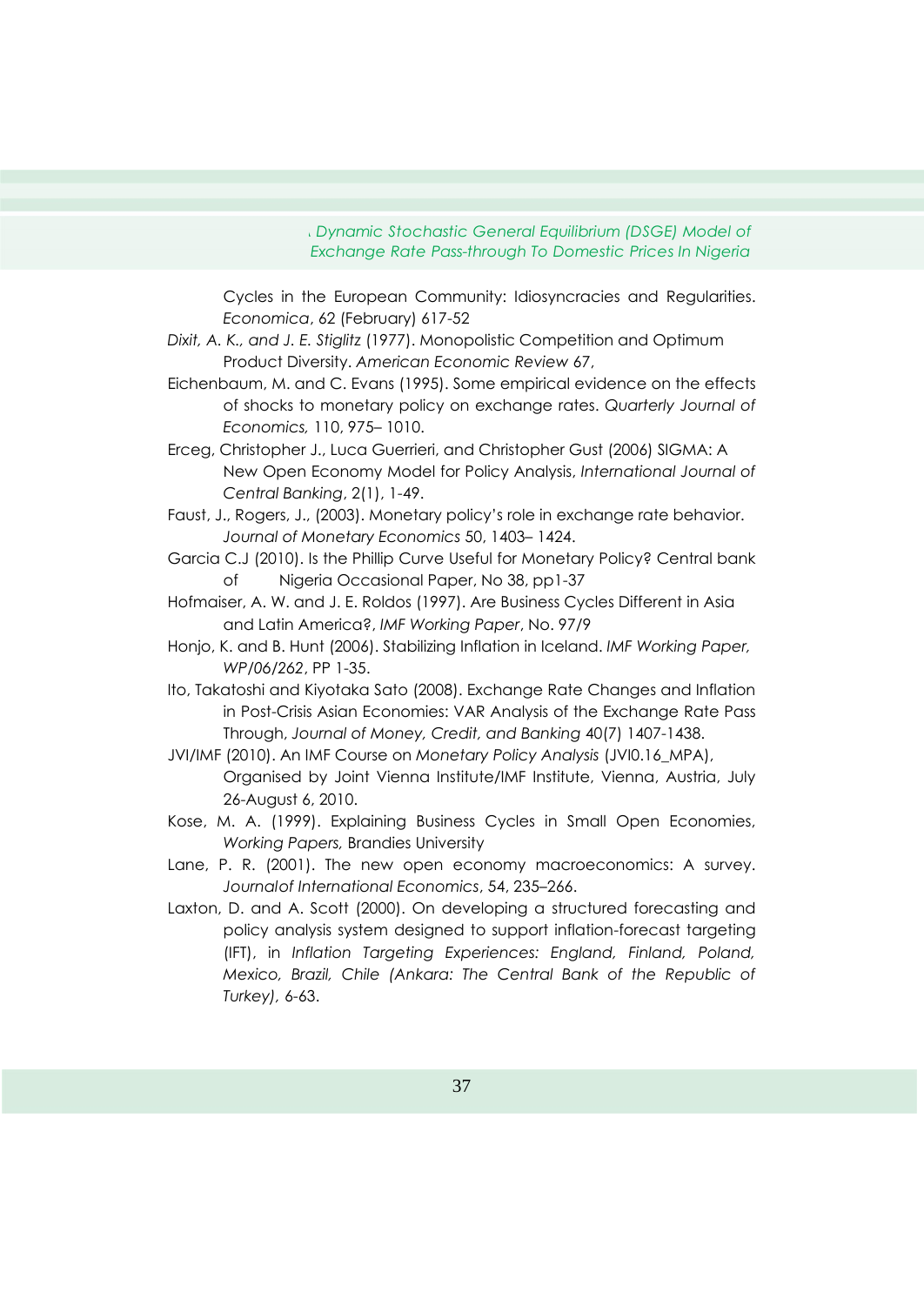- Lubik, Thomas, and Frank Schorfheide (2006): "A Bayesian Look at New Open Economy Macroeconomics," in Mark Gertler and Kenneth Rogoff (eds.), *NBER Macroeconomics* Annual 2005, MIT Press*.*
- Lucas, Robert (1976). "Econometric Policy Evaluation: A Critique". In [Brunner,](https://en.wikipedia.org/wiki/Karl_Brunner_(economist))  [K.;](https://en.wikipedia.org/wiki/Karl_Brunner_(economist)) Meltzer, A*. The Phillips Curve and Labor Markets.* Carnegie-Rochester Conference Series on Public Policy 1. New York: American Elsevier. pp. 19-46.
- Maussner, and Spatz (2005). Determinants of Business Cycles in Small Scale Macroeconomic Models: The Case of Germany. Available online at http://www.wiwi.uni-augburg.de/
- Monacelli, Tommaso (2005). Monetary Policy in a Low Pass-Through Environment, *Journal of Money, Credit, and Banking*, 37(6), 1047-1066.
- Nakamura, E. and J. Steinsson (2008). "Five Facts about Prices: A Reevaluation of Menu Cost Models.‖ *Quarterly Journal of Economics* 123, no. 4 (November): 1415-64.
- Nisticò, S. (2006). Monetary policy and stock price dynamics in a DSGE framework, *LUISS Lab on European Economics,* Working Paper No. 28.
- Obstfeld, Maurice and Kenneth Rogoff (1995). Exchange rate dynamics *Journal of Political Economy* 103, 624-660.
- Obstfeld, Maurice and Kenneth Rogoff (1996). *Foundations of international macroeconomics*. Cambridge, MA: MIT Press.
- Oladipo, O.S. (2006). Exchange Rate Pass-through in Nigeria- *A paper submitted for Presentation at the Canadian Economic Association 40th Annual Meeting*, May 26-28th 2006, Concordia University, Montreal (Quebec), pp 1-17)
- Olayeni, O.R. (2009). A small Open Economy Model for Nigeria: A BVAR-DSGE Approach. Available at: http*://mpra.ub.uni-muenchen*.de/16180
- Olekah and J.K and R. Oyaromade (2007). Estimating A DSGE Model of the Nigerian Economy. Draft paper scheduled for presentation at the *12th African Econometric Society (AES) Conference* in Cape Town, South Africa, July 4-6, 2007.
- Oyinlola, M.A. and F.O. Egwaikhide (2011). Exchange Rate Pass-Through to Domestic Prices in Nigeria: A Dynamic Investigation, *The Social Sciences, vo. 6, no.2* pp. 87-95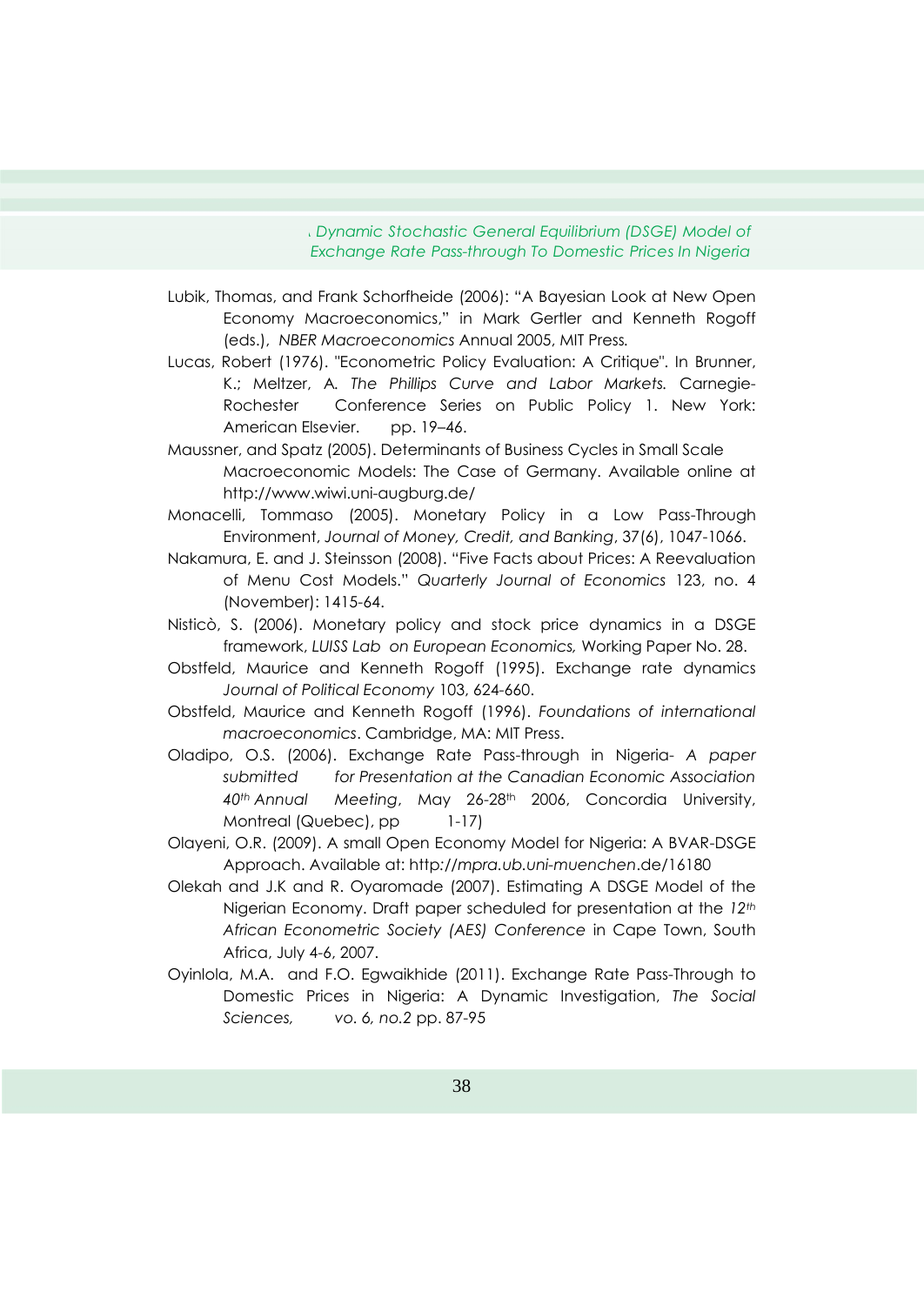- Oriavwote, V.E. and B. U. Omojimite (2012). An Empirical Investigation of Exchange Rate Pass-Through into Domestic Prices in Nigeria. *EuropeanJournal of Economics, Finance and Administrative Sciences, Issues 25, pp 61-71*
- Oyinlola. M.A (2011) Exchange Rate and Disaggregated Import Prices in Nigeria. *Journal of Economic and Monetary Integration*, Vo. 9, Number 1, pp 89 126
- Oladipo, O.S. (2012). An analysis of sectoral exchange rate pass-through effects on a small open economy using the Leontief Input-Output technique, *International Journal of Economic Policy in Emerging Economies, Vol 5,* No. 1, pp 47-65
- Parsons CR, Sato K. 2006. Exchange rate pass-through and currency invoicing: implications for monetary integration in East Asia. *The World Economy* 29 (12): 1759─1788.
- Parsons CR, Sato K. 2008. New estimates of exchange rate pass-through in Japanese exports. *International Journal of Finance and Economics* 13: 174─183.
- Pongsaparn R. (2008). A Small Semi-structural Model for Thailand: Construction and Applications, *Modeling and Forecasting Team, Monetary Policy Group, Bank of Thailand*. *Working paper* No 07/282. Available at: [http://www.bot.or.th/Thai/MonetaryPolicy/Understanding/](http://www.bot.or.th/Thai/MonetaryPolicy/Understanding/%20Document%20Pper_SmallModel.pdf)  [Document Pper\\_SmallModel.pdf](http://www.bot.or.th/Thai/MonetaryPolicy/Understanding/%20Document%20Pper_SmallModel.pdf)
- Sarno, L. (2001). Toward a new paradigm in open economy modeling: Wher do we stand? *Federal Reserve Bank of St. Louis Review*, 83, 21–36.
- Sbordone, A.M, Tambalotti, A., Rao, K and K Walsh (2010). Policy Analysis Using DSGE Model: An Introduction. *FRBNY Economic Review* (forthcoming)
- Smets, Frank, Wouters, Raf (2003). An Estimated Dynamic Stochastic General Equilibrium Model for the Euro Area. *Journal of the European Economic Association*, vol. 1, No. 5, September, pp. 1123–1175.
- Smets, Frank, and Rouf Wouters, 2002. Openness, Imperfect Exchange Rate Pass-through and Monetary Policy. *Journal of Monetary Economics,* 49, 947–81.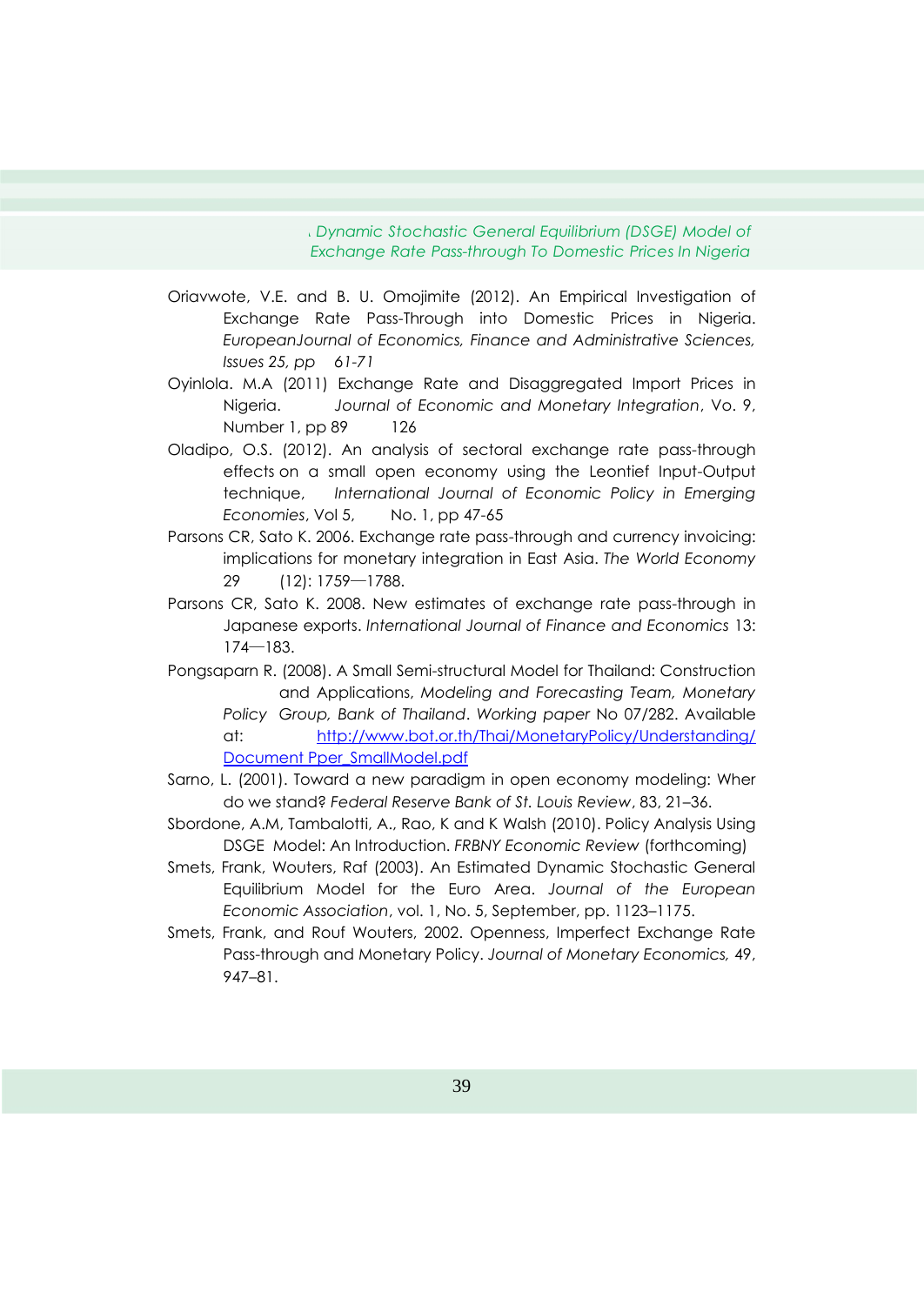- Shioji, Etsuro, Vu Tuan Khai, and Hiroko Takeuchi (2007). Macroeconomic implications of decline in nominal exchange rate pass-through rates, in Japanese, *RIETI Discussion Pape*r Series 07 J-024.
- Parsons, Craig and Kiyotaka Sato (2006). Exchange Rate Pass-Through and Currency Invoicing: Implications for Monetary Integration in East Asia, *The World Economy* 29(12), 1759-1788.
- Parsons, Craig and Kiyotaka Sato (2008). "New Estimates of Exchange Rate Pass Through in Japanese Exports‖ *International Journal of Finance and Economics* 13(2), 174-183.
- Rotemberg, J. J. (1982). Sticky prices in the United States. *Journal of Political Economy* 99, 1187-1211.
- Taylor, J.B. (1993). Discretion versus Policy Rules in Practice. *Carnegie-Rochester Conference Series on Public Policy* 39, 195-214.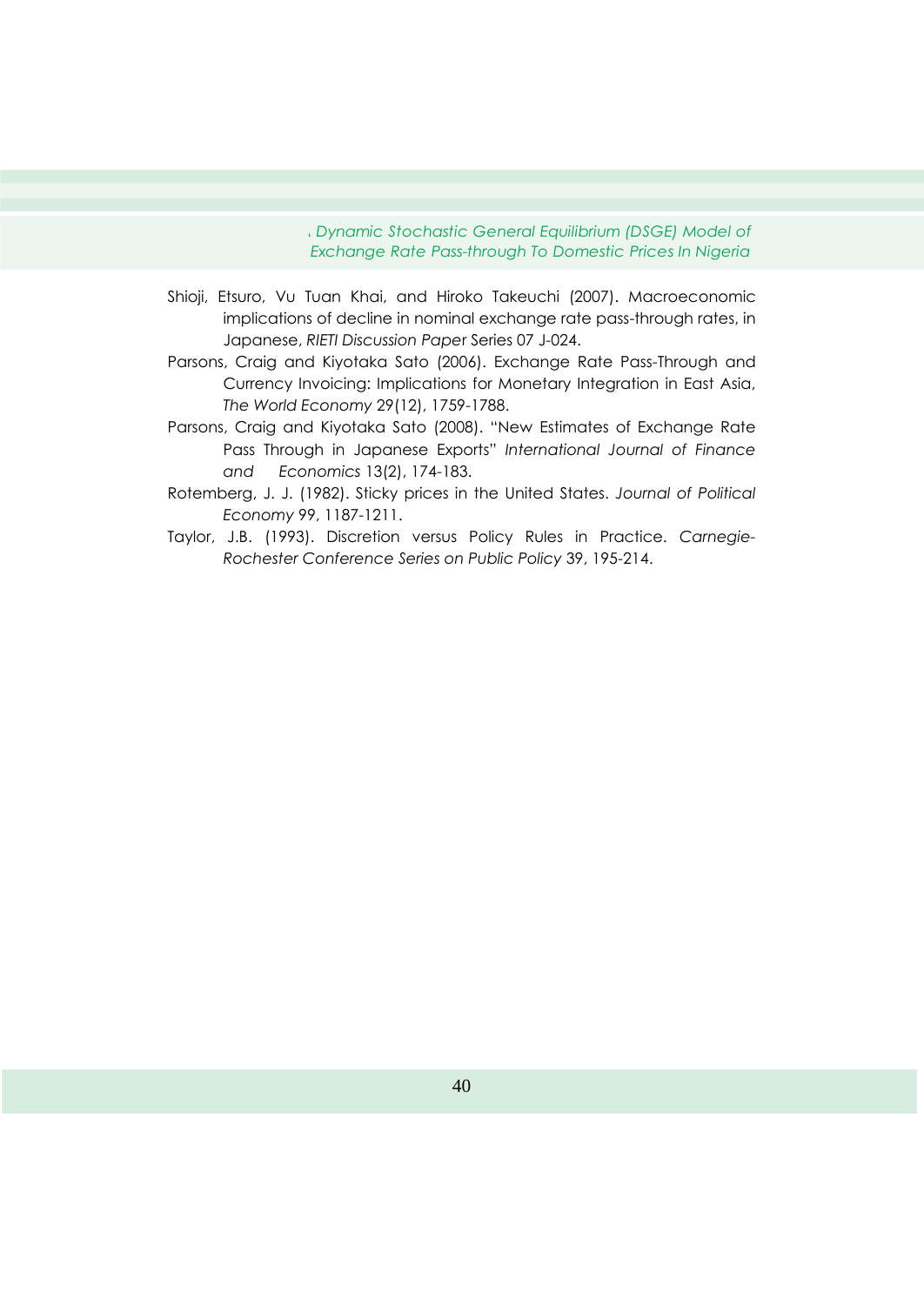# **Appendix**



**Figure A.1: Prior and Posterior Distributions**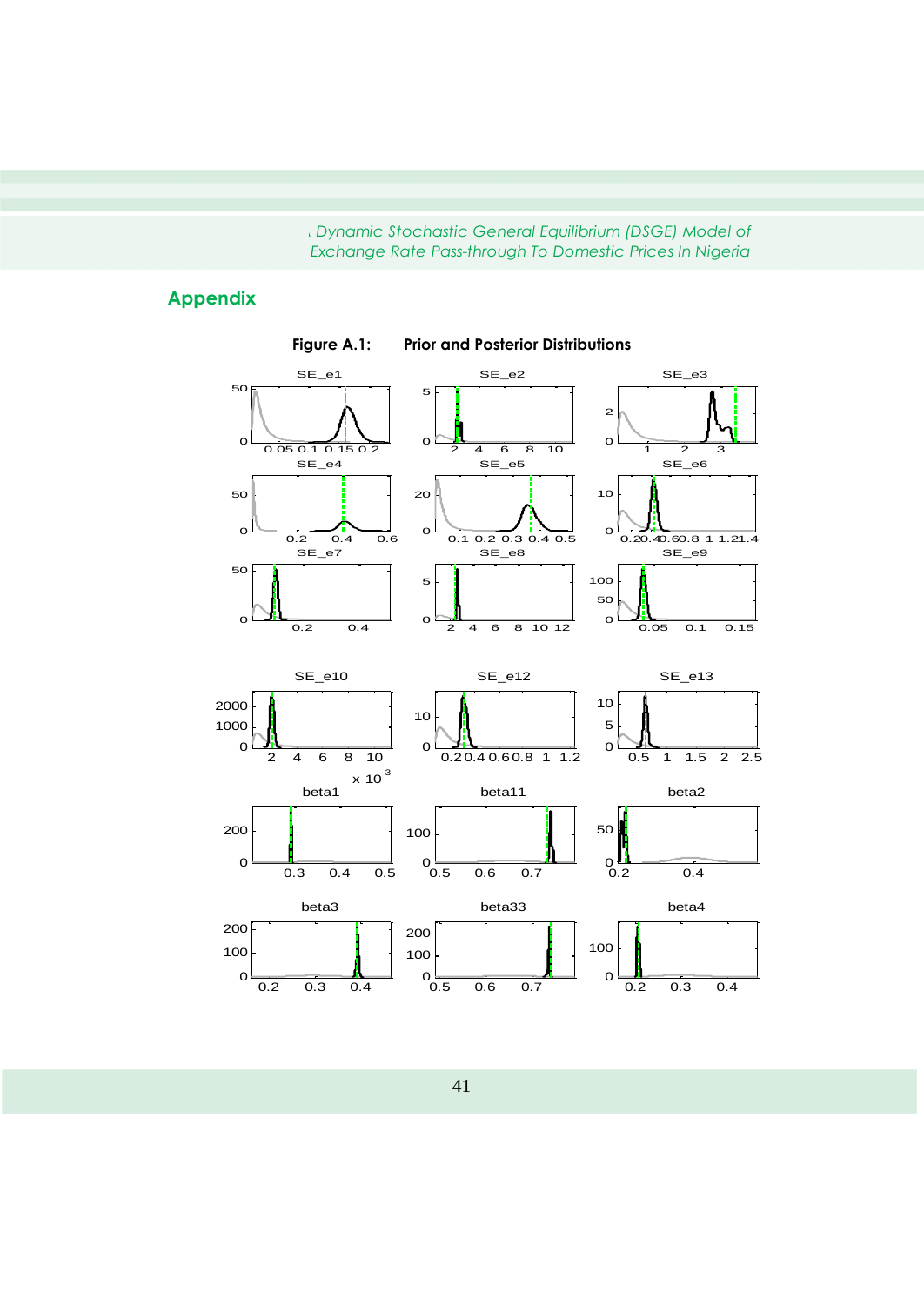